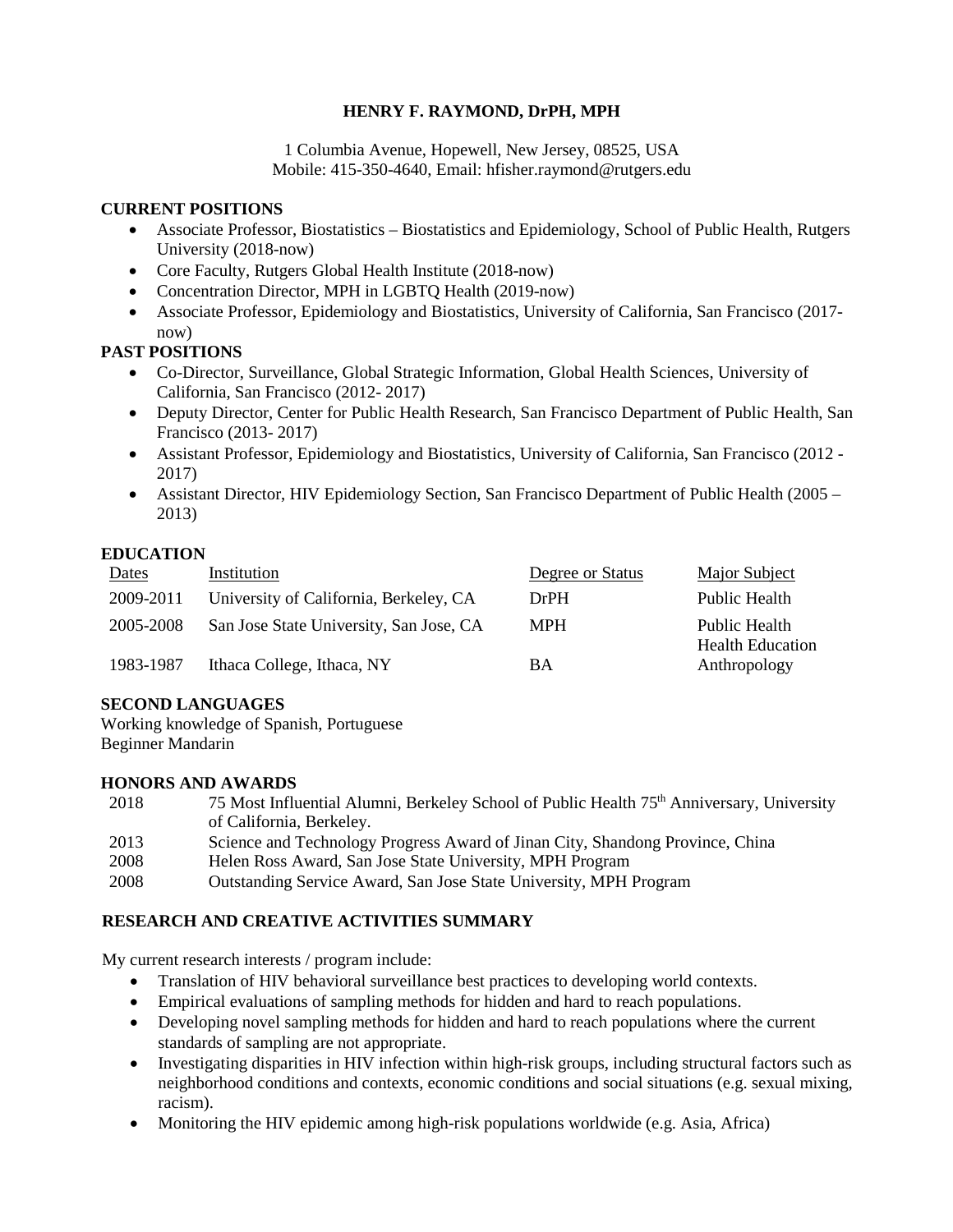- Population size estimation among high risk, hidden and hard to reach populations.
- Monitoring the HIV epidemic locally and providing data for monitoring and evaluation of programs.

# **CURRRENT GRANTS AND RESEARCH PROJECTS (8 total)**

| Year      | Role. Title. Funding Institution. Grant Number (PI: Prime Institution).                |
|-----------|----------------------------------------------------------------------------------------|
| 2018-2020 | Co-Investigator                                                                        |
|           | Transwomen, sexual partners and HIV risk                                               |
|           | NIH, R21MH118062 (Wilson; SFDPH)                                                       |
|           | \$173,317 year 1, 316,641 total.                                                       |
| 2018-2023 | Co-Investigator.                                                                       |
|           | A Longitudinal Investigation of Minority Stress in a Diverse National Sample of Sexual |
|           | Minority Adolescents.                                                                  |
|           | NIH. R01MD012252 (Goldbach: USC)                                                       |
|           | \$788,986 year 1, \$3,944,930 total                                                    |
| 2018-2020 | Co-Principal Investigator.                                                             |
|           | National HIV Behavioral Surveillance.                                                  |
|           | CDC. NU62PS005077 (McFarland: SFDPH)                                                   |
|           | \$514,052 year 1, \$2,570,260 total                                                    |
| 2016-2019 | Co- Investigator- Women's Health Monitoring Survey: Protocol for an Integrated         |
|           | Biological and Behavioral Survey with Population Size Estimation using Respondent      |
|           | driven Sampling among Female Sex Workers in Mozambique (IBBS). IRB Study Number:       |
|           | 15-16664                                                                               |
|           | Parent Grant: Strengthening Mozambican capacity in strategic information systems under |
|           | PEPFAR.                                                                                |
|           | CDC. U2GGH001270 (Shade: UCSF).                                                        |
|           | \$1,934,999 year 1, \$4,343,999 total.                                                 |
| 2016-2018 | Co-Investigator,                                                                       |
|           | Measuring the PrEP cascade among MSM and trans women, San Francisco.                   |
|           | NIH. 5P30MH062246- Supplemental (Liu: SFDPH/UCSF).                                     |
|           | \$219,201 year 1, \$438,403, total.                                                    |
| 2016-2018 | Co-Investigator.                                                                       |
|           | Development of an HIV self-testing intervention to reduce HIV risks among MSM: Taking  |
|           | the guess out of seroguessing.                                                         |
|           | NIH R34 MH10935 (Wei: UCSF)                                                            |
|           | \$46,954 year 1, \$121,042 (sub award only)                                            |
| 2015-2019 | Co-Investigator.                                                                       |
|           | <b>Transnational Cohort Study</b>                                                      |
|           | NIH. R01MD010678 (McFarland / Wilson: SFDPH/PHFE)                                      |
|           | \$395,483 year 1, \$1,977,415 total                                                    |
| 2015-2019 | Co-Investigator-A formative assessment of the fishing community populations in Kenya.  |
|           | IRB Study Number: 13-10529                                                             |
|           | Parent Grant: Advancing strategic information capacity in Kenya.                       |
|           | CDC. NU2GGH006520 (Rutherford: UCSF)                                                   |
|           | \$5,250,000 year 1, \$7,050,000 total                                                  |
| 2013-2019 | Faculty Lead.                                                                          |
|           | HQ technical assistance to countries supported by PEPAR.                               |
|           | CDC. U2GGH000977 (Rutherford: UCSF)                                                    |
|           | \$50,000 year 1, \$12,016,537 total                                                    |

# **SUBMITTED PROPOSALS**<br>2018 Principal Investig

Principal Investigator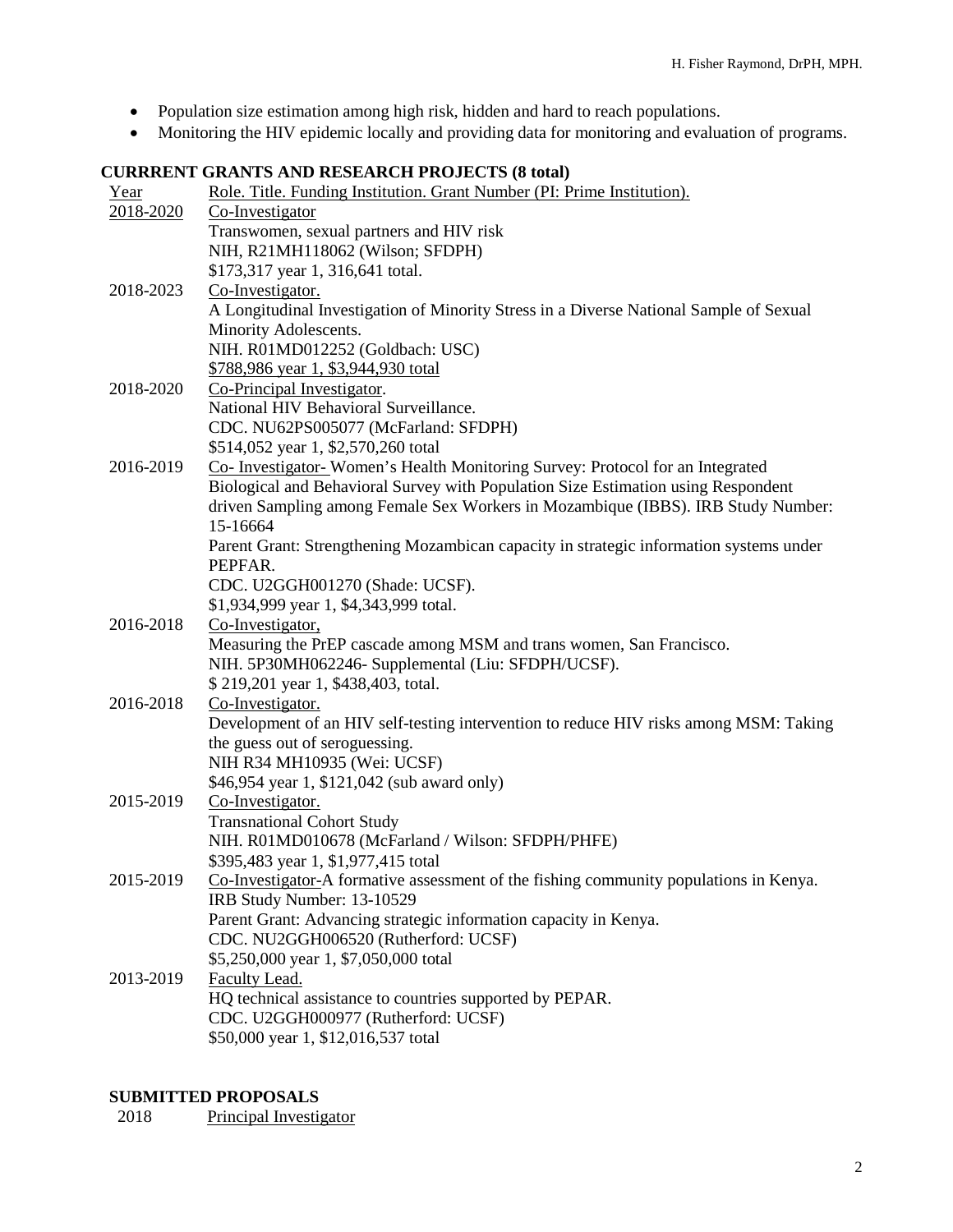Negotiating aging among sexual minority men NIH: R01 MD012609-01(Raymond, SFDPH) \$561,356 year 1, \$2,942,887 total. Impact Score: X, Percentile X

2017 Principal Investigator Negotiating aging among sexual minority men NIH: R01 MD012609-01(Raymond, SFDPH) \$561,356 year 1, \$2,942,887 total. Impact Score: 36, Percentile 25

## **PAST GRANTS AND RESEARCH PROJECTS (38 total)**

| 2015-2017 | FAST GRANTS AND RESEARCH FROJECTS (50 IOM)<br>Co-Investigator.                    |
|-----------|-----------------------------------------------------------------------------------|
|           | Improving acceptance, integration and health among LGBT service members.          |
|           | DOD. PT140083 (Castro: USC)                                                       |
|           | \$19,865 year 1, \$39,730 total (sub award only)                                  |
| 2014-2017 | Principal Investigator                                                            |
|           | Acute and recent HIV infection, a qualitative study.                              |
|           | <b>SFDPH</b> Intramural Funding                                                   |
|           | \$2000                                                                            |
| 2014-2015 | Co-Investigator,                                                                  |
|           | Measuring Stress among Racially & Ethnically Diverse Sexual Minority Adolescents. |
|           | NIH R21HD082813 (Goldbach: USC)                                                   |
|           | \$9,782 year 1, \$20,064 total (sub award only)                                   |
| 2011-2017 | Co-Investigator                                                                   |
|           | Zambia Formative Assessment, IBBSS and Size Estimation MARPs.                     |
|           | CDC U2GGH000463 (Geibel: Population Council)                                      |
|           | \$250,000 year 1, \$1,250,000 total. (sub award only)                             |
| 2014-2018 | Co-Investigator.                                                                  |
|           | The Better Than Study: Targeting heavy alcohol use among MSM with naltrexone.     |
|           | NIH DP5OD019809 (Santos: SFDPH/PHFE).                                             |
|           | \$279,067 year 1, \$982,962 total                                                 |
| 2013-2018 | Consultant                                                                        |
|           | Understanding delayed access to HIV prevention services among Black MSM.          |
|           | NINR R01NR013865 (Stall: U Pitt)                                                  |
|           | \$588,655 year1, \$2,982,427 total                                                |
| 2016-2017 | Principal Investigator.                                                           |
|           | National HIV Behavioral Surveillance.                                             |
|           | CDC. NU62PS005077 (Raymond: SFDPH)                                                |
|           | \$514,052 year 1, \$2,570,260 total                                               |
| 2014-2016 | Co-Investigator.                                                                  |
|           | Repeated-Dose Brief Intervention to Reduce Overdose and Risk Behaviors among      |
|           | Naloxone users.                                                                   |
|           | NIDA R21DA037194 (Coffin: SFDPH/PHFE)                                             |
|           | \$164,428 year 1, \$510,319 total                                                 |
| 2010-2014 | Faculty Lead.                                                                     |
|           | Integrated bio-behavioral surveys among IDU, FSW in Mozambique.                   |
|           | Parent Grant: CDC. U2GPS002829 (Shade: UCSF)                                      |
|           | \$240,000 year 1, \$5,857,328 total                                               |
| 2013      | Principal Investigator.                                                           |
|           | Transgender Risk Assessment (TEACH 2)                                             |
|           | SFDPH Intramural Funding (Raymond)                                                |
|           | \$34,387                                                                          |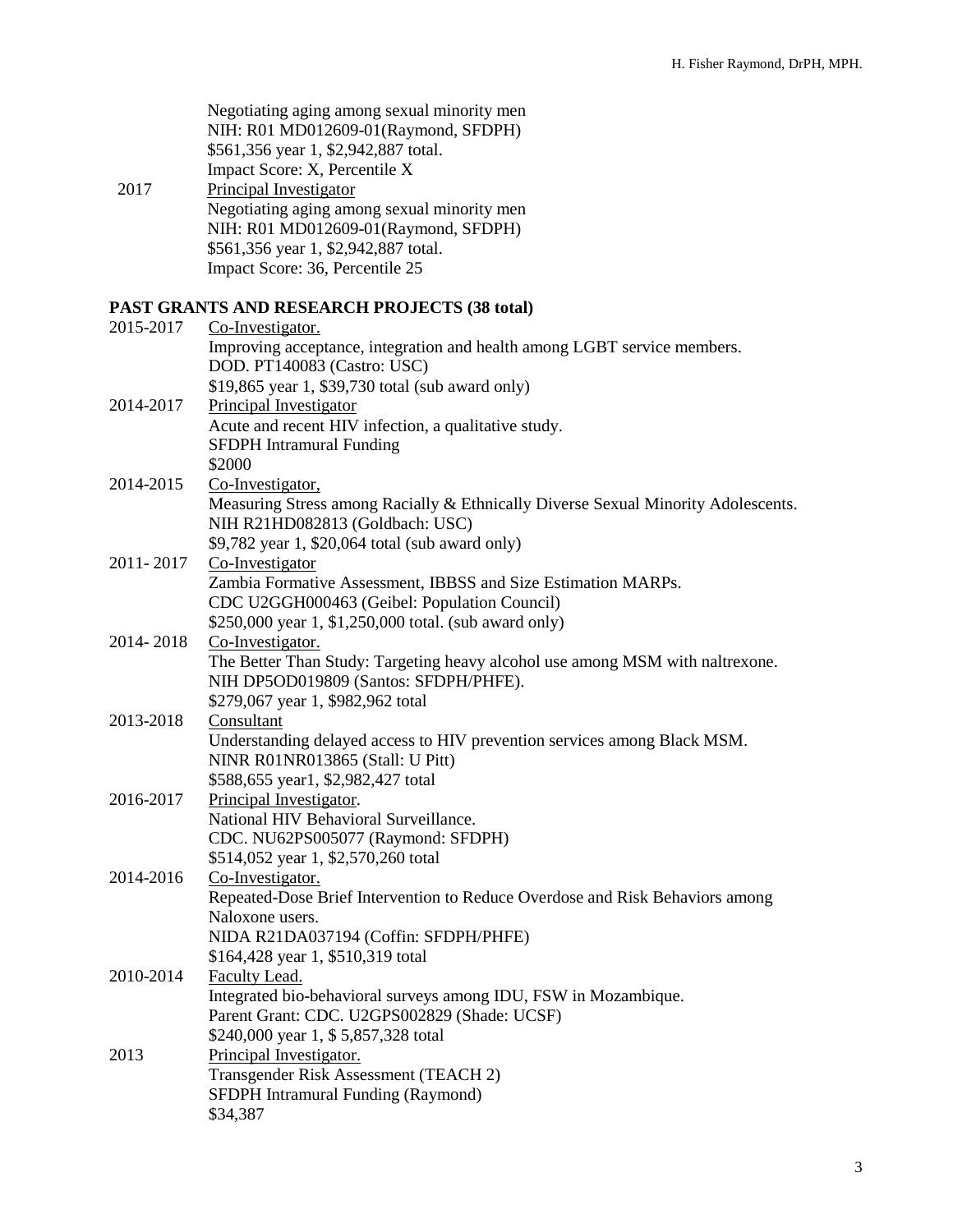| 2013-2016 | Co-Investigator                                                                         |
|-----------|-----------------------------------------------------------------------------------------|
|           | A probability based survey of HIV risk among transmen using a novel sampling method.    |
|           | San Francisco, CA                                                                       |
|           | NIH R21HD081765 (McFarland: SFDPH)                                                      |
|           | \$140,827 year 1, \$281,654 total                                                       |
| 2012-2015 | Principal Investigator                                                                  |
|           | BSS among MSM and FSW, Antigua Barbuda.                                                 |
|           |                                                                                         |
|           | CDC. U2GPS001468 (Rutherford: UCSF)                                                     |
|           | \$240,000 year1, \$1,672,329 total                                                      |
| 2011-2016 | Co-Investigator                                                                         |
|           | HIV evaluation activities with high-risk, underserved populations in South Africa.      |
|           | CDC U2GGH000251 (Lane: UCSF)                                                            |
|           | \$910,265 year 1, \$4,551,325 total                                                     |
| 2009-2014 | <b>Faculty Lead</b>                                                                     |
|           | Tanzania UCSF Technical Assistance to support PEPFAR.                                   |
|           | CDC U2GPS001472 (Rutherford: UCSF)                                                      |
|           | \$600,000 year 1, \$870,000 total                                                       |
| 2011-2016 | Co-Investigator.                                                                        |
|           | Longitudinal research to assess HIV risk and resilience among transgender female youth. |
|           | NIH R01MH095598 (Wilson: SFDPH/PHFE)                                                    |
|           | \$354,883 year 1, \$1,351,000 total                                                     |
| 2010-2015 | Faculty Lead.                                                                           |
|           | Strategic planning and capacity building for strategic information activities in        |
|           |                                                                                         |
|           | Mozambique.                                                                             |
|           | CDC. U2GPS002829 (Shade: UCSF).                                                         |
|           | \$240,000 year 1, \$5,857,328 total.                                                    |
| 2010      | Principal Investigator.                                                                 |
|           | Risk behavior among African American MSM,                                               |
|           | SFDPH Intramural Funding. (Raymond)                                                     |
|           | \$66,866                                                                                |
| 2010      | Principal Investigator.                                                                 |
|           | Transgender Risk Assessment (TEACH)                                                     |
|           | SFDPH Intramural Funding (Raymond)                                                      |
|           | \$132,925                                                                               |
| 2010-2012 | Co-Investigator.                                                                        |
|           | BSS among MSM. Truckers, Miners and Female Sex Workers, Mozambique.                     |
|           | CDC U2GPS0011468 (Rutherford: UCSF)                                                     |
|           | \$500,000 year 1, \$1,150,000 total                                                     |
| 2010-2013 | Co-Investigator.                                                                        |
|           | Ghana Men's Study.                                                                      |
|           |                                                                                         |
|           | CDC. U2GPS001469 (Rutherford: UCSF).                                                    |
|           | \$250,000 year 1, \$1,021,000 total                                                     |
| 2011-2015 | Principal Investigator.                                                                 |
|           | National HIV Behavioral Surveillance.                                                   |
|           | CDC. U1BPS003247 (Raymond: SFDPH)                                                       |
|           | <b>Impact/Priority Score: 18</b>                                                        |
|           | \$439,000 year 1, \$2,952,892 total                                                     |
| 2009-2015 | Faculty Lead.                                                                           |
|           | CDC Kenya Monitoring and Evaluation                                                     |
|           | CDC PS001814 (Rutherford: UCSF)                                                         |
|           | \$500,000 year 1, \$1,940,500 total                                                     |
| 2009      | Co-Principal Investigator.                                                              |
|           |                                                                                         |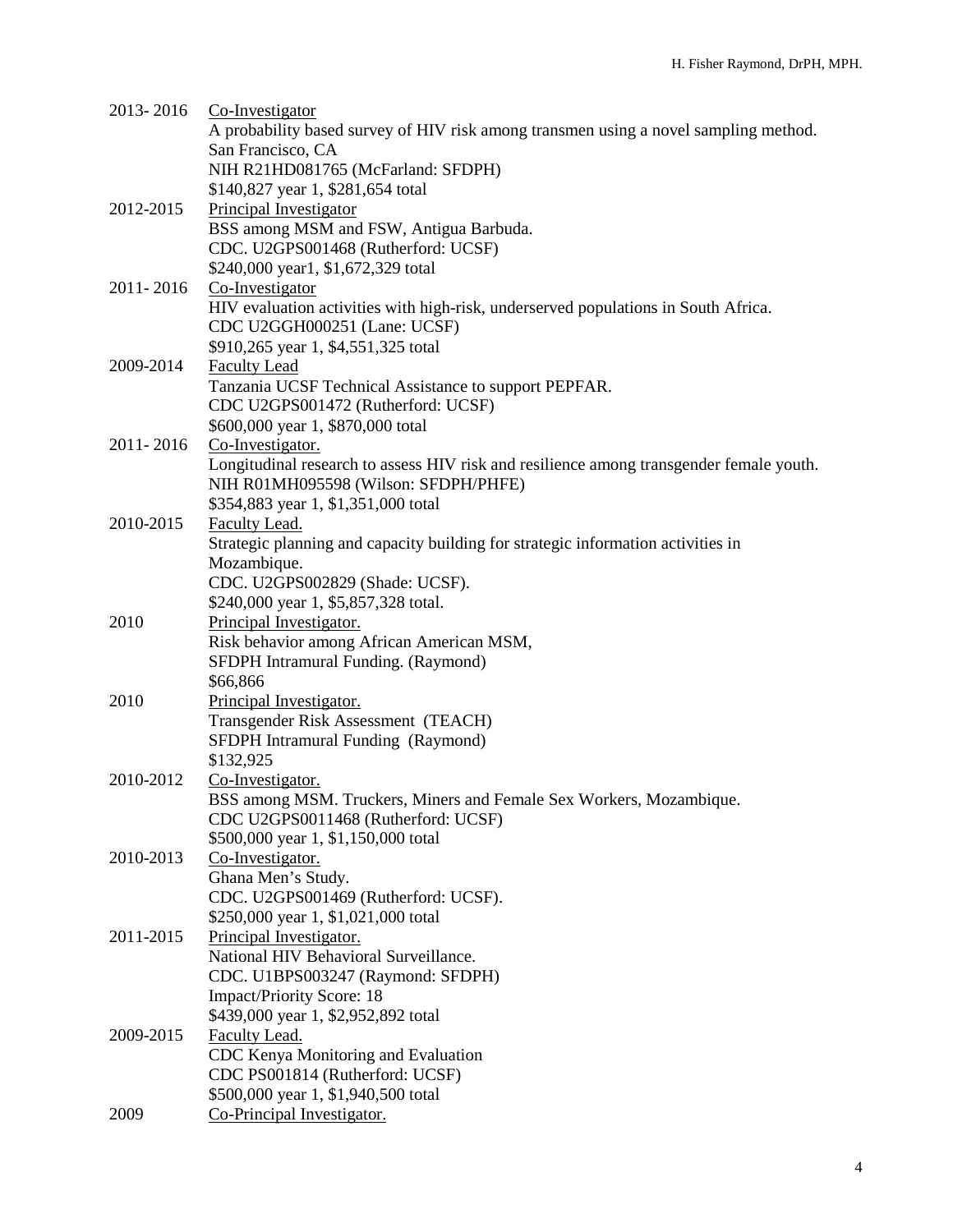|           | HCV prevalence among men who have sex with men.<br><b>SFDPH</b> Intramural Funding                                                                     |
|-----------|--------------------------------------------------------------------------------------------------------------------------------------------------------|
|           | \$In Kind                                                                                                                                              |
| 2009-2012 | Co-Investigator.                                                                                                                                       |
|           | Building Capacity in Evidence-based HIV Prevention Research for MSM in China.                                                                          |
|           | NIH. R01AI078933 (Ruan: NCAIDS, China)                                                                                                                 |
|           | \$70,864 year 1, \$283,456 total                                                                                                                       |
| 2009      | Consultant.                                                                                                                                            |
|           | Data Analysis and Triangulation for Evaluation, Nigeria.                                                                                               |
|           | USAID. A111660 (Futures Group)                                                                                                                         |
|           | \$122,122 year 1                                                                                                                                       |
| 2009-2010 | Project Director.                                                                                                                                      |
|           | Evaluating web based interventions for MSM                                                                                                             |
|           | amfAR. 107502-45-RGBR (Hecht: STOP AIDS Project)                                                                                                       |
|           | \$99,985 year 1, \$99,985 total                                                                                                                        |
| 2007-2011 | Project Director.                                                                                                                                      |
|           | International Mobility of HIV.                                                                                                                         |
|           | NIMH. R01MH080657 (Truong: UCSF)                                                                                                                       |
|           | \$302,418 year 1, \$1,475,293 total                                                                                                                    |
| 2006-2010 | Co-Investigator.                                                                                                                                       |
|           | HIV Serosorting among Men who Have Sex with Men.<br>NIMH R01MH077509 (McFarland: SFDPH)                                                                |
|           | \$383,784 year 1, \$1,606,495 total                                                                                                                    |
| 2008-2010 | Principal Investigator.                                                                                                                                |
|           | National HIV Behavioral Surveillance.                                                                                                                  |
|           | CDC. PS000961 (Raymond: SFDPH)                                                                                                                         |
|           | Priority Score: 144                                                                                                                                    |
|           | \$674,461 year 1, \$1,348,922 total                                                                                                                    |
| 2006-2007 | Co-Investigator.                                                                                                                                       |
|           | Web Based HIV Behavioral Surveillance.                                                                                                                 |
|           | CDC. PS923324 (McFarland: SFDPH)                                                                                                                       |
|           | \$162,541 total.                                                                                                                                       |
| 2006-2007 | Co-Investigator. High Risk African American Women's Partner Study (CDC)                                                                                |
| 2003-2007 | Co-Investigator. National HIV Behavioral Surveillance. CDC. (McFarland).                                                                               |
| 2001-2003 | Project Director. Survey of HIV Seroprevalence, Markers for Hepatitis and Sexually                                                                     |
|           | Transmitted Diseases, and Assessment of Associated Risk Behaviors in Young Men                                                                         |
|           | residing in Low-income Neighborhoods in Five Northern California Counties (CA State                                                                    |
|           | Office of AIDS)                                                                                                                                        |
| 2000-2001 | Project Coordinator. Qualitative Evaluation Project / Castro Evaluation Study / Tenderloin                                                             |
| 2000      | <b>Evaluation Study (UARP)</b><br>Evaluation Coordinator. SUMIT (Bay Men) Study (CDC)                                                                  |
| 1999-2000 | Project Coordinator. Oral Acquisition of HIV (HOT) Study (NIDCR)                                                                                       |
| 1998-2000 | Project Coordinator. California Partners Study II (CDC)                                                                                                |
| 1997-1998 | Co-Investigator. Evaluation of Larkin Street Youth Center's Project Light (NIH / Northern                                                              |
|           | California Grant Makers)                                                                                                                               |
|           | EXPERT CONSULTATIONS, CONSULTANCIES, TECHNICAL ASSISTANCE, WORKSHOPS                                                                                   |
|           |                                                                                                                                                        |
| 2019      | Centers for Disease Control and Prevention, Vietnam. Technical Assistance to Population<br>Size Estimation of FSW. Thai Nguyen and Hai Phong, Vietnam. |
| 2018      | Centers for Disease Control and Prevention, Division of Global HIV & TB Expert                                                                         |
|           | Consultation, Advancing Methods for Biobehavioral Surveys (BBS). Atlanta, Georgia                                                                      |
| 2018      | Centers for Disease Control and Prevention Vietnam Evaluating recent HIV prevalence                                                                    |

2018 Centers for Disease Control and Prevention, Vietnam. Evaluating recent HIV prevalence data and feasibility for PWID population size estimation. HoChiMinh City, Vietnam.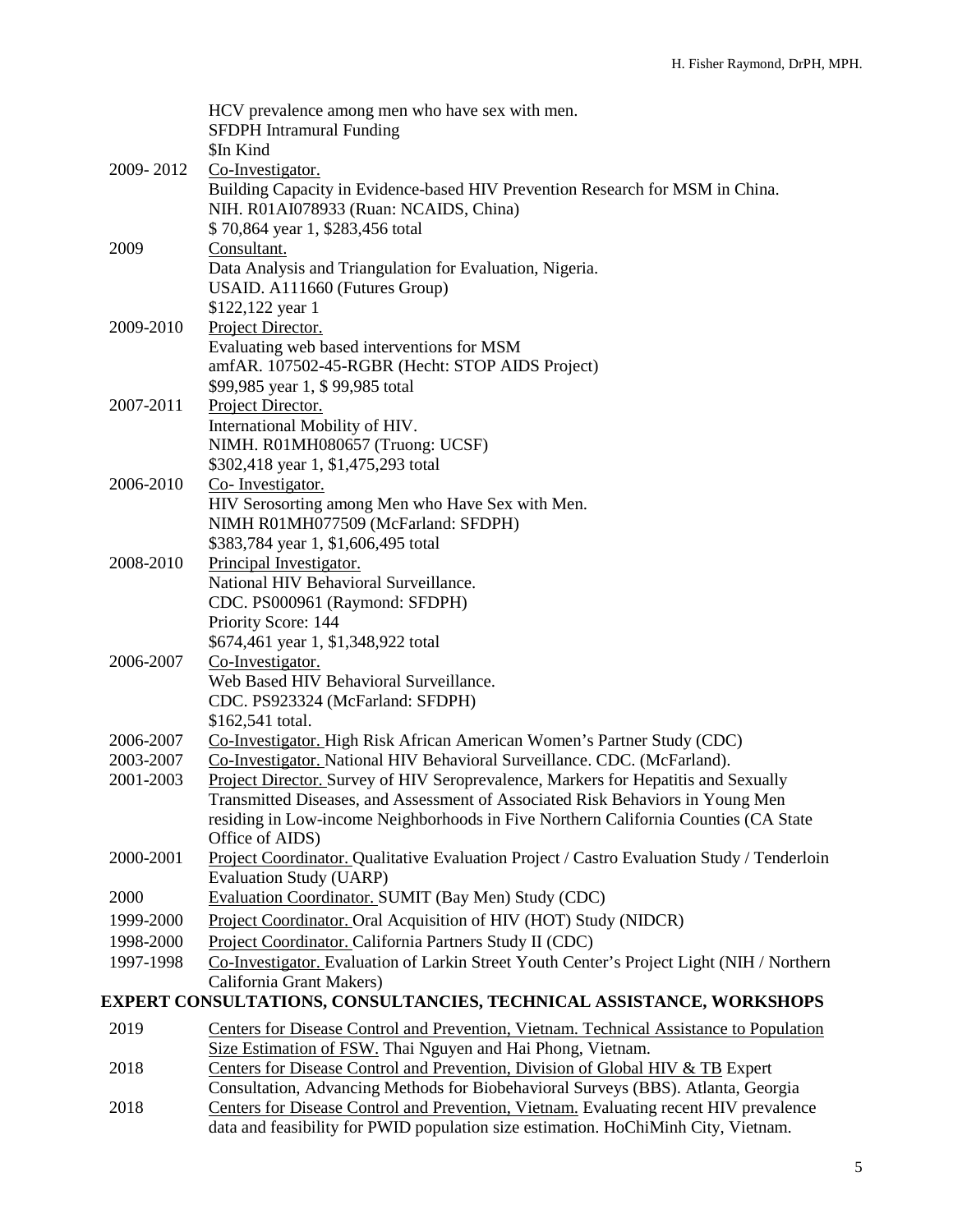| 2017-2018    | Heartland Alliance International Cote d'Ivoire. Evaluation protocol for Impact CI project,                                                 |  |  |  |  |
|--------------|--------------------------------------------------------------------------------------------------------------------------------------------|--|--|--|--|
|              | Cote d'Ivoire.                                                                                                                             |  |  |  |  |
| 2017         | Centers for Disease Control and Prevention, Global AIDS Program. Biobehavioral                                                             |  |  |  |  |
|              | Surveillance Guidelines Questionnaire Workshop. Bangkok, Thailand. (Remote)                                                                |  |  |  |  |
| 2017         | National Institute of Allergy and Infectious Diseases. Regional Training Workshops on                                                      |  |  |  |  |
|              | NIH Grant Application Process and Procedures & Scientific Manuscript Writing. Tblisi,                                                      |  |  |  |  |
|              | Georgia.                                                                                                                                   |  |  |  |  |
| 2017         | Centers for Disease Control and Prevention, Global AIDS Program. Estimating the Size of                                                    |  |  |  |  |
|              | Key Populations in Resource-limited Settings. Atlanta, GA.                                                                                 |  |  |  |  |
| 2016-        | CDC, Zambia ESIB Branch Evaluating the care cascade among key populations in                                                               |  |  |  |  |
|              | Zambia.                                                                                                                                    |  |  |  |  |
| 2015         | Mozambique Ministry of Health. FSW IBBS, Maputo, Mozambique.                                                                               |  |  |  |  |
| $2015 -$     | Heartland Alliance International Cote d' Ivoire. Mid-term Evaluation of the Current Project                                                |  |  |  |  |
|              | to Reinforce Access to HIV/AIDS/STI Prevention Services and Care for MSM, CSWs, and                                                        |  |  |  |  |
|              | Their Stable Partners, Cote d'Ivoire.                                                                                                      |  |  |  |  |
| 2015-2016    | NASCOP / Kenya Ministry of Health. Key Populations IBBS. Nairobi, Kenya.                                                                   |  |  |  |  |
| 2015         | Key Populations Triangulation: Analysis and use of strategic information workshop.                                                         |  |  |  |  |
|              | National AIDS and STI Control Program, Ministry of Health, Nairobi, Kenya                                                                  |  |  |  |  |
| 2014         | WHO / UNAIDS Reference Group on Estimates, Modelling and Projections. RDS Size<br>Estimation Consultation. Amherst, MA, USA.               |  |  |  |  |
| 2014         | Commonwealth Scientific and Industrial Research Organization (CSIRO),RDS                                                                   |  |  |  |  |
|              | Consultation. Brisbane, Australia.                                                                                                         |  |  |  |  |
| 2014         | University of Pittsburgh. Understand delayed access to HIV prevention services among                                                       |  |  |  |  |
|              | Black MSM. (NINR, Stall).                                                                                                                  |  |  |  |  |
| 2014         | Population Council / World Bank. Population Size Estimation of People Who Inject Drugs                                                     |  |  |  |  |
|              | in Selected High Priority Countries.                                                                                                       |  |  |  |  |
| 2013         | University of California, San Francisco. Data Triangulation Workshop, HIV Epidemic and                                                     |  |  |  |  |
|              | Response among South African MSM, Cape Town, South Africa. (Lane)                                                                          |  |  |  |  |
| 2013         | Jiangsu CDC. RDS Analysis Workshop, Nanjing, China.                                                                                        |  |  |  |  |
| 2013         | Jiangsu CDC. Time Location Sampling Implementation Training. Nanjing, China.                                                               |  |  |  |  |
| 2013         | Ghana AIDS Commission. Data Triangulation Synthesis Workshop. Facilitator. Accra,                                                          |  |  |  |  |
|              | Ghana.                                                                                                                                     |  |  |  |  |
| 2012         | Ghana AIDS Commission. Data Triangulation Workshop. Facilitator. Accra, Ghana.                                                             |  |  |  |  |
| 2012         | Zanzibar AIDS Control Program. IBSS data interpretation workshop. Facilitator. Zanzibar,                                                   |  |  |  |  |
|              | Tanzania.                                                                                                                                  |  |  |  |  |
| 2012         | UNAIDS / WHO. The 3 <sup>rd</sup> Biennial Asia Regional HIV Surveillance Workshop. Faculty /                                              |  |  |  |  |
|              | Presenter. Siem Reap, Cambodia.                                                                                                            |  |  |  |  |
| 2011         | Johns Hopkins School of Public Health, DSMB Member, RCT among IDU in                                                                       |  |  |  |  |
|              | India.(Lucas, Gupta)                                                                                                                       |  |  |  |  |
| 2011         | NIH OAR. HIV prevention research among Black MSM. Rockville, MD                                                                            |  |  |  |  |
| 2011         | CDC /MOH Tanzania. Formative assessment analysis for IBSS among MARPs in Pemba                                                             |  |  |  |  |
|              | and IDU in Unguja, Tanzania.                                                                                                               |  |  |  |  |
| 2011         | CDC /MOH Tanzania. Formative assessment and RAP training for IBSS among MARPs in                                                           |  |  |  |  |
|              | Pemba, Tanzania.                                                                                                                           |  |  |  |  |
| 2011         | CDC/Pop Council/MOH Kenya. Surveillance report writing workshop. Nairobi, Kenya.                                                           |  |  |  |  |
| 2011         | University of British Columbia. RDS implementation and analysis for a study of MSM.                                                        |  |  |  |  |
|              | Vancouver, Canada.                                                                                                                         |  |  |  |  |
| 2011         | University of Pittsburgh / University of California, San Francisco. Consultant K99. "A                                                     |  |  |  |  |
|              | social marketing approach to increase HIV testing among high risk men in China". (Wei)                                                     |  |  |  |  |
| 2011<br>2010 | CDC. Comparison of TLS and RDS, Guatemala City, Guatemala.<br>Bill and Melinda Gates Foundation, China Program. China PLUS / PWP Workshop, |  |  |  |  |
|              | Chongqing, China.                                                                                                                          |  |  |  |  |
|              |                                                                                                                                            |  |  |  |  |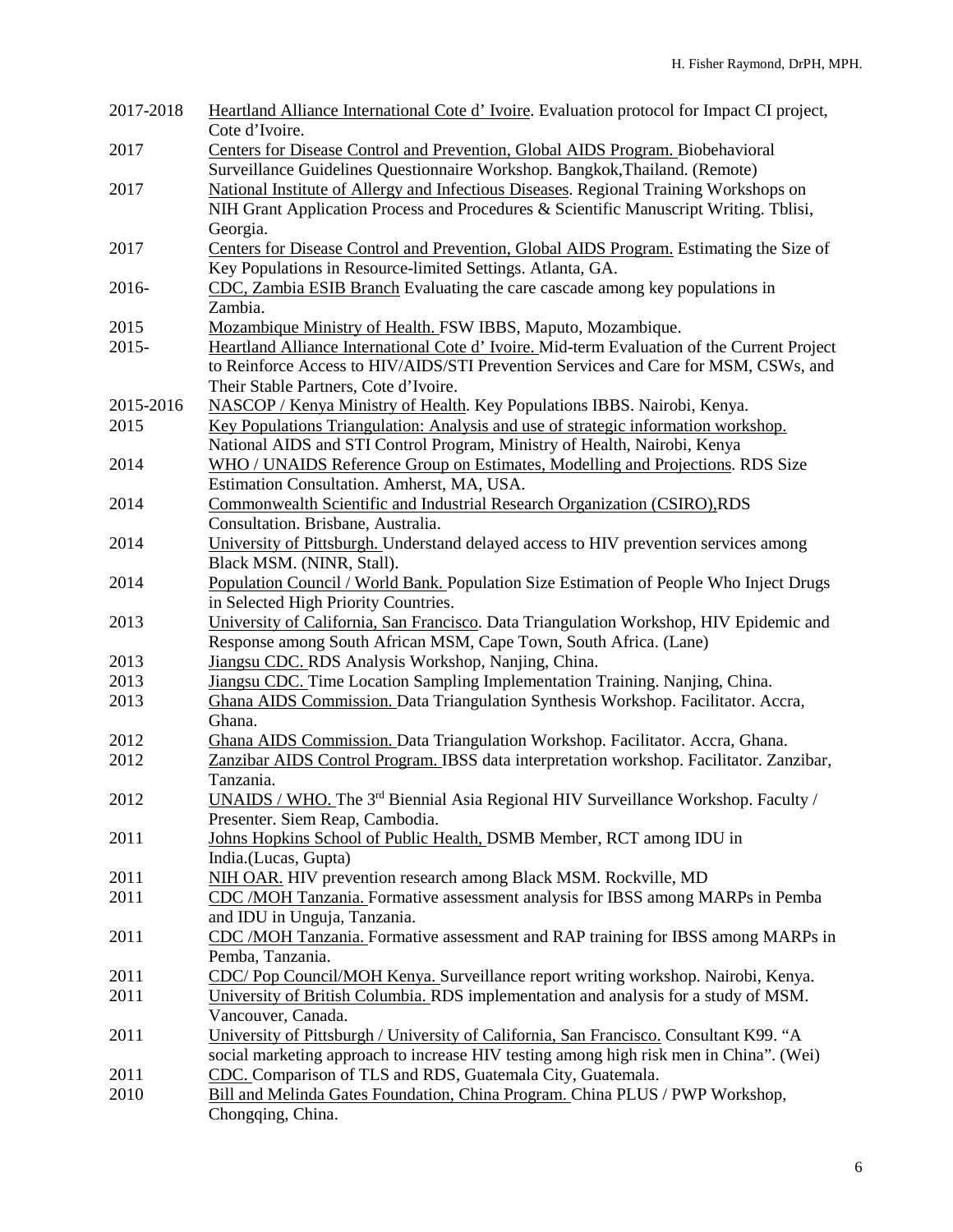| 2010      | CDC. Best Practices and Analysis of TLS Data, Ho Chi Minh City, Vietnam                      |  |  |  |  |
|-----------|----------------------------------------------------------------------------------------------|--|--|--|--|
| 2010      | Johns Hopkins School of Public Health, Epidemiology Department, RDS Workshop,                |  |  |  |  |
|           | Baltimore, Maryland                                                                          |  |  |  |  |
| 2010      | CDC. Updates and best practices in 2 <sup>nd</sup> Generation HIV/AIDS surveillance: Asia    |  |  |  |  |
|           | experience. Ho Chi Minh City, Vietnam                                                        |  |  |  |  |
| 2010      | WHO. MSM Guidelines for HIV Prevention and treatment working group.                          |  |  |  |  |
| 2010      | CDC. Development of Behavioral Surveillance Analysis Manual. Atlanta, Georgia, USA           |  |  |  |  |
| 2010-2014 | CDC/MOH Mozambique. Behavioral surveillance among MARPs, Maputo, Mozambique                  |  |  |  |  |
| 2009      | SFDPH. Implementation of a social network approach to HIV testing delivery among high        |  |  |  |  |
|           | risk African American MSM, San Francisco, California, USA                                    |  |  |  |  |
| 2009      | Bill and Melinda Gates Foundation, China Program. HIV Prevention among MSM,                  |  |  |  |  |
|           | International Cooperation Meeting for HIV/AIDS, Shanghai, China.                             |  |  |  |  |
| 2009      | Bill and Melinda Gates Foundation, China Program. HIV Prevention among MSM, Site             |  |  |  |  |
|           | Visits. Suzhou, Yangzhou and Nanjing, China                                                  |  |  |  |  |
| 2009-2010 | CDC/Pop Council/MOH Kenya. Technical assistance for behavioral surveillance and              |  |  |  |  |
|           | population size estimation among MARPs. Nairobi and Kisumu, Kenya.                           |  |  |  |  |
| 2009-2010 | San Diego State University / Peking Union Medical College. Technical assistance for          |  |  |  |  |
|           |                                                                                              |  |  |  |  |
|           | implementation of handheld data collection in a sample of female smokers in China            |  |  |  |  |
|           | (Novotny)                                                                                    |  |  |  |  |
| 2009      | USAID/World Bank/ UPECON. Technical assistance for analysis of IHBSS data from               |  |  |  |  |
|           | MARPs. Manila, Philippines.                                                                  |  |  |  |  |
| 2009      | NCAIDS/CDC China. RDS field implementation and analysis workshop. Beijing, China             |  |  |  |  |
| 2009      | <b>USAID/World Bank/ UPECON.</b> Technical assistance to implementation of National          |  |  |  |  |
|           | IHBSS among MARPs in the Philippines. Manila, Philippines.                                   |  |  |  |  |
| 2009-2010 | WHO. Technical assistance in developing MSM intervention target setting guidance             |  |  |  |  |
| 2009      | WHO. Techincal assistance in producing MENA Region HIV Surveillance Module                   |  |  |  |  |
| 2009      | Constella Futures/USAID/ FMOH-Government of Nigeria. Triangulation Synthesis                 |  |  |  |  |
|           | Workshop, Minna, Nigeria.                                                                    |  |  |  |  |
| 2009      | UCSF, CAPS. Implementation of RDS among street youth (Auerswald), Kisumu, Kenya.             |  |  |  |  |
| 2009      | Bill and Melinda Gates Foundation and Global Fund 5, China Programs. Expert                  |  |  |  |  |
|           | consultation and workshop on HIV interventions for MSM in China. Beijing and Qingdao,        |  |  |  |  |
|           | China.                                                                                       |  |  |  |  |
| 2009      | Constella Futures/USAID/ FMOH-Government of Nigeria.Triangulation Stakeholders               |  |  |  |  |
|           | Workshop, Abjua, Nigeria.                                                                    |  |  |  |  |
| 2009      | SFDPH HIV Prevention Section. Using social networks to deliver HIV testing to a high-        |  |  |  |  |
|           | risk population of MSM. San Francisco, California, USA.                                      |  |  |  |  |
| 2009      | <b>UNICEF/International Refugee &amp; Health Branch, CDC.</b> Expert consultation on methods |  |  |  |  |
|           | to assess grave violations agains children in situations of armed combat. Atlanta, Georgia.  |  |  |  |  |
|           | USA.                                                                                         |  |  |  |  |
| 2009      | Bill and Melinda Gates Foundation, China Program. Technical Assistance to development        |  |  |  |  |
|           | of behavioral interventions for MSM in China. Beijing and Guangzhou, China.                  |  |  |  |  |
| 2008      | Bill and Melinda Gates Foundation, China Program. Technical Assistance to Guangzhou          |  |  |  |  |
|           | and Shenzhen CDC on surveillance systems and MSM HIV interventions. Guangzhou,               |  |  |  |  |
|           | China. Conducted Triangulation of MSM HIV epidemic trend and prevention efforts,             |  |  |  |  |
|           | Chongqing, China.                                                                            |  |  |  |  |
| 2008      | CDC NHBS RDS Analysis Consultation. Conducted national RDS analysis seminar for              |  |  |  |  |
|           | cities participating in national IDU HIV behavioral surveillance. Atlanta, Georgia, USA.     |  |  |  |  |
| 2008      | Bill and Melinda Gates Foundation, China Program. Conducted national RDS analysis            |  |  |  |  |
|           | workshop for cities participating in national MSM HIV behavioral surveillance. Beijing,      |  |  |  |  |
|           | China.                                                                                       |  |  |  |  |
| 2008      | Knowldege Hub, University of Zagreb. Conducted regional sampling method training             |  |  |  |  |
|           | (Time Location Sampling). Zagreb, Croatia.                                                   |  |  |  |  |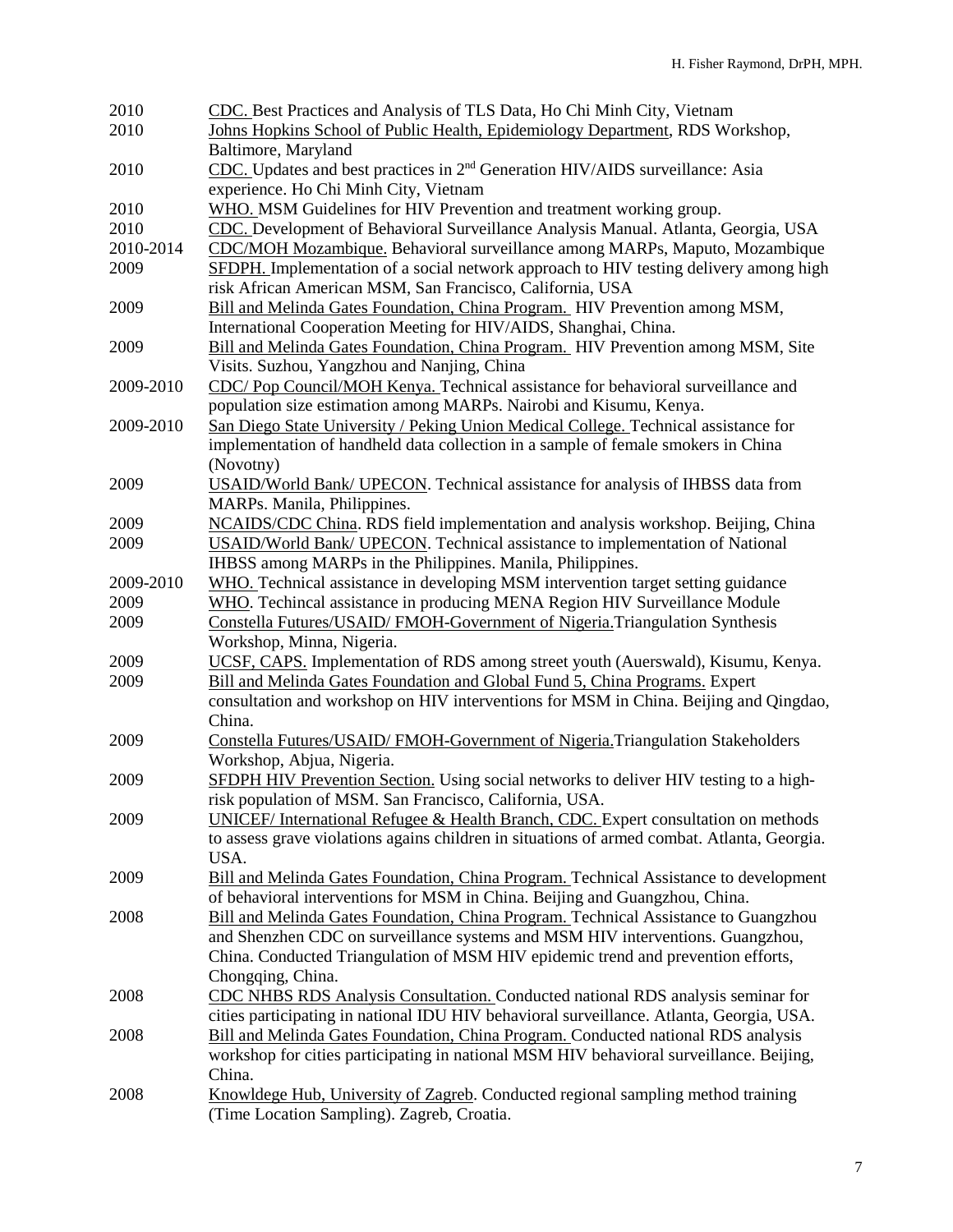| 2008      | Bill and Melinda Gates Foundation/ CDC GAP China Program. Participated in National      |  |  |  |  |
|-----------|-----------------------------------------------------------------------------------------|--|--|--|--|
|           | MSM Behavioural Surveillance roll out meeting. Conducted site visits to jurisdictions   |  |  |  |  |
|           | conducting RDS among MSM. Shenzhen, Guangzhou, Qingdao, Jinan, Chongqing,               |  |  |  |  |
|           | Beijing, China.                                                                         |  |  |  |  |
| 2008      | UCSF, CAPS. Implementation of RDS among Township MSM in South Africa (Lane),            |  |  |  |  |
|           | Soweto, South Africa                                                                    |  |  |  |  |
| 2007-2008 | STOP AIDS Project. Technical assistance in the collection, analysis and use of          |  |  |  |  |
|           | programmatic data. San Francisco, California. USA.                                      |  |  |  |  |
| 2007      | USAID / CDC GAP China Program. National HIV Estimation Workshop, Behavioural            |  |  |  |  |
|           | Interventions for MSM. Sampling methods for hard to reach populations. National MSM     |  |  |  |  |
|           | behavioural surveillance protocol. Beijing, Kunming, Guangzhou, Shenzhen and Jinan,     |  |  |  |  |
|           | China                                                                                   |  |  |  |  |
| 2007      | UCSF, CAPS / Makerere Unviversity, Dissemination of results of RDS survey among         |  |  |  |  |
|           | MSM. Kampala Uganda.                                                                    |  |  |  |  |
| 2007      | Knowldege Hub, University of Zagreb. Development of a time-location sampling resource   |  |  |  |  |
|           | guide. Zagreb, Croatia.                                                                 |  |  |  |  |
| 2006      | HIV Research Section, SFDPH. Implementation of TLS among MSM for the PREP Study         |  |  |  |  |
|           | (Liu), San Francisco, California. USA                                                   |  |  |  |  |
| 2006      | Malawi Ministry of Health. Workshop on the Triangulation of Surveillance Data.          |  |  |  |  |
|           | Lilongwe, Malawi                                                                        |  |  |  |  |
| 2005      | USAID / CDC Global AIDS Program. HIV prevention and care interventions for men who      |  |  |  |  |
|           | have sex with men in the Greater Mekong Region, Bangkok, Thailand                       |  |  |  |  |
| 2005      | Family Health International / CDC Global AIDS Program. Consultation on respondent-      |  |  |  |  |
|           | driven sampling, Bangkok, Thailand                                                      |  |  |  |  |
| 2005      | <b>USAID</b> / CDC Global AIDS Program. Strategizing Interventions among MSM in Greater |  |  |  |  |
|           | Mekong Region, Bangkok, Thailand                                                        |  |  |  |  |
| 2005      | Programa Nacional de Aids, Brazil. Time-location sampling implementation among long     |  |  |  |  |
|           | haul truckers and MSM, Salguiero and Porto Alegre, Brazil.                              |  |  |  |  |
| 2005      | Programa Nacional de Aids, Brazil. Time-location sampling workshop, Rio de Janiero,     |  |  |  |  |
|           | <b>Brazil</b>                                                                           |  |  |  |  |
| 2004      | CDC GAP China Program. Technical Assistance to MSM program. RDS sampling of             |  |  |  |  |
|           | MSM. Guangzhou, Shenzhen, and Beijing, China.                                           |  |  |  |  |
| 2004      | Programa Nacional de Aids, Brazil. Sampling Methodology Workshop, Brasillia, Brazil     |  |  |  |  |
| 2004      | UCSF CAPS / Makerere Unviversity, Implementation of RDS Survey among MSM.               |  |  |  |  |
|           | Kampala Uganda.                                                                         |  |  |  |  |
| 2004      | CDC. Implementation of time location sampling among MSM. Washington, DC. USA.           |  |  |  |  |

## **TEACHING EXPERIENCE**

#### **MENTORING SUMMARY**

I mentor or co-mentor a wide range of students primarily focused on public health, epidemiology and HIV/AIDS. Mentees include Masters, doctoral, post-doctoral and most recently a program for undergraduate students. Mentees have a wide range of goals when working with me. Some are fulfilling internship requirements while others are interested in working towards a first author publication. Mentees receive an overview of the history of HIV/AIDS, epidemiology, sampling methods, analytic methods and manuscript preparation. In the course of my mentoring activities students have published 18 peer reviewed publications as first authors. While most mentees are from academic institutions in the Bay Area a number come from institutions elsewhere in the US and international institutions.

#### **INTERNSHIP PRECEPTOR / RESEARCH ADIVSOR / MENTOR / DOCTORAL COMMITTEE MEMBER (32 total)**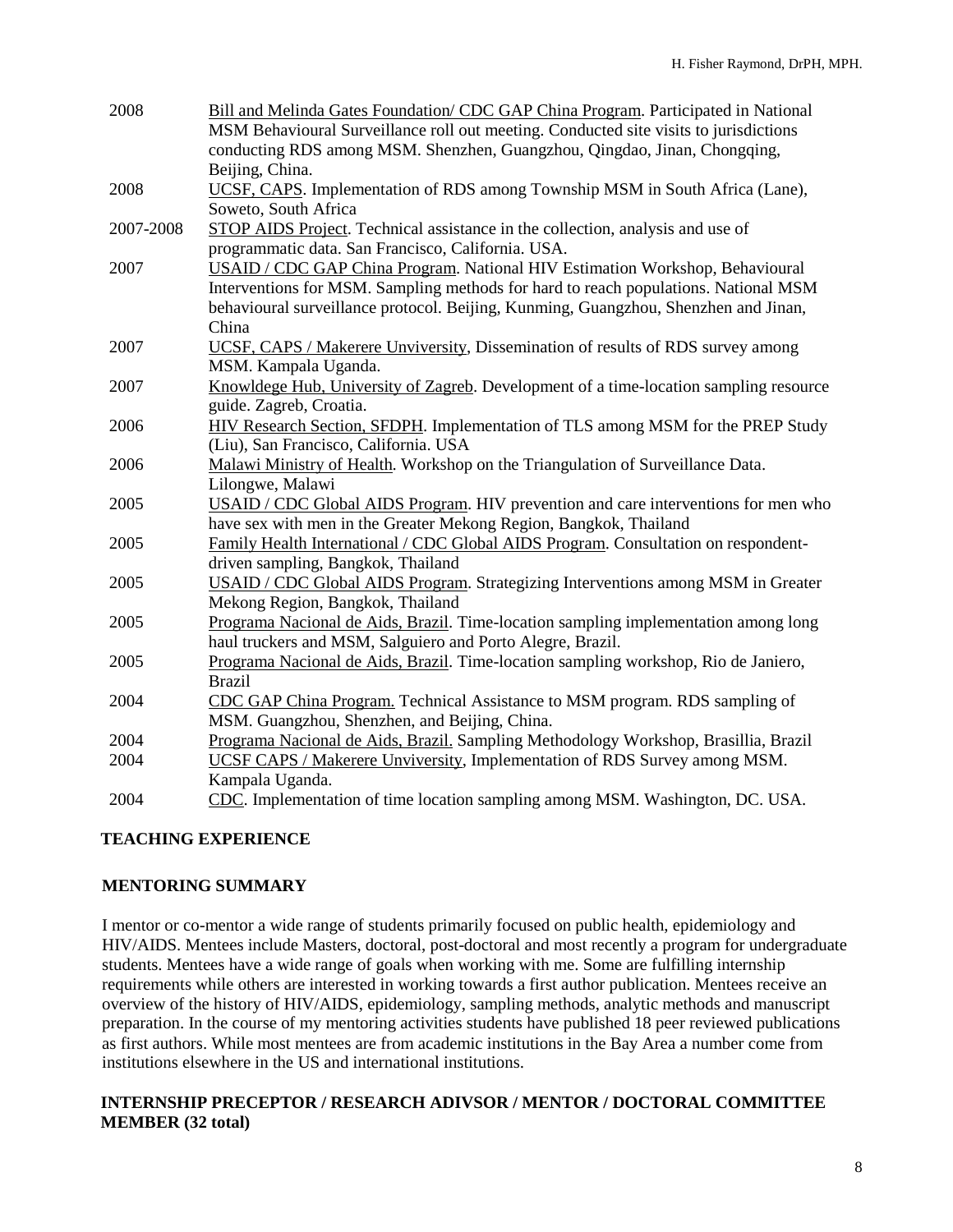# **PREDOCTORAL STUDENTS SUPERVISED OR MENTORED**

| <b>Date</b>   | <b>Name</b>                       | <b>Program or School</b>                        | Role                                            | <b>Current Position</b>                                                                 |
|---------------|-----------------------------------|-------------------------------------------------|-------------------------------------------------|-----------------------------------------------------------------------------------------|
| $2005 - 2005$ | Gina Choi                         | <b>UCSF Med School</b>                          | <b>Research Supervisor</b>                      | Unknown                                                                                 |
| $2006 - 2006$ | Mohsen<br>Malekinejad, MD         | DrPH Candidate, UCB                             | <b>Research Supervisor</b>                      | <b>UCSF</b>                                                                             |
| 2006-2007     | <b>Jason Vaudrey</b>              | MPH Candidate, SFSU                             | <b>Research Supervisor</b>                      | Unknown                                                                                 |
| $2007 - 2007$ | <b>Troy Sostillio</b>             | <b>MPH Candidate, UCB</b>                       | <b>Internship Mentor</b>                        | Private Industry                                                                        |
| $2008 - 2008$ | Alfonso Silva-<br>Santisteban, MD | MPH Candidate, UCB                              | <b>Research Supervisor</b>                      | Unknown                                                                                 |
| $2008 - 2008$ | Julia Marcus                      | MPH Candidate, UCB                              | <b>Research Supervisor</b>                      | Epidemiologist,<br><b>SFDPH</b>                                                         |
| 2009 - 2009   | Shipeng Chen                      | MPH Candidate, Tulane Internship Mentor         |                                                 | Staff, Nanning<br><b>Center For Disease</b><br><b>Control And</b><br>Prevention (China) |
| $2009 - 2009$ | Michael Grasso                    | MPH Candidate, SJSU                             | <b>Internship Mentor</b>                        | Project Director,<br><b>SFDPH</b>                                                       |
| 2009 - 2009   | Jon Snowden                       | PhD Candidate, UCB                              | <b>Research Supervisor</b>                      | Researcher                                                                              |
| $2010 - 2010$ | Daniel Bohl                       | MPH Candidate, UCB                              | <b>Research Supervisor</b>                      | Student, Yale<br>School of<br>Medicine                                                  |
| $2010 - 2010$ | Kara O'Keefe, PhD                 | MPH Candidate, UCB                              | <b>Research Supervisor</b>                      | Epidemiologist,<br><b>SFDPH</b>                                                         |
| $2011 - 2012$ | Sabrina Janie Gard                | MPH Candidate, UCB                              | <b>Research Supervisor</b>                      | MPH Student,<br><b>UCB</b>                                                              |
| $2012 - 2012$ | Shaan Chaturvedi,<br><b>MPH</b>   | <b>UCSF Staff</b>                               | <b>Research Supervisor</b>                      | Project Manager,<br><b>UCSF</b>                                                         |
| 2012 - 2012   | Han Yang                          | PhD Candidate,<br>NCAIDS, China                 | <b>Research Mentor</b>                          | Student                                                                                 |
| 2012 - 2012   | Zhou Zenhai                       | PhD Candidate,<br>NCAIDS, China                 | <b>Research Mentor</b>                          | Student                                                                                 |
| 2012 - 2012   | Geoffrey Belanger                 | MPH Candidate, San<br><b>Jose State</b>         | <b>Internship Mentor</b>                        | Student                                                                                 |
| $2013 - 2014$ | Sean Arayasirikul                 | PhD Candidate, UCSF                             | <b>Dissertation Committee Student</b><br>Member |                                                                                         |
| $2013 - 2013$ | Julia Klems                       | <b>MPH Candidate</b> , San<br><b>Jose State</b> | <b>Internship Mentor</b>                        | Student                                                                                 |
| $2013 - 2013$ | Roberta Horth                     | PhD Candidate, Tulane<br>University             | Dissertation Committee Student<br>Member        |                                                                                         |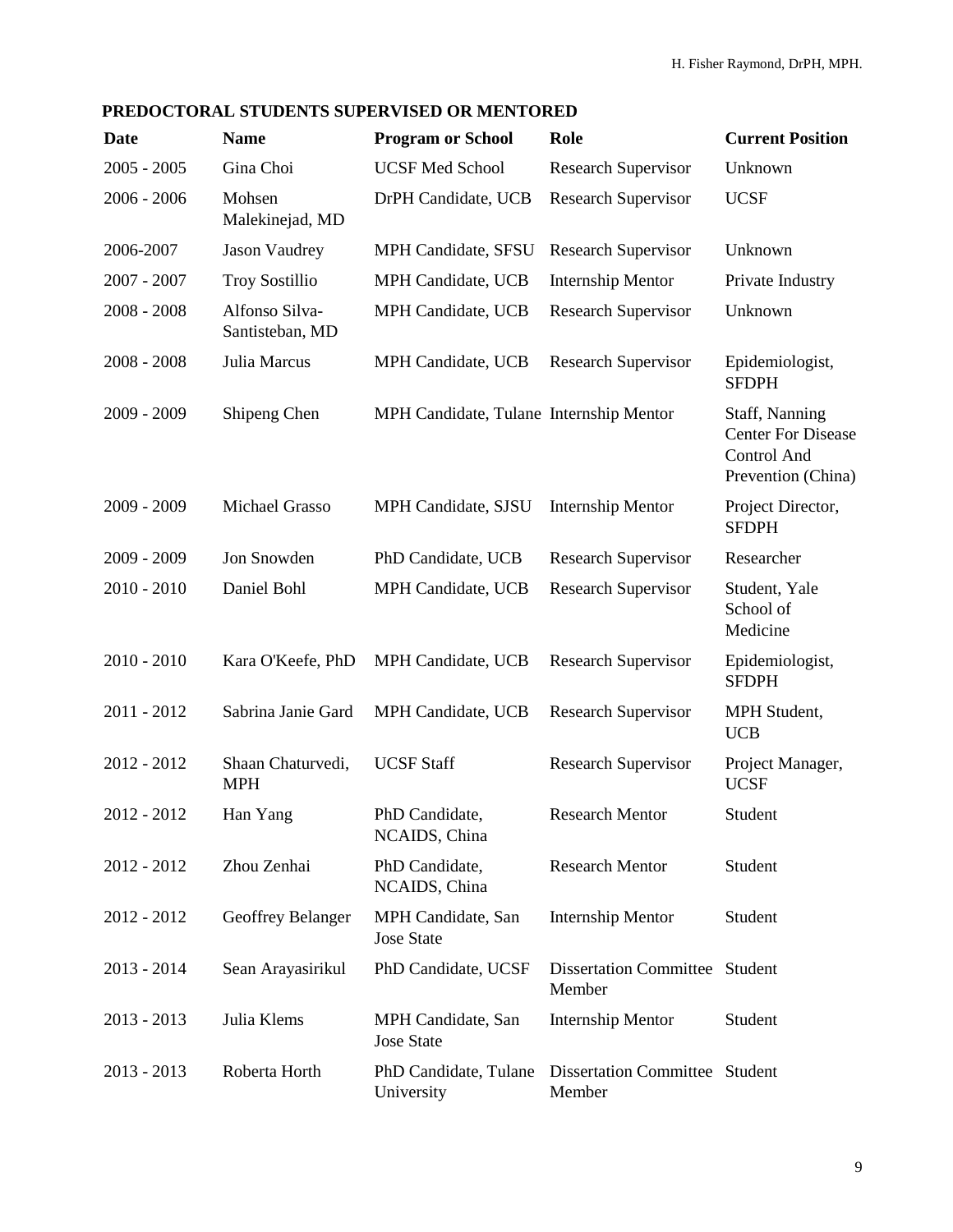| $2013 - 2013$ | Slias Quaye                  | Octave Workshop<br>Participant                                 | Mentor                               | <b>CDC</b> Staff |
|---------------|------------------------------|----------------------------------------------------------------|--------------------------------------|------------------|
| $2013 - 2013$ | Josephine Odoyo              | Octave Workshop<br>Participant                                 | Mentor                               | Researcher       |
| $2013 - 2013$ | Zachary Kwena                | Octave Workshop<br>Participant                                 | Mentor                               | Researcher       |
| 2013 - 2019   | Rhonda Sealey-<br>Thomas, MD | DrPH Candidate,<br>University of the West<br>Indies            | <b>Dissertation Supervisor</b>       | Student          |
| $2013 - 2014$ | Julia Pantoja-<br>Peschard   | <b>Global Health Masters</b><br>Candidate, UCSF                | <b>Research Supervisor</b>           | Student          |
| $2014 - 2014$ | Tenzing Lama                 | Harvard Medical School Research Supervisor                     |                                      | Student          |
| 2014 - 2014   | Adam D'Amico                 | MPH Candidate, SPH,<br>Berkeley                                | <b>Research Mentor</b>               | Student          |
| $2015 - 2015$ | Rand Dadasovich              | MD candidate, JMP,<br>SPH, Berkeley                            | <b>Research Mentor</b>               | Student          |
| $2015 - 2015$ | Nathan Kim                   | <b>MPH</b> Graduate                                            | <b>Research Mentor</b>               | Student          |
| $2015 - 2016$ | <b>Zachary Pope</b>          | MD Candidate, Chicago Research Mentor<br><b>Medical School</b> |                                      | Student          |
| $2015 - 2016$ | Makini Boothe                | Doctoral candidate,<br>Karolinska Institute                    | <b>Dissertation Supervisor</b>       | Student          |
| $2015 - 2016$ | Cyntha Sema                  | Doctoral candidate,<br>Karolinska Institute                    | <b>Dissertation Supervisor</b>       | Student          |
| $2015 - 2015$ | Karla Murcia                 | MPH candidate, USF                                             | <b>Research Mentor</b>               | Student          |
| $2016 - 2016$ | John Guigaymona              | MPH candidate, UCB                                             | <b>Internship Preceptor</b>          | Student          |
| $2017 - 2018$ | Cary Klemmer                 | MSW candidate, USC                                             | <b>Research Mentor</b>               | Student          |
| 2017 - 2018   | Daniel Green                 | MSW candidate, USC                                             | <b>Research Mentor</b>               | Student          |
| 2018 - 2019   | Monica Peram                 | MPH candidate, RU<br><b>SPH</b>                                | <b>Research Mentor</b>               | Student          |
| $2018 - 2019$ | <b>Mars Potros</b>           | MPH Candidate, RU<br><b>SPH</b>                                | <b>Research Mentor</b>               | Student          |
| 2018 - 2019   | Mckenzie Carey               | MPH Candidate, RU<br><b>SPH</b>                                | <b>Research Mentor</b>               | Student          |
| 2018 - 2019   | Riddhi Babel                 | PhD Candidate, RU<br><b>SPH</b>                                | <b>Doctoral Committee</b><br>Chair   | Student          |
| 2019-2020     | Kyle Simmons                 | MPH Candiate, RU<br><b>SPH</b>                                 | <b>Research Mentor</b>               | Student          |
| 2019-         | Peng Wang                    | PhD Candidate, RU<br><b>SPH</b>                                | Advisor, Doctoral<br>Committee Chair | Student          |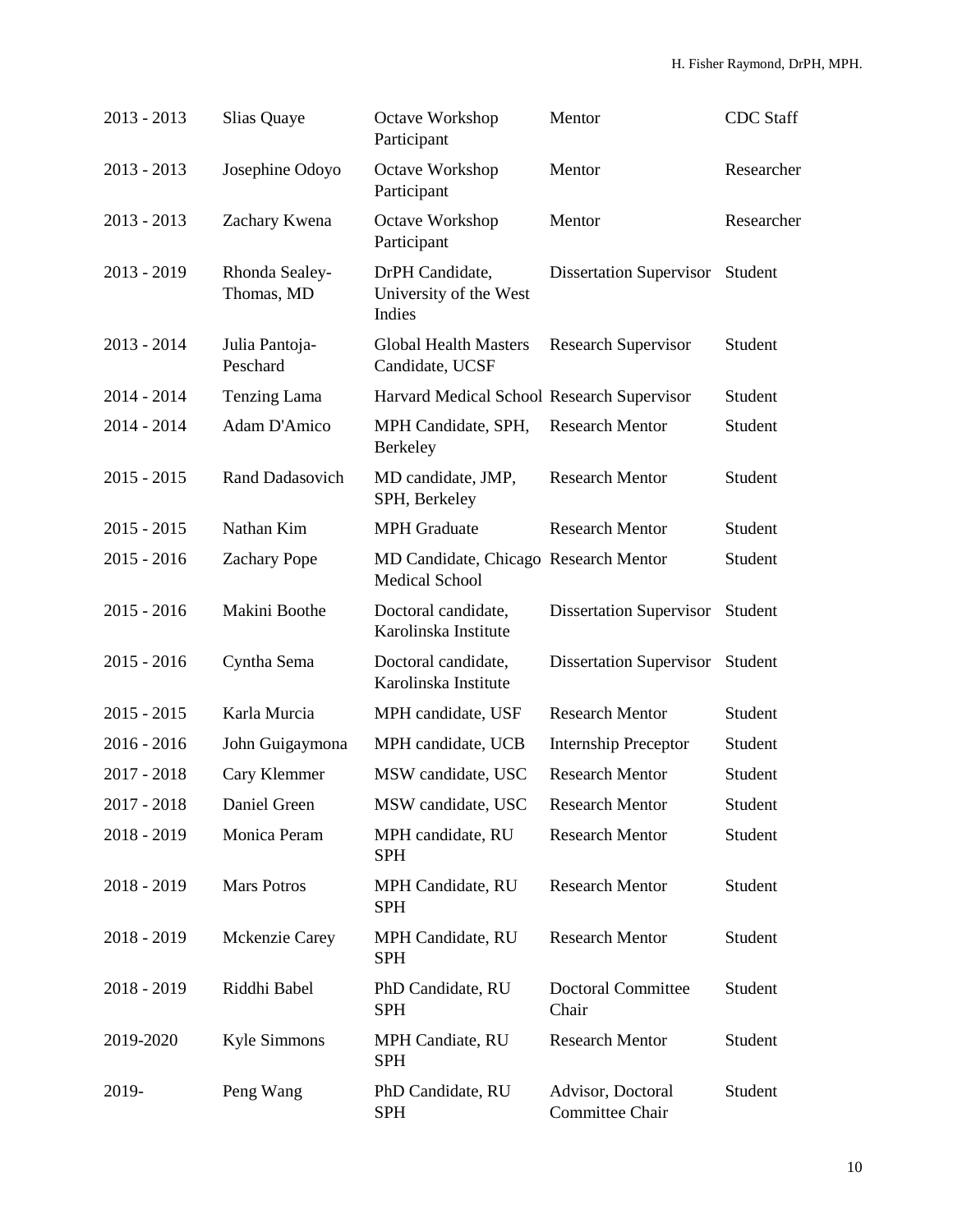| <b>Dates</b>  | <b>Name</b>                     | <b>Institution</b>          | <b>Faculty Role</b>         | <b>Current Position</b>                                                 |
|---------------|---------------------------------|-----------------------------|-----------------------------|-------------------------------------------------------------------------|
| $2009 - 2009$ | Kelly Taylor, PhD,<br><b>MS</b> | <b>UCSF</b>                 | <b>Research Supervision</b> | Specialist, UCSF                                                        |
| $2009 - 2009$ | Erin Wilson, DrPH               | <b>UCSF</b>                 | <b>Research Supervision</b> | Independent Researcher,<br><b>SFDPH</b>                                 |
| $2010 - 2010$ | Chongyi Wei, DrPH University of | Pittsburgh                  | <b>Research Supervision</b> | Assistant Professor,<br>Epidemiology and<br><b>Biostatistics</b> , UCAF |
| $2011 - 2011$ | Thomas Guadmuz,<br>PhD          | University of<br>Pittsburgh | <b>Research Supervision</b> | Prof, U Pitt                                                            |
| $2012 - 2012$ | Gabriel Galindo,<br>PhD         | <b>UCSF</b>                 | <b>Research Supervision</b> | Post Doc, UCSF                                                          |
| $2012 - 2012$ | May Sudhinaraset,<br>PhD        | <b>UCSF</b>                 | <b>Research Supervision</b> | Assistant Professor,<br>Epidemiology and<br>Biostatistics, UCLA         |
| 2012 - 2012   | Hyman Scott, MD                 | <b>UCSF</b>                 | <b>Research Supervision</b> | Researcher, Bridge HIV                                                  |
| 2019-2021     | Jun Tao, PhD                    | Brown U                     | K consultant                | Post Doc, Brown                                                         |

#### **CLASSROOM TEACHING**

| 2019      | LGBTQ Health: History and Context, UGPH XXX, SPH, Rutgers University                |
|-----------|-------------------------------------------------------------------------------------|
| 2018      | Team teach, Intermediate Epidemiology, EPID 656. SPH, Rutgers University.           |
| 2016      | Small Group Facilitator, Epidemiology/Evidence Based Medicine, M3- Mechanisms,      |
|           | Methods, & Malignancies, University of California, San Francisco, San Francisco, CA |
| 2006-2007 | Teaching Assistant, Biostatistics, San Jose State University, San Jose, CA          |

#### **INVITED LECTURES AND PRESENTATIONS**

- 1. Hybrid venue and social network sampling aka "Starfish Sampling" Infectious Diseases and Microbiology Seminar Series, School of Public Health, University of Pittsburgh. April, 2019.
- 2. **Using data for program planning, resource allocation and policy: Opportunities for collaboration, technical assistance and capacity building**. New Jersey HIV Planning Group. Cook Campus, Rutgers University, NJ. May 2018.
- 3. **Respondent Driven Sampling: Implementation and Analysis.** Luskin School of Public Affairs, UCLA, Los Angeles, CA, June 2018.
- 4. **Behavioral Surveillance and Key Population Size Estimation.** GH202F, University of California, San Francisco. January 2017.
- 5. **HIV epidemiology and Getting to Zero, San Francisco.** PH200, University of California, Berkeley, November, 2016.
- 6. **Authorship: Privilege, reward and responsibility.** SHARP Seminar, San Francisco, July, 2016.
- 7. **HIV epidemiology and Getting to Zero, San Francisco.** PH200, University of California, Berkeley, March, 2016.
- 8. **90-90-90 and behavioural surveillance indicators.** HIV Prevention Planning Council, January, 2016.
- 9. **90-90-90 and behavioural surveillance indicators.** Data to Planning: SF's Next Steps in Prevention. November 2015.
- 10. **Authorship: Privilege, reward and responsibility.** SHARP Seminar, San Francisco, July, 2015.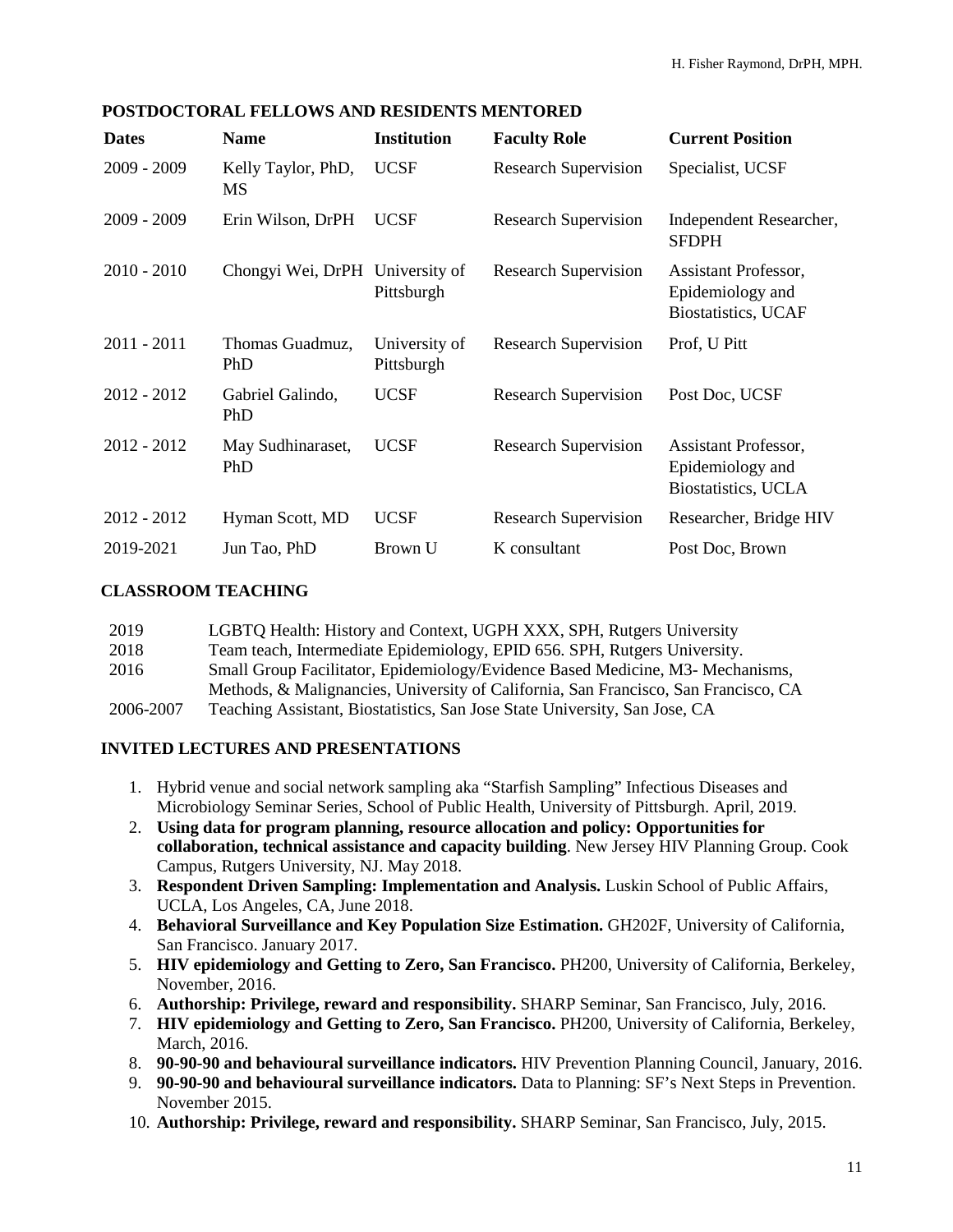- 11. **Trans San Francisco.** Update on trans research, HIV Prevention Planning Council. May 2015.
- 12. **HIV epidemiology and getting to zero, San Francisco.** PH200, University of California, Berkeley, April 2015.
- **13. African American HIV Indicators.** Creating a path forward: Summit series addressing Black/African American HIV disparities in San Francisco, December, 2014.
- 14. **In plain sight: sampling "hidden" populations.** University of Southern California School of Social work. April 2014.<http://ondemand.usc.edu/SSW/Play/f09a2538050447d4ab9c826f136654041d>
- 15. **HIV epidemiology and serosorting among men who have sex with men, San Francisco.** PH200, University of California, Berkeley, April 2014.
- 16. **Literature review and references.** Field Epidemiology Leadership Training Program (FELTP), Ministero de Saude, Maputo Mozambique, September, 2013.
- 17. **A new trend in the HIV epidemic among MSM, San Francisco, 2004-2010**.Alliance Health Project, San Francisco. August 2013
- 18. **A new trend in the HIV epidemic among MSM, San Francisco, 2004-2010**. FLDOH HIV Journal Club. May 2013.
- 19. **HIV epidemiology among MSM in San Francisco**. Training course: Addressing Sexuality and HIV among Gay Men. San Francisco. May, 2013.
- 20. **HIV epidemiology, high risk behaviors and intervention best practices**, PH200, University of California, Berkeley, April 2013
- 21. **Surveillance of hidden and hard to reach populations, estimating size of hidden and hard to reach populations.**GH202F, University of California, San Francisco, January, 2013.
- 22. **Overview of Behavioral Surveillance and related sampling methods for most at risk populations**. Palestra, Faculdad de Medicina , Universitario Eduardo Mondelane, Maputo, Mozambique, April 2012.
- 23. **HIV epidemiology, high risk behaviors and intervention best practices**, PH200, University of California, Berkeley, April 2012
- 24. **MARPS Surveillance Using TLS and RDS.** PH253A. Topics in Public Health Surveillance. University of California, Berkeley, February 2011.
- 25. **HIV Update.** PH253. Epidemiology & Control of Infectious Diseases, University of California, Berkeley. May 2009.
- 26. **International experiences and lessons learned with time-location and respondent driven sampling**. PH259B. Practical Application of Epidemiologic Methods. University of California, Berkeley. April 2009.
- 27. **HIV/AIDS Behavioral Surveillance in San Francisco.** University of California, San Francisco. Students AIDS Forum. October 2007.
- 28. **A review of MSM in the developing world: Focus Asia.** HS 140 Human Sexuality, San Jose State University. September2007.
- 29. **The epidemiology of HIV/AIDS in San Francisco.** University of California, San Francisco. Students AIDS Forum. October 2006.

## **MEDIA**

1. Coyle, C. Prevention, treatment efforts reduce HIV infection in transgender women. May 6, 2019. Rutgers Today. [https://news.rutgers.edu/research-news/prevention-treatment-efforts-reduce-hiv](https://news.rutgers.edu/research-news/prevention-treatment-efforts-reduce-hiv-infection-among-transgender-women/20190218?utm_source=newsletter&utm_medium=email&utm_campaign=rutgerstoday#.XNMExNgpBEY)[infection-among-transgender-](https://news.rutgers.edu/research-news/prevention-treatment-efforts-reduce-hiv-infection-among-transgender-women/20190218?utm_source=newsletter&utm_medium=email&utm_campaign=rutgerstoday#.XNMExNgpBEY)

[women/20190218?utm\\_source=newsletter&utm\\_medium=email&utm\\_campaign=rutgerstoday#.XN](https://news.rutgers.edu/research-news/prevention-treatment-efforts-reduce-hiv-infection-among-transgender-women/20190218?utm_source=newsletter&utm_medium=email&utm_campaign=rutgerstoday#.XNMExNgpBEY) [MExNgpBEY](https://news.rutgers.edu/research-news/prevention-treatment-efforts-reduce-hiv-infection-among-transgender-women/20190218?utm_source=newsletter&utm_medium=email&utm_campaign=rutgerstoday#.XNMExNgpBEY)

- 2. Brendan, B., Rutgers faculty among new NJ AIDS epidemic committee. Daily Targum. March 5, 2019. <http://www.dailytargum.com/article/2019/03/rutgers-faculty-among-new-nj-aids-epidemic-committee>
- 3. Edelstein, M., Rutgers Dean to serve on state-wide AIDS Epidemic Committee. March 4, 2019. <https://www.newswise.com/articles/rutgers-dean-to-serve-on-state-wide-aids-epidemic-committee>
- 4. Mishkin, L., Recent Study Shows HIV Intervention Programs may be effective. NJTV News, Aired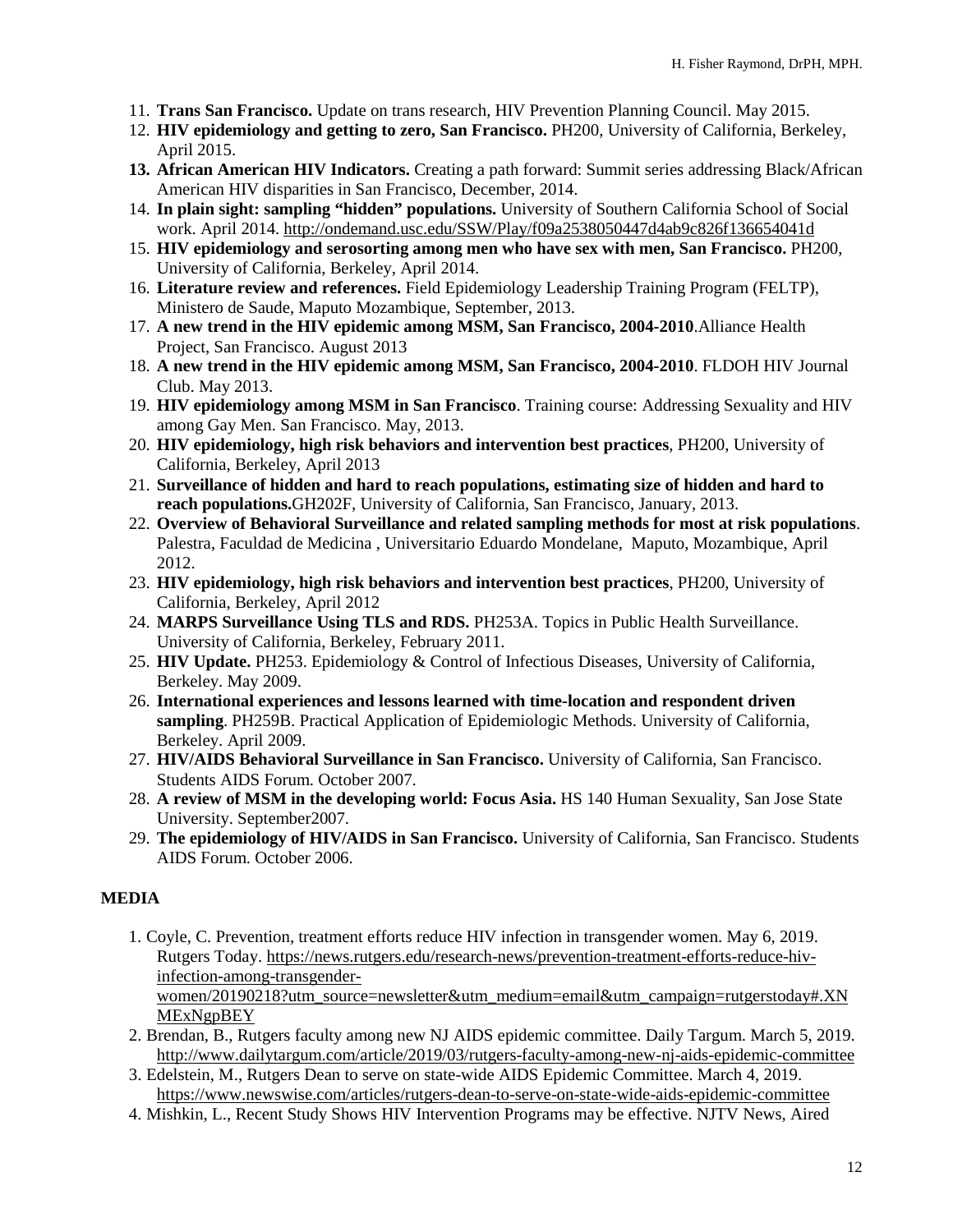February 20, 2019. [https://www.njtvonline.org/news/video/recent-study-shows-hiv-intervention](https://www.njtvonline.org/news/video/recent-study-shows-hiv-intervention-programs-may-be-effective/)[programs-may-be-effective/](https://www.njtvonline.org/news/video/recent-study-shows-hiv-intervention-programs-may-be-effective/)

- 5. Coyle, C., HIV testing and prevention: Identifying and reach at-risk and hidden populations. Rutgers Today Published November 20, 2018. [https://news.rutgers.edu/hiv-testing-and-prevention-identifying](https://news.rutgers.edu/hiv-testing-and-prevention-identifying-and-reaching-risk-and-hidden-populations/20181113#.W_QVQCAh1PZ)[and-reaching-risk-and-hidden-populations/20181113#.W\\_QVQCAh1PZ](https://news.rutgers.edu/hiv-testing-and-prevention-identifying-and-reaching-risk-and-hidden-populations/20181113#.W_QVQCAh1PZ) (Picked up by 11 media outlets in US and UK)
- 6. Coyle, C., HIV testing and Prevention: Identifying and Reaching at-risk and Hidden Populations. Rutgers Today, Published November 14, 2018 [https://news.rutgers.edu/hiv-testing-and-prevention](https://news.rutgers.edu/hiv-testing-and-prevention-identifying-and-reaching-risk-and-hidden-populations/20181113#.XHWR4CAh1PY)[identifying-and-reaching-risk-and-hidden-populations/20181113#.XHWR4CAh1PY](https://news.rutgers.edu/hiv-testing-and-prevention-identifying-and-reaching-risk-and-hidden-populations/20181113#.XHWR4CAh1PY) (Picked up by 1 media outlet in NJ)
- 7. Newman, E., Gay men living with HIV factor being 'undetectable' into decision about sex. Published August 8, 2017.<http://betablog.org/gay-men-undetectable-sex-decisions/>
- 8. Wolters Kluwer. Knowing HIV levels are "undetectable" may affect sexual behavior. Published June 15, 2016. [http://wolterskluwer.com/company/newsroom/news/2017/06/knowing-hiv-levels-are-](http://wolterskluwer.com/company/newsroom/news/2017/06/knowing-hiv-levels-are-%E2%80%98undetectable%E2%80%99-may-affect-sexual-behavior.html) [%E2%80%98undetectable%E2%80%99-may-affect-sexual-behavior.html](http://wolterskluwer.com/company/newsroom/news/2017/06/knowing-hiv-levels-are-%E2%80%98undetectable%E2%80%99-may-affect-sexual-behavior.html)
- 9. Seman, A.M., Anti HIV pill may not be reaching those most at risk. Reuters. Published July 2016. <http://www.reuters.com/article/us-health-hiv-prep-idUSKCN0ZN2JH>
- 10. Bajko, M. UCSF clinic opens to provide PrEP. Bay Area Reporter. Published October 2014. <http://ebar.com/news/article.php?sec=news&article=70056>
- 11. Bajko, M. HIV data differ in SF vs US. Bay Area Reporter. Published October 2014. <http://www.ebar.com/news/article.php?sec=news&article=70071>
- 12. Bajko, M. Uptick in HIV cases worries local officials. Bay Area Reporter. Published January, 2014. <http://www.ebar.com/news/article.php?sec=news&article=69399>
- 13. Meth, AIDS and the Gays. Radio Talk Show. Out In The Bay. KALW. San Francisco, March 5, 2013. <http://www.kalw.org/post/meth-aids-and-gays>
- 14. Bajko, M. Study: Gay men's meth use declines. Bay Area Reporter. Published February, 2013 <http://www.ebar.com/news/article.php?sec=news&article=68541>
- 15. Bajko, M. HIV continues to retreat in SF. Bay Area Reporter. Published March, 2011. <http://www.ebar.com/news/article.php?sec=news&article=5576>
- 16. Bajko, M. SF fails to cut HIV in gay men by 50%. Bay Area Reporter. Published January, 2009. <http://www.ebar.com/news/article.php?sec=news&article=3642>
- 17. Bajko, M. City says meth use at high plateau. Bay Area Reporter. Published August 2008. <http://www.ebar.com/news/article.php?sec=news&article=2069>
- 18. Bajko, M. AIDS rates among Blacks puzzle researchers. Bay Area Reporter. Published February 2007. <http://ebar.com/news/article.php?sec=news&article=1559>
- 19. Bajko, M. Agencies move beyond meth only focus. Bay Area Reporter. Published January, 2006. <http://www.ebar.com/news/article.php?sec=news&article=505>
- 20. Bajko, M. Crystal use drops among gay men. Bay Area Reporter. Published November, 2005. <http://www.ebar.com/news/article.php?sec=news&article=317>
- 21. Bajko, M. SF HIV rates decline. Bay Area Reporter. Published August 2005. <http://www.ebar.com/news/article.php?article=35&sec=news>

# **SERVICE TO UNIVERSITY and OTHER INSTITUTIONS**

**University Service:** Reviewer 2018 Global Health Seed Grant Applications, Rutgers Global Health Institute.

**School Service:** DrPH Degree Committee 2018; MPH in LGBT Health Concentration Committee 2018; Global MPH Competency Committee 2018 - now; Executive Council Faculty Representative, 2018-now.

**Departmental Service:** Poster Judge, NYCEF, February 2018; Reappointment and Promotion Committee, Epidemiology Department, Spring 2018, Fall 2018, Spring 2019; Doctoral Curriculum Sub-committee, 2018. Epi PhD applicant screening Committee, 2018; Scientific Committee NYCEF 2019; Search Committee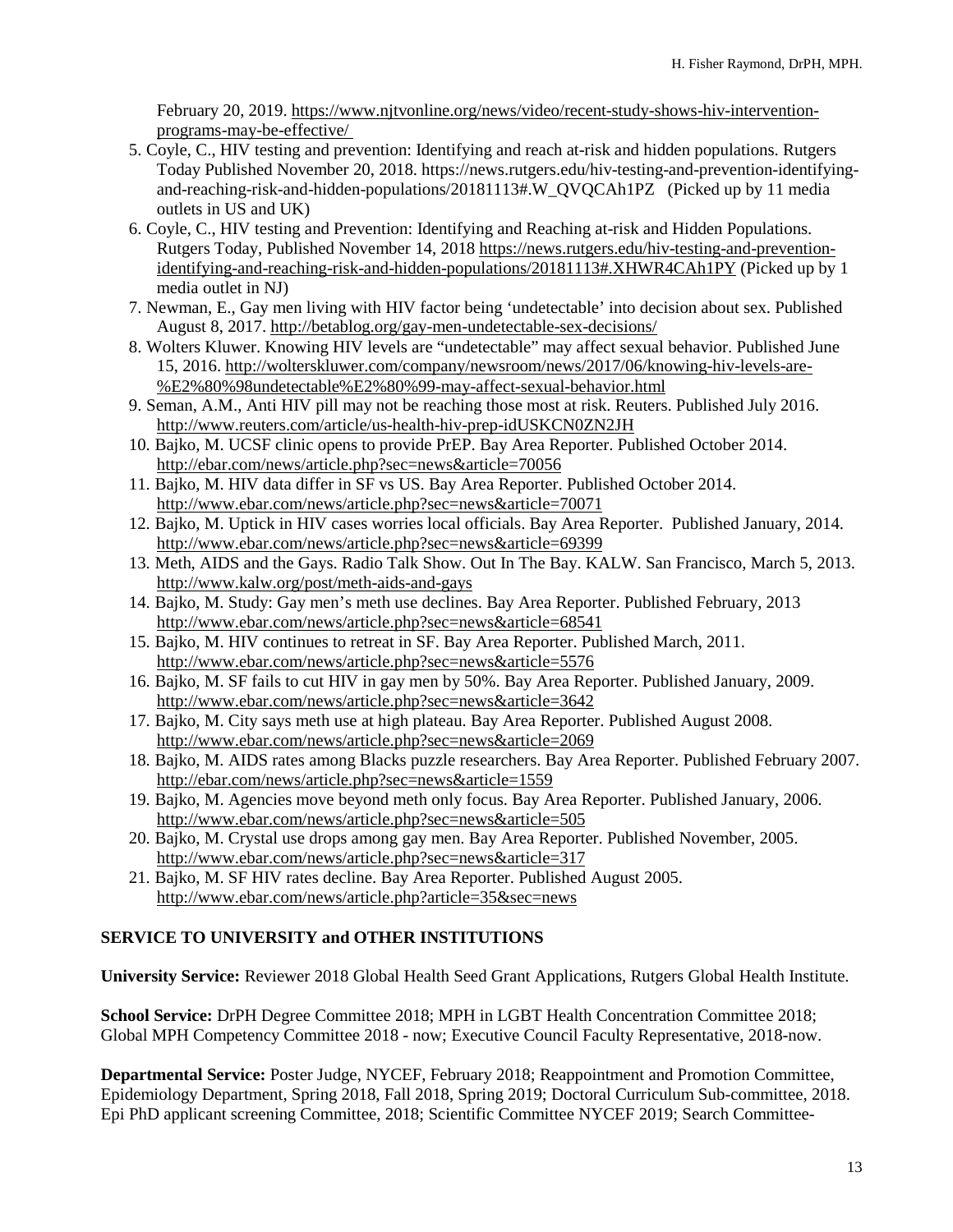Associate Dean for Research, 2019.

**Outside University Service:** Peer reviewer, International Traineeships in AIDS Prevention Studies. UCSF 2018; Facilitator: UCSF Global Sciences Institute Journal Club 2015;

**Service to the State of New Jersey:** Co-Chair, NJ HIV Elimination Initiative, 2019 – now; Assessment of HIV case reporting system, 2019; Analysis of behavioural surveillance data, 2019. Analysis of HIV case surveillance data to support EtE initiative.

**Advisory Boards / Committees:** Evaluation and Research Advisory Group, San Francisco AIDS Foundation, San Francisco CA. 2012-now; Hepatitis C Elimination Committee, San Francisco Department of Public Health, San Francisco, 2016-now; HIV Working Group, San Francisco Department of Public Health, San Francisco, 2015-now; Steering Monitoring Committee- FDA HRQ Study, 2019- now.

**Associate Editor:** BMC Infectious Diseases, 2017-now; PlosONE 2018-now.

**Editorial Board:** *AIDS and Behavior*, 2009- now; AIDS Education and Prevention, 2018-now.

**Guest Editor:** AIDS and Behavior, Special Issue: Using National HIV Behavioral Surveillance for HIV Prevention Planning, 2014. Journal of Acquired Immune Deficiency Syndromes, Special Issue: National HIV Behavioral Surveillance: 2017.

**Ad hoc referee for journal publications**: Journal of Acquired Immune Deficiency Syndromes; AIDS; Sexually Transmitted Infections; Journal of Urban Health; Drug and Alcohol Dependence; AIDS and Behavior; AIDS Education and Prevention; Culture, Health and Sexuality; Health Promotion Practice; AIDS Care; International Journal of STD & AIDS; The Open Infectious Disease Journal; Eurosurveillance; Public Health Reports; Child Abuse and Neglect: Systematic Reviews; American Journal of Men's Health; American Journal of Public Health; Journal of Homosexuality; Journal of Psychoactive Drugs; Social Science and Medicine; PlosOne; Journal of Sex Research; Annals of Epidemiology; Journal of Medical Internet Research; The Lancet HIV.

**Reviewer for grant applications- HIV research:** Brazil National Program on AIDS, Brazil; The Wellcome Trust, United Kingdom; International Centre for Diarrhoeal Disease Research, Bangladesh.

**Reviewer for grant applications- HIV prevention services:** HIV Prevention Section (HPS), San Francisco Department of Public Health.

**Reviewer for vendor qualifications:** San Francisco Department of Public Health, San Francisco, CA.

**Panel moderator:** Face the screen: New techniques for online sexual health research; SexTech 2010, San Francisco CA, 2010. Quality of Web Collected Data; SexTech 2011, San Francisco CA, 2011; Legislators, advocates and media alliances towards promoting equitable health", New Jersey Public Health Association Annual Conference, October 2018, Newark, New Jersey.

**Conference workshop:** Recruiting hidden or marginalized youth populations for research or surveillance: Experiences from the field. 2011 Society for Adolescent Health and Medicine Annual Meeting, March, 2011, Seattle, WA.

#### **PROFESSIONAL AFFILIATIONS**

American Public Health Association- Epidemiology Section International AIDS Society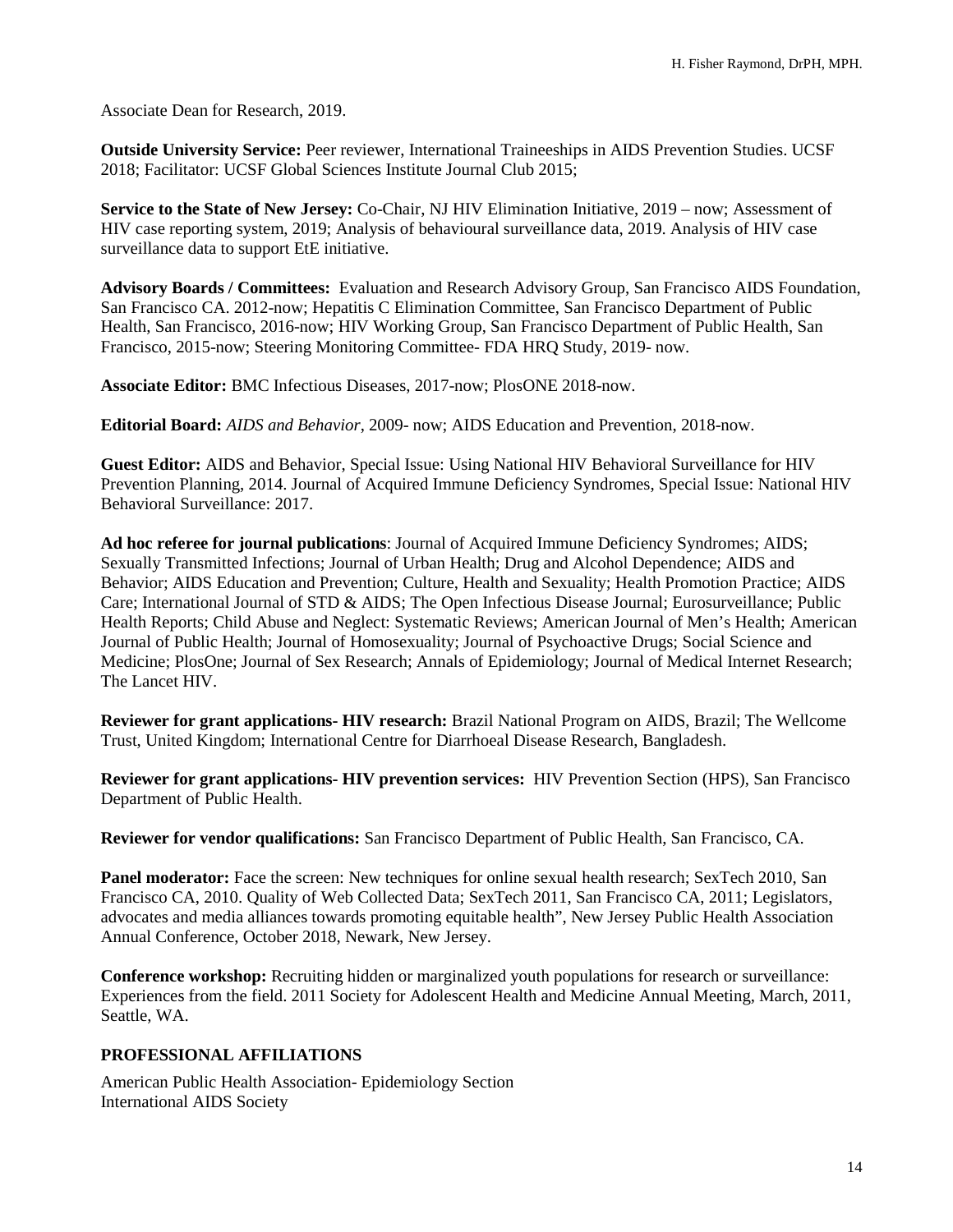#### **JOURNAL PUBLICATIONS**

**(213 total, 97 as First, Corresponding or Senior Author \*, Student / Post-Doc authors †, includes group author)**

**h\_index: 38 (Scopus); average citations 20.7; based on 208 publications 9-11-19.**

#### **h\_index: 46 (google scholar); average citations 25.9, based on 229 documents 7-10-19**

- 1. McFarland, W., Lin, J., Santos, G-M., Arayasirikul, S., **Raymond, H.F**., Wilson E. (2019). Low PrEP awareness and use among people who inject drugs, San Francisco, 2018. RnR AIBE. Provisionally Accepted.
- 2. Johnson Jones, M.L., Chapin-Bardales, J., Bizune, D., Papp, J.R., Phillips, C., Kirkcaldy, R.D., Wejnert, C., Bernstein, K.T.; National HIV Behavioral Surveillance Sexually Transmitted Infection Study Group. Extragenital Chlamydia and Gonorrhea among community venue-attending men who have sex with men - Five Cities, United States, 2017. MMWR Morb Mortal Wkly Rep. 2019 Apr 12;68(14):321- 325. doi: 10.15585/mmwr.mm6814a1.
- 3. Morrison, L. **Raymond, H.F.,** Simard, J., Johnson, M., Katz, K., Linos, E. (2019), Knowledge, attitudes and practices regarding indoor tanning among gay and bisexual men in the San Francisco Bay Area. *British Journal of Dermatology.* Accepted.
- 4. Santos, G-M., Tan J., Turner, C., **Raymond, H.F.\*** (2019). [Demographic, Behavioral, and Social](https://www.ncbi.nlm.nih.gov/pubmed/31043125)  [Characteristics Associated With Smoking and Vaping Among Men Who Have Sex With Men in San](https://www.ncbi.nlm.nih.gov/pubmed/31043125)  [Francisco.](https://www.ncbi.nlm.nih.gov/pubmed/31043125) *American Men's Health*. 13(2):1557988319847833. doi: 10.1177/1557988319847833
- 5. Baguso, G.N. †, Turner, C., Santos, G-M., **Raymond, H.F.,** Dawson-Rose, C., Lin, J., Wilson, E.C., (2018). Successes and final challenges along the HIV care continuum with transwomen in San Francisco. *JIAS.* 22(4):e25270. doi: 10.1002/jia2.25270.
- 6. Fraser, H., Vellozzi, C., Hoerger, T.J., Evans, J., Kral, A.H., Havens, J., Young, A., Handanagic, S., Hariri, S., Barbosa, C., Hickman, M., Leib, A., Martin, N.K., Nerlander, L., **Raymond, H.F.,** Page, K., Zibbell, J., Ward, J., Vickerman, P. (2018). Scaling-up hepatitis C interventions and treatment in the United States – a rural vs urban comparison. *American Journal of Epidemiology.*  In Press.
- 7. Beltran, S. †, Chen, Y-H., Miller, D., Ick, T., Lin, J., Packer, T., McFarland, W., **Raymond, H.F.**\* (2019). Will we get to zero HIV stigma among MSM in San Francisco? *AIBE.* doi: 10.1007/s10461-019- 02434-7
- 8. Friedman, M.R., Sang, J.M., Bukowski, L., Chandler, C., Egan, J., Eaton, L., Matthews, D.D., Ho K., **Raymond, H.F.,** Stall, R. (2018). Prevalence and correlates of PrEP awareness and uptake among Black men hwo have sex with men and women (MSMW) in the United States. *AIBE.* doi: 10.1007/s10461-019-02446-3
- 9. **Raymond, H.F.\***, Snowden, J., Guigayoma, J., McFarland, W., Chen, Y-H. (2018). Community levels of PrEP use among men who have sex with men by race /ethnicity, San Francisco, 2017. *AIBE.* doi: 10.1007/s10461-019-02428-5
- 10. Gogia, M., Lawlor, C., Shengelia, N., Setvilia, K. **Raymond, H.F.\*** (2018). Assessment of HIV knowledge, drug risk behaviour, and sex risk behaviour among People Who Inject Drugs in the Needle and Syringe Program and Peer Driven Intervention Programs in the country of Georgia. *HRJ*. 16(1):15. doi: 10.1186/s12954-019-0287-5.
- 11. Wilson, E.C., Turner, C., Lin, J., Burk, K., McFarland, W., **Raymond, H.F.\*** (2019). Hepatitis C seroprevalnce and engagement in related care and treatment among transwomen. *Journal of Viral Hepatitis.* doi: 10.1111/jvh.13089.
- 12. **Raymond, H. F.\***, McFarland, W., Wesson, P. (2018). Estimated population size of men who have sex with men, San Francisco, 2017. *AIBE.* doi: 10.1007/s10461-018-2321-0
- 13. Chen, Y-H., Guigayoma, J., McFarland, W., Snowden, J.M., **Raymond, H.F.\*** Increases in pre-exposure prophylaxis use and decreases in condom use: behavioural patterns among HIV-negative San Francisco men who have sex with men, 2004-2017. *AIBE.* In Press.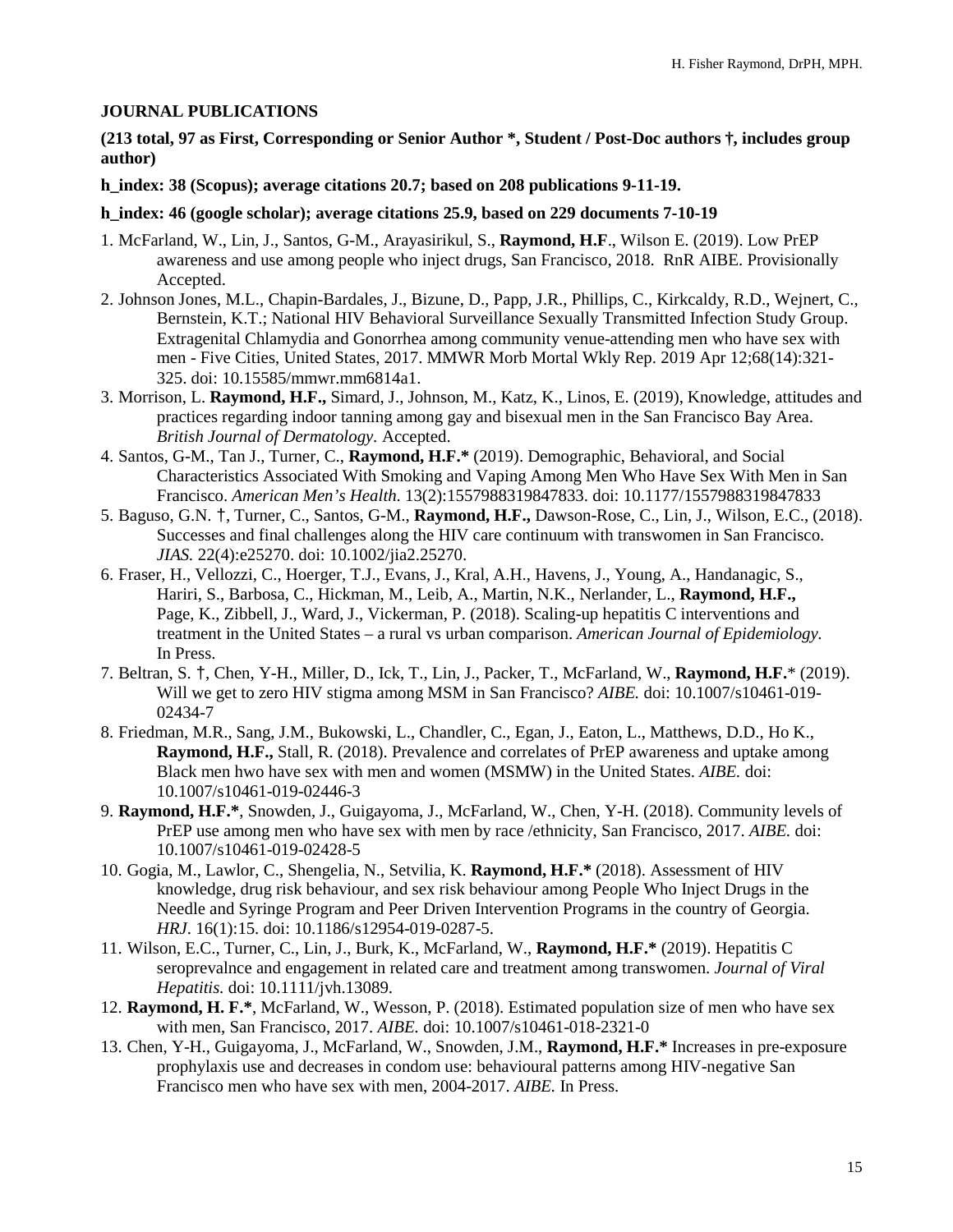- 14. **Raymond, H.F.**\* Wilson, E.C., Packer, T., Lin, J., McFarland, W. (2018). High and stable HIV prevalence among trans women with low income, San Francisco, 2010 – 2016. *AIBE.* 46(2):118-124. doi: 10.1097/OLQ.0000000000000916.
- 15. **Raymond, H.F.\*,** Chen, Y-H., McFarland, W. (2018). "Starfish Sampling": A novel, hybrid approach to recruiting hidden populations for epidemiologic surveys. *JUH.* 96(1):55-62. doi: 10.1007/s11524-018- 0316-9
- 16. Pilgrim, N., Musheke, M., **Raymond, H.F.,** Keating, R., Witola, H., Banda, L., Mulenga, D., Phiri, L., Geibel, S., Tun, W. (2017). Quality of care and HIV service utilization among key population in Zambia: A qualitative comparative analysis. *AIDS Care.* 31(4):460-464. doi: 10.1080/09540121.2018.1524119
- 17. Kim, N., Welty, S., Reza, T., Sears, D., McFarland, W., **Raymond, H.F.\*** (2018). Undiagnosed and untreated HIV infection among persons who inject drugs: Results of three National HIV Behavioral Surveillance Surveys, San Francisco, 2009-2015. *AIBE.* Accepted. 9-2-18.
- 18. Santos, G-M., Rowe, C., Hern, J., Walker, J., Ali, A., Ornelaz, M., Prescott, M., Coffin, P., McFarland, W., **Raymond, H.F.**\* (2018). Correlates of hazardous alcohol consumption and binge drinking among men who have sex with men. *PlosOne.* 13(8):e0202170. doi: 10.1371/journal.pone.0202170
- 19. Wei, C.Y., **Raymond, H.F.,\*** (2018) Pre-Exposure Prophylaxis for Men Who Have Sex With Men in China: A Cautionary Note. *Journal of the International AIDS Society.* (7):e25166. doi: 10.1002/jia2.25166
- 20. Wei, C., Yan, L., Lippman, S.A., Su, X., Li, J., Chen, L., **Raymond, H.F.,** Yan, H. (2018). Prevalence and correlates of point-of-sex HIV self-testing among HIV-negative men who have sex with men in China. *STD.* 45(12):818-822. doi: 10.1097/OLQ.0000000000000885
- 21. Green, D., Goldbach, J., **Raymond, H.F.\*** (2018). Age cohort and health service utilization among gay men. *American Journal of Men's Health.* 2(4):1058-1067. doi: 10.1177/1557988318774994.
- 22. Facente, S.N., Grebe, E., Burke, K., Murphy, E.L., Mirzazadeh, A., Morris, M.D., Smith, A.A., Sanchez, M.A., Evans, J., Nishimura, A., **Raymond, H.F.\*** (2018). Estimating Hepatitis C Prevalence in San Francisco: A Path to Elimination. *PlosOne* 13(4):e0195575. doi: 10.1371/journal.pone.0195575. eCollection 2018
- 23. Truong, H-H.M., Fatch, R., Tan, J.Y., **Raymond, H.F.,** McFarland, W. (2017). Whose responsibility is it anyway? Beliefs about preventing HIV transmission among men who have sex with men. *Sex Transm Dis.* doi: 10.1097/OLQ.0000000000000795.
- 24. Friedman, M.R., Sang, J.M., Bukowski, L.A., Matthews, D., **Raymond, H.F.,** Eaton, L., Stall, R.D. (2018). HIV care continuum disparities among bisexual Black men and the mediating effect of psychosocial co-morbidities. *JAIDS*. doi: 10.1097/QAI.0000000000001631
- 25. Klemmer, C. †, Arayasirikul, S., **Raymond, H.F**.\* (2018). Transphobia-based, violence, depression and anxiety in trans women: The role of body satisfaction. *JIV.* DOI: 10.1177/0886260518760015
- 26. Custer, B., Murcia, K., Robinson, B.,McFarland, W., **Raymond, H.F.\*** (2018). Blood donation history and eligibility assessment in a community-based sample of men who have sex with men. *Transfusion.* doi: 10.1111/trf.14522.
- 27. Whitham HK, Sansom SL, Wejnert C, Finlayson T, Huang YA, An Q, Paz-Bailey G; NHBS Study Group. (2017). Sex Practices by HIV Awareness and Engagement in the Continuum of Care Among MSM: A National HIV Behavioral Surveillance Analysis in 21 U.S. Cities. AIDS Behav. 2017 Nov 23. doi: 10.1007/s10461-017-1966-4. E Pub.
- 28. Cummings, B., Lane, T.E., Nala, R., Young P., Horth, R., Sathane, I., McFarland, W., Rutherford, G., **Raymond, H.F.\*** (2018). Bisexual and bidirectional: Does HIV bridging have two lanes in Mozambique? *AIDS and Behavior.* E Pub. doi: 10.1007/s10461-017-1994-0.
- 29. Goldbach, J., Burgess, C., **Raymond, H.F.\*** (2017). Patterns of bullying behaviour by sexual orientation. *Journal of Interpersonal Violence.* doi: 10.1177/0886260517741623
- 30. Wesson, P. †, Qabazard, R., Wilson, E.C., McFarland, W., **Raymond, H.F.\*** (2017). Estimating population size of transwomen in San Francisco using multiple methods, 2013. *IJT.*  https://doi.org/10.1080/15532739.2017.1376729
- 31. Moore, D.M., Cui, Z., Lacho-w-sky, N.J., Rich, A.J., Roth, E.A., **Raymond, H.F.,** Sereda, P., Montaner,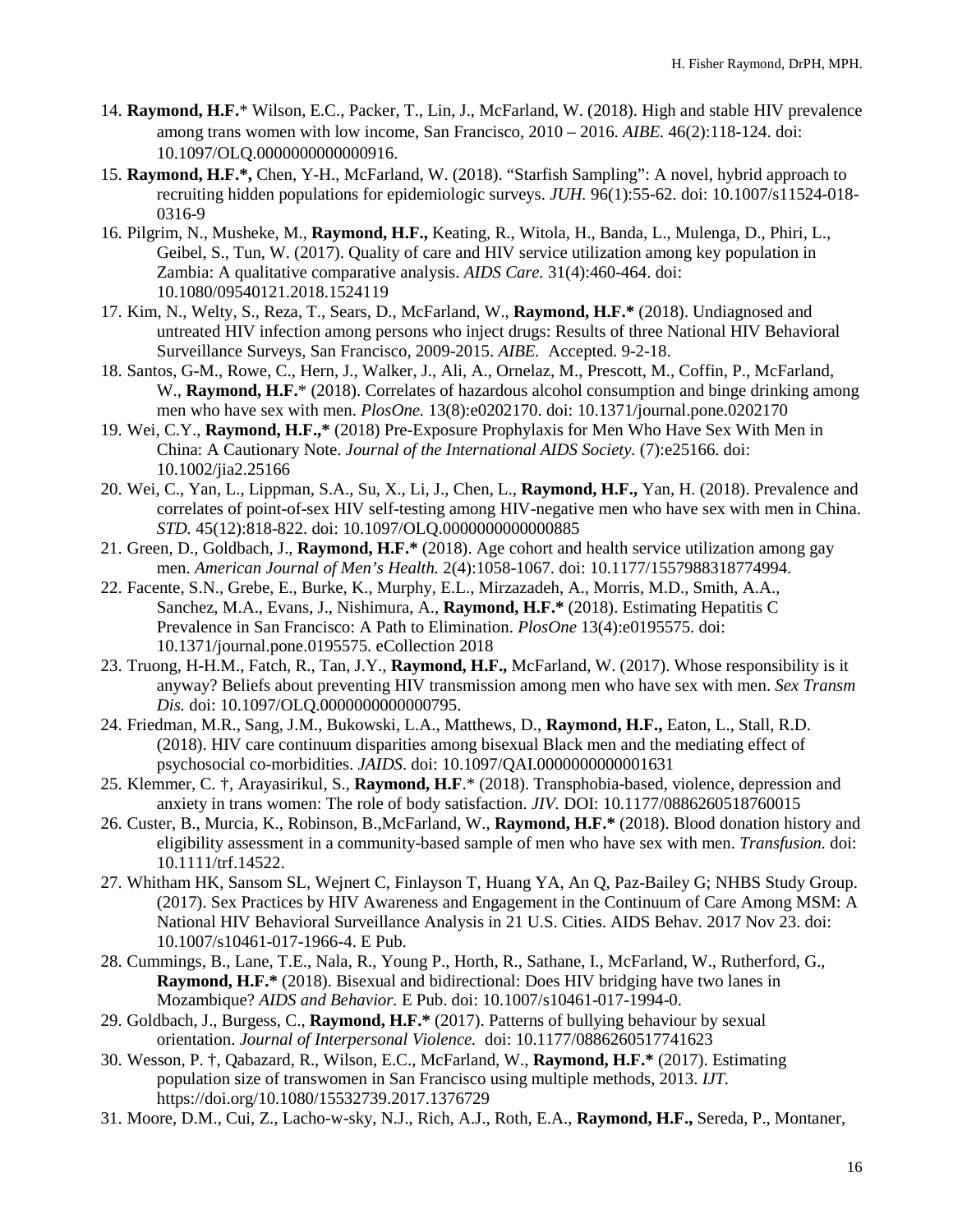J., Wong, J., Armstrong, H. L., Hall, D., Hogg, B.S., and the Momentum Study Team. (2017). Increasing HIV treatment optimism but no changes in HIV risk behaviour among men who have sex with men (MSM) in Vancouver, Canada. *JAIDS.* doi: 10.1097/QAI.0000000000001542

- 32. Truong, H.H., Fatch, R., **Raymond, H.F.,** McFarland, W. (2017). HIV treatment and re-infection beliefs predict sexual risk behaviours of gay and bisexual men. *AIDS Educ Prev*. 29(3):218-227. doi: 10.1521/aeap.2017.29.3.218
- 33. **Raymond, H.F.\***, Wilson, E.C., McFarland W. (2017). Trans women population size: Comment on Crissman. *AJPH.* 107(9):e12. doi: 10.2105/AJPH.2017.303964
- 34. Robinson, W., Kazbour, C., Nassau, T., Sheu S, Fisher, K., Rivera, A.V., Al-Tayib, A., Glick, S., Shinefeld, J., Poe, J., **Raymond, H.F.,** Brady, K., (2017). Brief Report: Nonfatal overdose events among persons who inject drugs: Findings from seven National HIV Behavioral Surveillance cities 2009 & 2012. *JAIDS.* 75(S3), S341-S345.
- 35. Guigayoma, J.†, Chen, Y-H., Snowden, J., Santos, G-M., Hecht, J., **Raymond, H.F.\*** (2017). Viral load suppression and sexual risk behavior among known HIV-positive MSM in San Francisco, 2014. *JAIDS.* 75 (S3), S309-S315.
- 36. Vincent, W.†, McFarland, W., **Raymond, H.F.\*** (2017). What Factors Are Associated With Receiving a Recommendation to Get Tested for HIV by Health Care Providers among Men who Have Sex with Men? *JAIDS.* 75 (S3) S357-S362.
- 37. **Raymond, H.F.\*,** Al-Tayyib, A., Neaigus, A., Reilly, J.H., Braunstein, S., Brady, K.A., Kwa Sey, E., Risser, J., Padget, P., LaLota, M., Schacht, J-M., Forrest, D., W., Macomber, K., Griffin, V., Miller, J., Higgins, E., Robinson, W.T., Zarwell, M.C., Opoku, J., Magnus, M., Kuo, I., Burt, R., Thiede, H., Glick, S., Flynn, C., German, D. (2017). HIV among MSM and heterosexual women in the United States: An ecologic analysis. *JAIDS.* 75(S3), S276-S280.
- 38. Chen, Y-H.†, McFarland, W., **Raymond, H.F**., Scott, H.M., Vittinghoff, E., Porco, T.C. (2017). Distributions of prior sexual-behavioral patterns among newly HIV-infected men who have sex with men in San Francisco. *JAIDS.* doi: 10.1097/QAI.0000000000001439
- 39. Rich, A., J. Lachowsky, N.J., Sereda, J., Cui, Z., Wong, J, Wong, S., Jollimore, J., **Raymond, H.F.,** Hottes, T.S., Roth, E.A., Hogg, R.S., Moore, D.M. (2016). Estimating the size of the MSM population using multiple methods and diverse data sources in Metro Vancouver, Canada. *JUH.*  95(2):188-195. doi: 10.1007/s11524-017-0176-8.
- 40. Scheibe, A.P., Grasso, M., **Raymond, H.F.,** Manyuchi, A., Osmand, T., Lane, T., Struthers, H. (2018). Modeling the UNAIDS 90-90-90 treatment cascade for men who have sex with men in South Africa: using the findings of a data triangulation process to map a way forward. *AIBE.* 22(3):853- 859. doi: 10.1007/s10461-017-1773-y.
- 41. Wejnert, C., **Raymond, H.F.,** Robbins, T., Prejean, J., Hall, I., McCray, E., Paz-Bailey, G., NHBS Study Group. (2017). Achieving greater HIV prevention impact through CDC's National HIV Behavioral Surveillance system. *JAIDS.* 75 (S3), S249-S252.
- 42. Ivy, W., Nwangwu-Ike, N., Paz-Bailey, G., for the NHBS Study Group. (2017) [Reductions in HIV](http://ovidsp.tx.ovid.com.ucsf.idm.oclc.org/sp-3.25.0a/ovidweb.cgi?&S=BHEMFPGPFIDDAMJPNCGKNDIBLKFJAA00&Link+Set=S.sh.22.23.26%7c2%7csl_10)  [Diagnoses Among African American Women: A Search for Explanations.](http://ovidsp.tx.ovid.com.ucsf.idm.oclc.org/sp-3.25.0a/ovidweb.cgi?&S=BHEMFPGPFIDDAMJPNCGKNDIBLKFJAA00&Link+Set=S.sh.22.23.26%7c2%7csl_10) *JAIDS.* 75(S3), S253- S260.
- 43. Wise, A. Finlayson, T., Nerlander, L., Sionean, Catlainn Paz-Bailey, G. , for the NHBS Study Group. (2017). [Incarceration, Sexual Risk-Related Behaviors, and HIV Infection Among Women at](http://ovidsp.tx.ovid.com.ucsf.idm.oclc.org/sp-3.25.0a/ovidweb.cgi?&S=BHEMFPGPFIDDAMJPNCGKNDIBLKFJAA00&Link+Set=S.sh.22.23.26%7c3%7csl_10)  [Increased Risk of HIV Infection, 20 United States Cities.](http://ovidsp.tx.ovid.com.ucsf.idm.oclc.org/sp-3.25.0a/ovidweb.cgi?&S=BHEMFPGPFIDDAMJPNCGKNDIBLKFJAA00&Link+Set=S.sh.22.23.26%7c3%7csl_10) *JAIDS.* 75(S3), S261-267
- 44. Shadaker, S., Magee, M., Paz-Bailey, G., Hoots, B.E., for the NHBS Study Group. (2017). [Characteristics and Risk Behaviors of Men Who Have Sex With Men and Women Compared](http://ovidsp.tx.ovid.com.ucsf.idm.oclc.org/sp-3.25.0a/ovidweb.cgi?&S=BHEMFPGPFIDDAMJPNCGKNDIBLKFJAA00&Link+Set=S.sh.22.23.26%7c6%7csl_10)  [With Men Who Have Sex With Men-20 US Cities, 2011 and 2014.](http://ovidsp.tx.ovid.com.ucsf.idm.oclc.org/sp-3.25.0a/ovidweb.cgi?&S=BHEMFPGPFIDDAMJPNCGKNDIBLKFJAA00&Link+Set=S.sh.22.23.26%7c6%7csl_10) *JAIDS.* 75(S3), S281-287.
- 45. Paz-Bailey, G., Hoots, B. E., Xia, M., Finlayson, T., Prejean, J., Purcell, D.W., for the NHBS Study Group. (2017). [Trends in Internet Use Among Men Who Have Sex With Men in the United States.](http://ovidsp.tx.ovid.com.ucsf.idm.oclc.org/sp-3.25.0a/ovidweb.cgi?&S=BHEMFPGPFIDDAMJPNCGKNDIBLKFJAA00&Link+Set=S.sh.22.23.26%7c7%7csl_10) *JAIDS.* 75(S3), S288-295
- 46. Mackesy-Amiti, M.E., Boodram, B., Spiller, M.W., Paz-Bailey, G., Prachand, N., Broz, D., for the NHBS Study Group (2017). [Injection-Related Risk Behavior and Engagement in Outreach,](http://ovidsp.tx.ovid.com.ucsf.idm.oclc.org/sp-3.25.0a/ovidweb.cgi?&S=BHEMFPGPFIDDAMJPNCGKNDIBLKFJAA00&Link+Set=S.sh.22.23.26%7c10%7csl_10)  [Intervention and Prevention Services Across 20 US Cities.](http://ovidsp.tx.ovid.com.ucsf.idm.oclc.org/sp-3.25.0a/ovidweb.cgi?&S=BHEMFPGPFIDDAMJPNCGKNDIBLKFJAA00&Link+Set=S.sh.22.23.26%7c10%7csl_10) *JAIDS.* 75(S3), S316-324.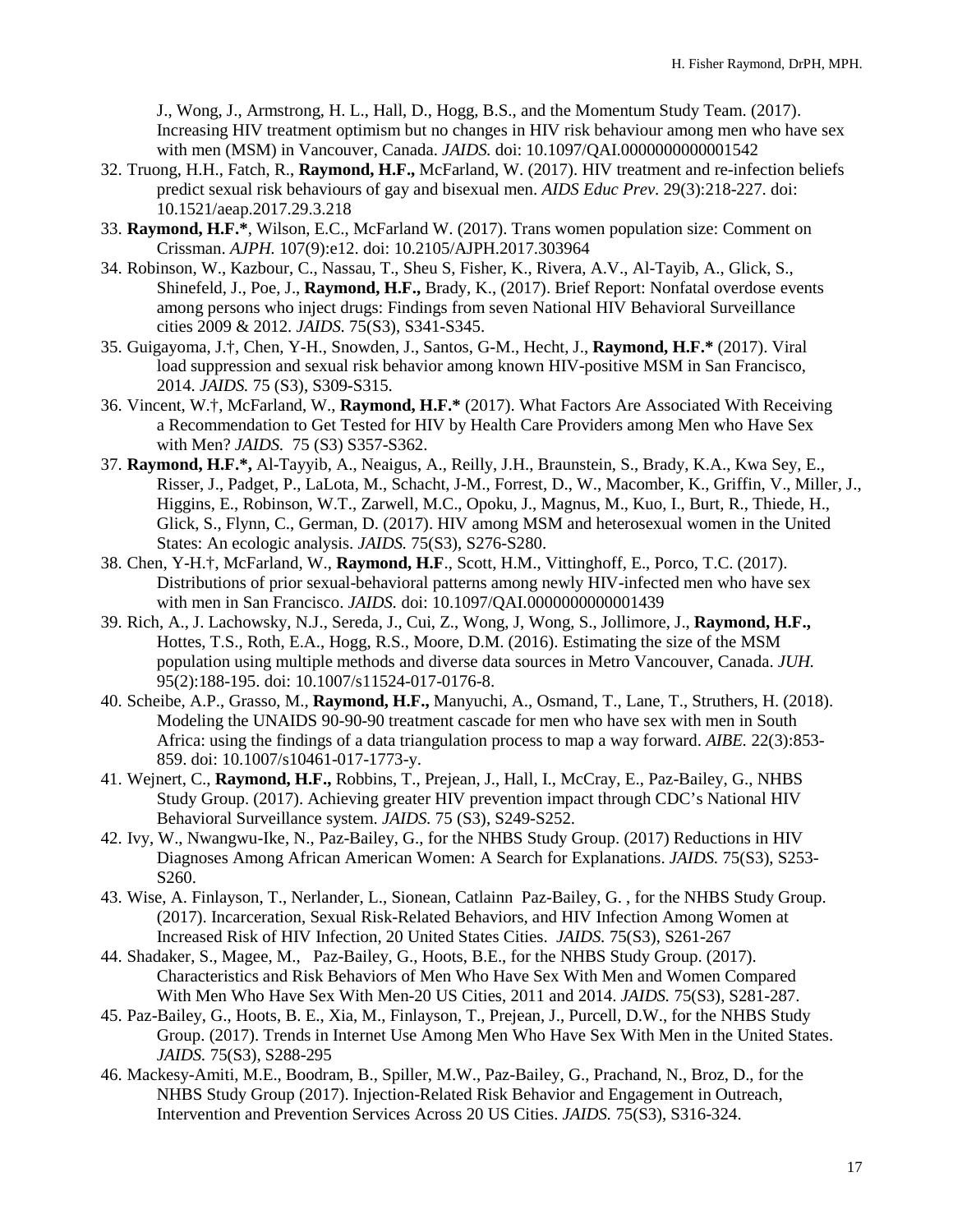- 47. Nerlander, L. M., Hess, K. L. Rose, C.E., Sionean, C., Thorson, A., Broz, D., Paz-Bailey, G., for the NHBS Study Group. (2017)[. Exchange Sex and HIV Infection Among Women Who Inject Drugs-](http://ovidsp.tx.ovid.com.ucsf.idm.oclc.org/sp-3.25.0a/ovidweb.cgi?&S=BHEMFPGPFIDDAMJPNCGKNDIBLKFJAA00&Link+Set=S.sh.22.23.26%7c12%7csl_10)[20 US Cities, 2009.](http://ovidsp.tx.ovid.com.ucsf.idm.oclc.org/sp-3.25.0a/ovidweb.cgi?&S=BHEMFPGPFIDDAMJPNCGKNDIBLKFJAA00&Link+Set=S.sh.22.23.26%7c12%7csl_10) *JAIDS.* 75(S3), S333-340.
- 48. An, Q., Wejnert, C., Bernstein, K., Paz-Bailey, G., for the NHBS Study Group. (2017). [Syphilis](http://ovidsp.tx.ovid.com.ucsf.idm.oclc.org/sp-3.25.0a/ovidweb.cgi?&S=BHEMFPGPFIDDAMJPNCGKNDIBLKFJAA00&Link+Set=S.sh.22.23.26%7c17%7csl_10)  [Screening and Diagnosis Among Men Who Have Sex With Men, 2008-2014, 20 U.S. Cities.](http://ovidsp.tx.ovid.com.ucsf.idm.oclc.org/sp-3.25.0a/ovidweb.cgi?&S=BHEMFPGPFIDDAMJPNCGKNDIBLKFJAA00&Link+Set=S.sh.22.23.26%7c17%7csl_10) *JAIDS.* 75(S3), S363-S369.
- 49. Oliver, S.E., Hoots, B. E., Paz-Bailey, G., Markowitz, L. E., Meites, E., for the NHBS Study Group. (2017). [Increasing Human Papillomavirus Vaccine Coverage Among Men Who Have Sex With](http://ovidsp.tx.ovid.com.ucsf.idm.oclc.org/sp-3.25.0a/ovidweb.cgi?&S=BHEMFPGPFIDDAMJPNCGKNDIBLKFJAA00&Link+Set=S.sh.22.23.26%7c18%7csl_10)  [Men-National HIV Behavioral Surveillance, United States, 2014.](http://ovidsp.tx.ovid.com.ucsf.idm.oclc.org/sp-3.25.0a/ovidweb.cgi?&S=BHEMFPGPFIDDAMJPNCGKNDIBLKFJAA00&Link+Set=S.sh.22.23.26%7c18%7csl_10) *JAIDS.* 75(S3), S370-S374.
- 50. Hoots, B. E., Finlayson, T. J., Broz, D., Paz-Bailey, G., for the NHBS Study Group. (2017). Antiretroviral therapy use among HIV-infected people who inject drugs-20 cities, United States, 2009-2015. *JAIDS.* 75(S3), S. 392-396.
- 51. Arayasirikul, S., Pomart, A., **Raymond, H.F.,** Wilson, E.C. (2017). [Unevenness in Health at the](https://www.ncbi.nlm.nih.gov/pubmed/28332945)  [Intersection of Gender and Sexuality: Sexual Minority Disparities in Alcohol and Drug Use among](https://www.ncbi.nlm.nih.gov/pubmed/28332945)  [Transwomen in the San Francisco Bay Area.](https://www.ncbi.nlm.nih.gov/pubmed/28332945) *Journal of Homosexuality*. doi: 10.1080/00918369.2017.1310552
- 52. McFarland, W., Wilson, E.C., **Raymond, H.F**.\* (2018). How many transgender men are there in San Francisco? *Journal of Urban Health.* 95(1):129-133. doi: 10.1007/s11524-017-0150-5
- 53. Chen, Y-H,† **Raymond, H.F.\*** (2017). Associations between depressive syndromes and HIV risk behaviors among San Francisco men who have sex with men. *AIDS Care.* Apr 1:1-5. doi: 10.1080/09540121.2017.1307925
- 54. Hughes, A.†, Chen, Y-H., Scheer, S., **Raymond, H.F.\*** (2017). A novel modelling approach for estimating patterns of migration in and out of San Francisco by HIV status and race among men who have sex with men. *JUH.* doi: 10.1007/s11524-017-0145-2
- 55. McFarland, W., Wilson, E.C., **Raymond, H.F**.\* (2017). HIV prevalence, sexual partners, sexual behavior and HIV acquisition risk among trans men, San Francisco, 2014. *AIBE.* doi: 10.1007/s10461-017-1735-4
- 56. Arayasirikul, S.†, Wilson, E.C., **Raymond, H.F.\*** (2017). Examining the effects of transphobic discrimination and race on HIV risk among transwomen in San Francisco. *AIBE.* doi: 10.1007/s10461- 017-1728-3
- 57. Rowe, C., Santos, G.M., **Raymond, H.F.,** Coffin, P. (2017). Social mixing and correlates of injection frequency among opioid use partnerships. *International Journal of Drug Policy.* 41:80-88. doi: 10.1016/j.drugpo.2016.11.016
- 58. Lachowsky, N.J., Sorge, J.T., **Raymond, H.F.,** Cui, Z., Sereda, P., Rich, A., Roth, E.A., Hogg, R.S., Moore, D.M. (2017). Does Size Really Matter? A Sensitivity Analysis of Number of Seeds in a Respondent-Driven Sampling Study of Gay, Bisexual, and Other Men who Have Sex with Men in Vancouver, Canada. *BMC Medical Research Methodology.* Accepted.
- 59. Pope, Z.†, McFarland, W., **Raymond, H.F.\*** (2017). San Francisco MSM have similar types and numbers of partnerships with men inside San Francisco and outside San Francisco, 2011. *AIDS Care.* E-Pub.
- 60. Linton SL, Cooper HL, Kelley ME, Karnes CC, Ross Z, Wolfe ME, Chen YT, Friedman SR, Des Jarlais D, Semaan S, Tempalski B, Sionean C, DiNenno E, Wejnert C, Paz-Bailey G; National HIV Behavioral Surveillance Study Group.\*\* (2016). Associations of place characteristics with HIV and HCV risk behaviors among racial/ethnic groups of people who inject drugs in the United States. *Ann Epidemiol.* 2016 Sep; 26 (9):619-630.e2. doi: 10.1016/j.annepidem.2016.07.012.
- 61. Dadasovich, R.†, Auerswald, C., Wilson, E.C., Minnis, A.M., **Raymond, H.F**., McFarland, W. (2016). Use of hormones and sexual risk taking among transmen: A mixed methods study. *Culture, Health and Sexuality.* Epub.
- 62. Wejnert C, Hess KL, Rose CE, Balaji A, Smith JC, Paz-Bailey G; NHBS Study Group. \*\* (2016). Age-Specific Race and Ethnicity Disparities in HIV Infection and Awareness Among Men Who Have Sex With Men--20 US Cities, 2008-2014. *J Infect Dis*. 213(5):776-83. doi: 10.1093/infdis/jiv500.
- 63. Truong, H.M., Chen, Y-H., Grasso, M., Robertson, T., Tao, L., Curroto, A., McFarland, W., Grant, R.M.,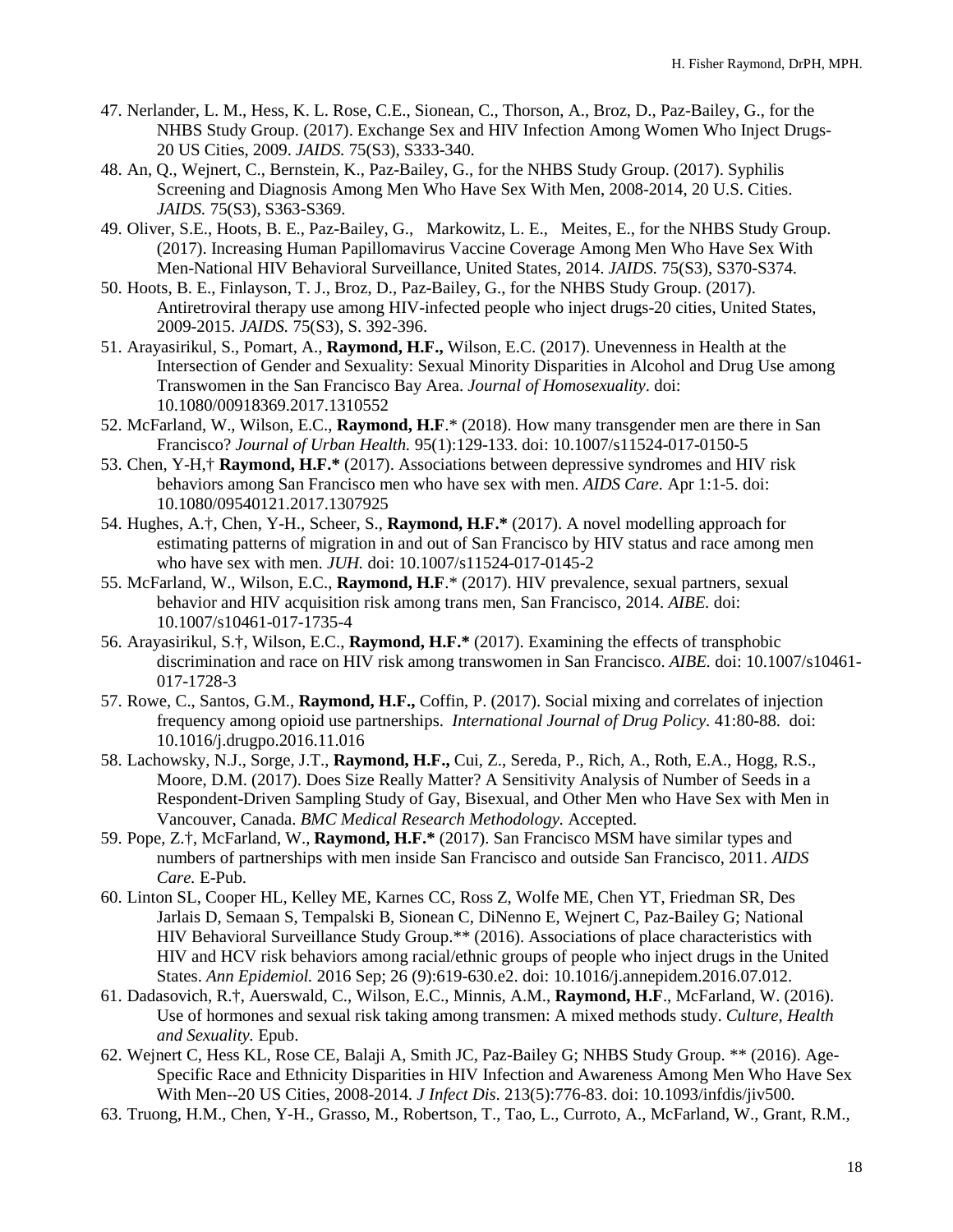Fatch, R., Kellogg, T.A., Reznick, O., **Raymond, H.F.,** Steward, W.T. (2016). HIV Serodisclosure and Sexual Behavior during International Travel. *STD.* 43(7):459-64. doi: 10.1097/OLQ.0000000000000464.

- 64. Hoots BE, Finlayson T, Nerlander L, Paz-Bailey G; National HIV Behavioral Surveillance Study Group. \*\* (2016). Willingness to Take, Use of, and Indications for Pre-exposure Prophylaxis Among Men Who Have Sex With Men-20 US Cities, 2014. *Clin Infect Dis*. 63(5):672-7. doi: 10.1093/cid/ciw367.
- 65. Okeke, N.†, McFarland, W., **Raymond, H.F.**\* (2016). Closing the gap? The HIV continuum in care for African-American men who have sex with men, San Francisco, 2004-2014. *AIBE*. E Pub.
- 66. Snowden, J.S., Chen, Y-H., McFarland, W., **Raymond, H.F.\*** (2016). Prevalence and characteristics of users of pre-exposure prophylaxis (PrEP) among men who have sex with men, San Francisco, 2014: Implications for disparities. *STI.* 93(1):52-55. doi: 10.1136/sextrans-2015-052382.
- 67. Johnston, L.G., McFarland, W., Sabin, K., Prybylski, D., Lewis-Sabin, M., Baral, S., **Raymond, H.F.\***  (2016). The importance of assessing self-reported HIV status in bio-behavioural surveys. Bull WHO. 94(8):605-12. doi: 10.2471/BLT.15.162933.
- 68. Paz-Bailey, G., Mendoza, M., Finlayson, T., Wejnert, C., Le, B., Rose, C., **Raymond, H.F**., Prejean, J. (2016). Trends in sex behaviors among MSM in the United States, the role of antiretroviral therapy and sero-adaptive strategies. *AIDS.* 30(12):1985-90. doi: 10.1097/QAD.0000000000001139.
- 69. Yan, H., Li, J., **Raymond, H.F.,** Wei, C.Y., Huan, X., Hu, H., Yang, H., McFarland, W. (2016). Increased HIV testing among men who have sex with men from 2008 to 2012, Nanjing, China. PlOS One. 11(4):e0154466. doi: 10.1371/journal.pone.0154466.
- 70. Sathane, I., Horth R., Young P., Miranda, A.E., Inguane, C., Nala, R., **Raymond, H.F.,** Cummings, B., McFarland, W., Lane, T. (2016). Risk Factors Associated with HIV among Men who have Sex Only with Men and Men who have Sex with both Men and Women in Three Urban Areas in Mozambique. *AIBE.* E Pub.
- 71. Wang, N.†, Wu, G., Lu, R, Feng, L., Xiao, Y., McFarland, W., Ruan, Y., Shao. Y., **Raymond, H.F.\*** (2016). HIV trends and associated factors among men with recent sexual debut, 2009 to 2011, in Chongqing, China. *AIBE.* Accepted.
- 72. Chen, Y-H., Snowden, J.M., McFarland, W., **Raymond, H.F.\*** (2016). Pre Exposure Prophylaxis (PrEP) use, seroadaptation, and sexual behavior among men who have sex with men, National HIV Behavioral Surveillance, San Francisco, 2004 - 2014. *AIBE.* 20(12):2791-2797.
- 73. Okal, J. **Raymond, H.F.,** Tun, W., Musyoki, H., Dadabhai, S., Broz, D., Nyamu, J., Kuria, D., Muraguri, N., Geibel, S. (2016). Lessons learned from Respondent-Driven Sampling in Nairobi. Experiences from the field. *BMC Research Notes.* 9 (1):158.
- 74. **Raymond, H.F.\***, Scheer, S., Santos, G-M., McFarland, W. (2015). Examining progress towards the UNAIDS 90-90-90 framework among men who have sex with men, San Francisco, 2014. *AIDS Care.*  28(9):1177-80. doi: 10.1080/09540121.2016.1153593.
- 75. Forrest, J. I., Lachowsky, N.J., Cui, Z., Sereda, P., **Raymond, H.F.,** Ogilvie, G., Roth E.A., Moore, D., Hogg, R.S. (2016). Factors associated with productive recruiting in a respondent-driven sample of men who have sex with men in Vancouver, Canada. *JUH.* 93(2):379-87. doi: 10.1007/s11524-016- 0032-2.
- 76. Wilson, E.C., Chen, Y-H., Arayasirikul, S., **Raymond, H.F.,** McFarland, W. (2016). The impact of discrimination on the mental health of trans\*female youth and the protective effect of parental support. *AIBE.* In Press.
- 77. Griffiths, S.P., Bryant, J., **Raymond, H.F.,** Newcombe, P. (2016). Quantifying subjective human dimensions of recreational fishing: Does good health come to those who bait? *Fish and Fisheries.* Accepted.
- 78. Lachowsky, N.J., Lal, A., Forrest, J.I., Card, K.G., Cui, Z., Sereda, P., Rich, A., **Raymond, H.F.,** Roth, E.A., Moore, D.M., Hogg, R.S. (2016). Including Online-Recruited Seeds: A Respondent-Driven Sample of Men Who Have Sex With Men. *JMIR.* 18(3):e51. doi: 10.2196/jmir.5258.
- 79. Moore, D.M. Cui, Z., Lachowsky, N., **Raymond, H.F.,** Roth, E., Rich, A., Sereda, P., Howard, T., McFarland, W., Lal, A., Montaner, J., Corniel, T., Hogg, R.S. (2015). HIV community viral load and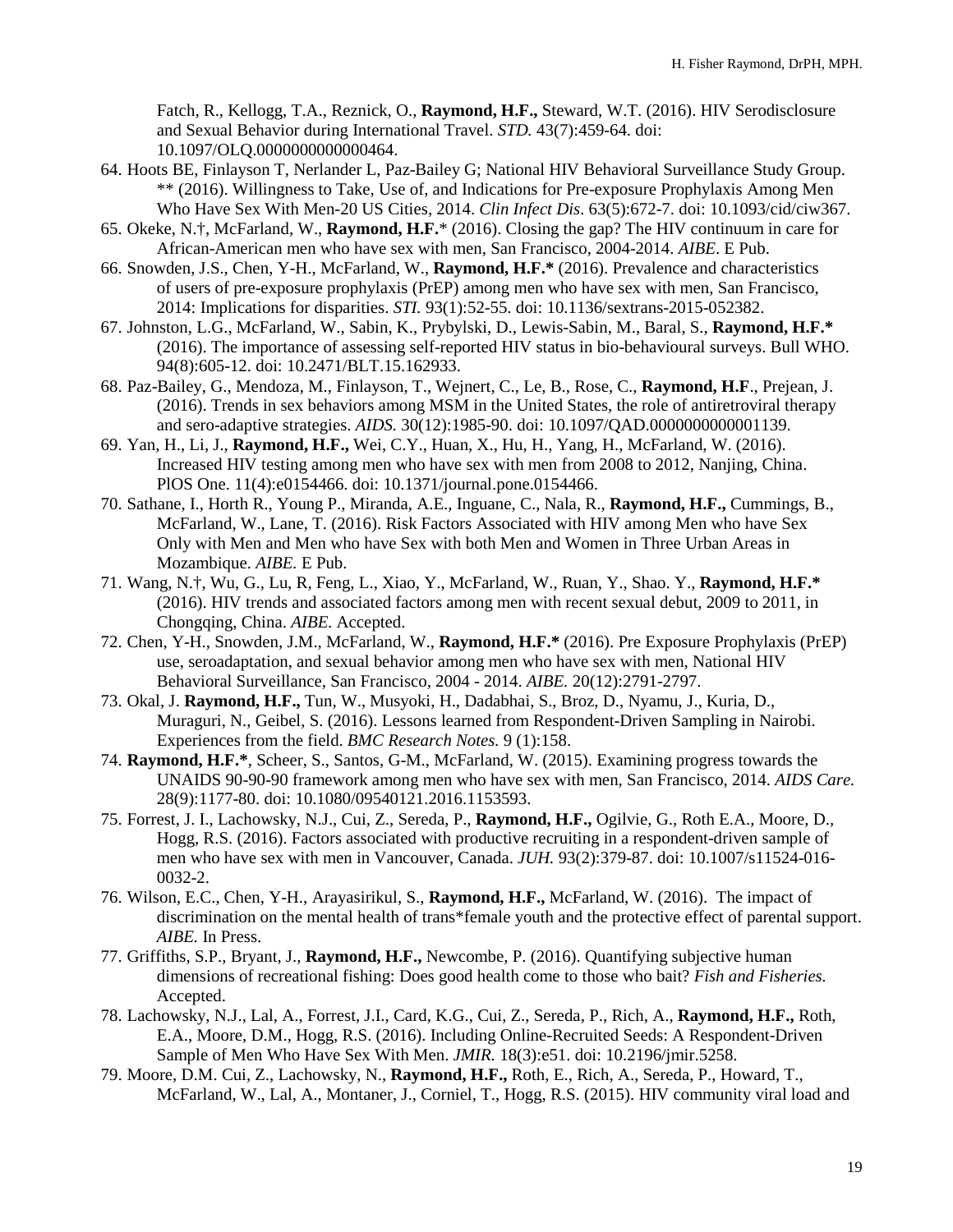factors associated with elevated viremia among a community-based sample of men who have sex with men (MSM) in Vancouver, Canada. *JAIDS.* 72(1):87-95. doi: 10.1097/QAI.0000000000000934

- 80. Chen, Y.H., McFarland, W., **Raymond, H.F.\***, (2015). Estimated number of people who inject drugs in San Francisco, 2005-2012. *AIBE.* E-Pub.
- 81. **Raymond, H.F.\***, Chen, Y-H., McFarland, W. (2015). Estimating incidence of HIV infection among men who have sex with men, San Francisco, 2004-2014. *AIBE*. 20(1):17-21.
- 82. Botao, C., Frank, H., Horth, R., Cummings, B., Young, P., Inguane, C., Sathane, McFarland, W., **Raymond, H.F.,** Miranda, A. (2015). Prevalence of HIV and associated risk factors among long distance truck drivers in Inchope, Mozambique, 2012. *AIBE.* 20(4):811-20. doi: 10.1007/s10461-015- 1194-8
- 83. **Raymond, H.F.\***, Ick, T.O., Chen, Y-H. (2015). Comparison of men who have sex with men, people who inject drugs and high-risk heterosexuals' risks for HIV infection in San Francisco. *AIBE.* 20(2):417- 22. doi: 10.1007/s10461-015-1181-0
- 84. Wei, C.Y., Cheung, D.H., Yan, H., Li, J., Shi, L.E., Yang, H., **Raymond, H.F.\*** (2015). The impact of homophobia and HIV stigma on HIV testing uptake among Chinese men who have sex with men: A mediation analysis. *JAIDS.* 71(1):87-93. doi: 10.1097/QAI.0000000000000815.
- 85. Lama, T.†, Sudhinaraset, M., McFarland, W., **Raymond, H.F\***. (2015). Migration and HIV Risk Among Men Who Have Sex With Men, San Francisco, 2011. *AIDS Education and Prevention*. 27(6):538-46. doi: 10.1521/aeap.2015.27.6.538
- 86. Augusto, A., Young, P., Horth, R. Inguane, C., Sathane, I., Nagale, K., Benedetti, M., Cummings, B., Botao, C., Balthazar, C., Frank, H., **Raymond, H.F.,** Fagan, J., McFarland, W. (2015). High burden of HIV and risk behaviours among female sex workers in three main urban areas of Mozambique. *AIBE.* 20(4):799-810. doi: 10.1007/s10461-015-1140-9
- 87. Wei, C., Yan, H., **Raymond, H.F.,** Shi, L., Li, J., Yang, H., McFarland, W. (2015). [HIV Testing and](http://www.ncbi.nlm.nih.gov/pubmed/26122649)  [Awareness of Partner's HIV Status Among Chinese Men Who Have Sex with Men in Main](http://www.ncbi.nlm.nih.gov/pubmed/26122649)  [Partnerships. .](http://www.ncbi.nlm.nih.gov/pubmed/26122649)*AIDS and Behavior.* E Pub.
- 88. Shi, L.†, Yan, H., Li, J., Yang, H., McFarland, W., Wei, C., **Raymond, H.F.\*** (2015). Comparing samples of men who have sex with men recruited online and in venues, Jiangsu, China, 2013. *LGBT Health.*  Accepted.
- 89. Wesson, P.†, Handcock, M., McFarland, W., **Raymond, H.F.\*** (2015). If you are not counted, you don't count: estimating the number of African-American men who have sex with men in San Francisco using a novel Bayesian approach. *JUH.* 92(6):1052-64. doi: 10.1007/s11524-015-9981-0.
- 90. Kim, N.†, McFarland, W., Jin, H.., **Raymond, H.F.\*** (2015). Trends in needle access and use among persons who inject drugs, San Francisco, 2005-2012. *International Journal of Drug Policy.* pii: S0955-3959(15)00248-0. doi: 10.1016/j.drugpo.2015.08.013
- 91. De Haan, G.†, Santos, G.M., Arayasirikul, S., **Raymond, H.F.\*** (2015). Risky transitions: Underground hormone use and barriers to care for transwomen in San Francisco. *LGBT Health.* 2(4):313-323.
- 92. Wilson, E.C., Jin, H., Liu, A., **Raymond, H.F.\*** (2015). Knowledge, indications and willingness to take pre-exposure prophylaxis among transwomen in San Francisco, 2013.*PLOS One.* 10(6):e0128971.
- 93. Wilson, E.C, Chen, Y.H., Arayasirikul, S., Fisher, M., Pomart, W.A., Le, V., **Raymond H.F.**, McFarland, W. (2015). D[ifferential HIV Risk for Racial/Ethnic Minority Trans\\*female Youths and](http://www.ncbi.nlm.nih.gov/pubmed/25905826)  [Socioeconomic Disparities in Housing, Residential Stability, and Education.](http://www.ncbi.nlm.nih.gov/pubmed/25905826) *AJPH.* 105 Suppl 3:e41- 7. doi: 10.2105/AJPH.2014.302443
- 94. Johnston, L.G., McFarland, W., Sabin, K., Prybylski, D., Lewis-Sabin, M.,Baral, S., **Raymond, H.F.\***  (2015). Ask why don't you: A commentary on measuring self-reported HIV status in bio-behavioral surveys. *Bull WHO*. 93(5):287-287A. doi: 10.2471/BLT.15.000515.
- 95. Thompson, H.†, Van Kim, N., Reisner, S., **Raymond, H.F.\*** (2015). Psychometric properties of the WHOQOL-BREF among a sample of transgender women. *International Journal of Transgenderism.* Accepted.
- 96. Inguane, C., Horth, R., Miranda, A., Young, P., Frank, H., Sathane, I., Benedetti, M., Cummings, B., Augusto, A., **Raymond, H.F**., McFarland, W. (2015). Socio-demographic, behavioural and health characteristics of underage FSW in Mozambique, 2011-2012: Preventing a generation from HIV risk.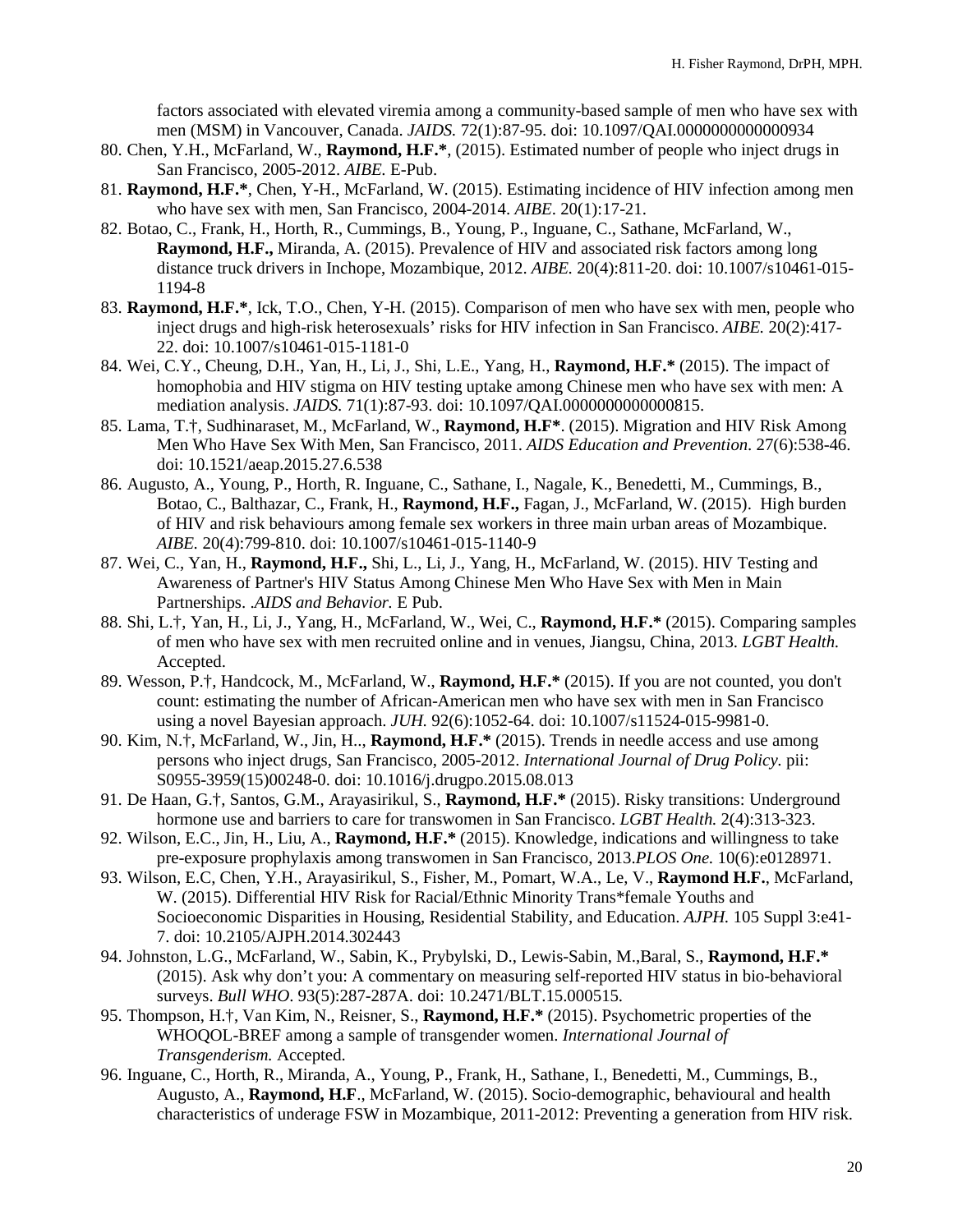*AIBE.* 19(12):2184-93. doi: 10.1007/s10461-015-1068-0.

- 97. Santos, G-M., Jin, H., **Raymond, H.F.\*** (2015). Pervasive alcohol use and binge related sexual risks among men who have sex with men, San Francisco, 2011. *JUH.* 92(4):687-700. doi: 10.1007/s11524- 015-9958-z.
- 98. **Raymond, H.F.\***, Jin, H., Scheer, S., Ick, T.O., McFarland, W. (2015). Efforts to find heterosexual HIV in San Francisco, 2007-2013. *AIBE.* 19(12):2317-24. doi: 10.1007/s10461-015-1047-5.
- 99. Horth, R.†, Cummings, B., Young, P., Mirjahangir, J., Sathane, I., Nala, R., Lane, T., **Raymond, H.F.\*** (2015). Correlates of HIV testing among Men who have Sex with Men in Three urban areas in Mozambique: Missed opportunities for prevention. *AIBE.* 19(11):1978-89. doi: 10.1007/s10461-015-1044-8.
- 100. Briceno, A.†, Morris, M.D., Evans, J., **Raymond, H.F.,** Page, K. (2013). Characteristics and health service utilization in two samples of young injection drug users recruited using direct and referrals methods in San Francisco, California. *Alcoholism and Drug Dependence.* 1: 126. Doi.10.4172.2329- 6488.1000126.
- 101. Fuqua, V., Scott, H., Scheer, S., Hecht, J., Snowden, J.M., **Raymond, H.F.\*** (2015). Trends in the HIV epidemic among African American men who have sex with men, San Francisco, 2004-2011. *AIBE.* 19(12):2311-6. doi: 10.1007/s10461-015-1020-3
- 102. Musyoki, H., Kellogg, T.A., Geibel, S., Muraguri, N., Broz, D., Okal, J., Sheehy, M., **Raymond, H.F**., Waruru, A., Dadabhai, S., Kim, A. (2014). Prevalence of HIV, sexually transmitted infections and risk behaviours among female sex workers in Nairobi, Kenya: Results of a respondent driven sampling study. *AIBE*. 19. Suppl. 1:S46-58.
- 103. Yan, H., Yan, H., **Raymond, H.F**., Li, J., Shi, L, Huan, X., Wei, C. (2014). Experiences and correlates of HIV self –testing among Chinese men who have sex with men. *AIBE.* 19(3): 485- 491.
- 104. Baltazar, C.S., Horth, R., Inguane, C., Sathane, I., Cesar, F., Cooley, L., **Raymond, H.F.,** Young, P. (2014). HIV prevalence and risk behaviors among Mozambicans working in South African mines. *AIBE.* 19. Suppl. 1:S59-67.
- 105. Wilson, E.C., Chen, Y-H., Arayasirikul, S., Wenzel, C., **Raymond, H.F.\*** (2014). Connecting the dots: Examining transgender women's utilization of transition-related medical care and associations with mental health, substance use and HIV. *JUH.* 92(1):182-192.
- 106. Coffin, P., Jin, H., Huriaux, E., Mirzazadeh, A., **Raymond, H.F.**\* (2014) Trends in health care and HIV prevention services for person who inject drugs in San Francisco: Results from National HIV Behavioral Surveillance 2005-2012. *DAD.* 146:45-51. doi: 10.1016/j.drugalcdep.2014.10.025
- 107. Tun, W., Sheehy, M., Broz, D., Okal, J., Muraguri, N., **Raymond, H.F.,** Musyoki, H., Kim, A., Muthui, M., Geibel, S. (2014). HIV and STI prevalence and injection behaviors among people who inject drugs in Nairobi: results from a 2011 bio-behavioral study using respondent-driven sampling. *AIDS and Behavior.*19. Suppl 1: S24-35.
- 108. Jin, H., Huriaux, E**.**, Loughran, E., Packer, T., **Raymond, H.F.\*** (2014). Differences in HIV risk behaviors among people who inject drugs by gender and sexual orientation, San Francisco, 2012. *DAD.* 145:180-4. doi: 10.1016/j.drugalcdep.2014.10.015.
- 109. Truong, H.M., Fatch, R., Grasso, M., Robertson, T., Tao. L., Kellogg, T.A., Chen, Y-H., Curotto, A., McFarland, W., Grant, R., Reznick, O., **Raymond, H.F.,** Steward, W.T. (2014). Gay and bisexual men engage in less risky sexual behaviors during international travel. *STI.* 91(3): 220-225. doi: 10.1136/sextrans-2014-051660
- 110. Quaye, S., **Raymond, H.F**., Atuahuene, K., Amenyah, R., Aberle-Grasse, J., Ghana Men's Study Group, McFarland, W., El-Adas, A. (2014). Critique and Lessons learnt from using Multiple Methods to Estimate Population Size of Men who have Sex with Men Ghana. *AIBE.* 19 Suppl. 1: S16-23.
- 111. Muraguri, N.†,Tun, W., Okal, J., Broz, D., **Raymond, H.F.,** Kellogg, T., Dadabhai, S.,Musyoki, H., Sheehy, M., Kuria, D., Kaiser, R.,Geibel, S. (2013). HIV and STI prevalence and risk factors among male sex workers and other men who have sex with men in Nairobi, Kenya. *JAIDS.* 68(1):91-6. doi: 10.1097/QAI.0000000000000368.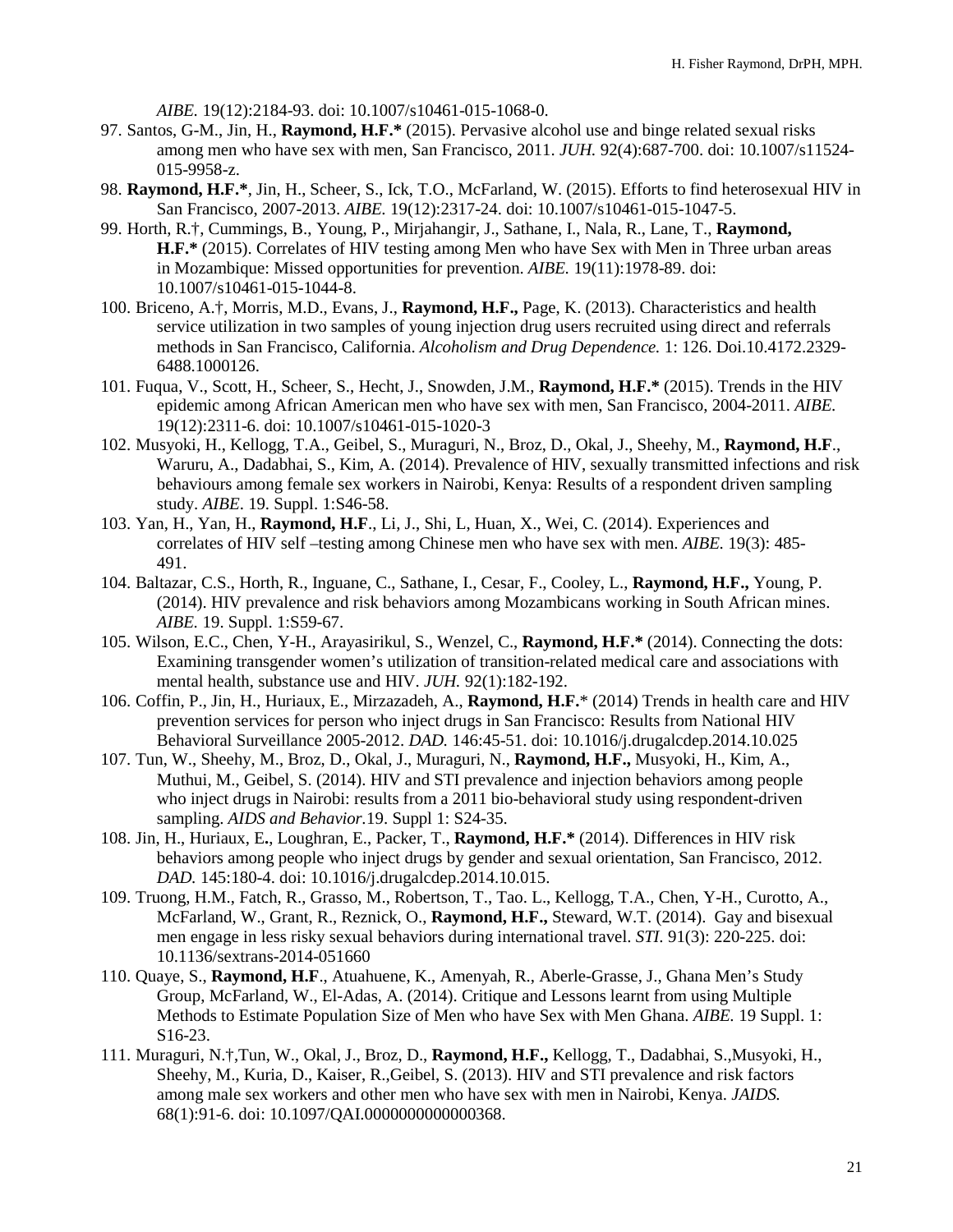- 112. Nala, R., Cummings, B., Horth, R., Inguane, C., Benedetti, M., Chissano, M., Sathane, I., Young, P., da Silva, D., Mirjahangir, J., Grasso, M., **Raymond, H.F.,** McFarland, W., Lane, T. (2013). Men who have sex with men in Mozambique: identifying a population at high risk for HIV.*AIBE.* 19(2):393- 404.
- 113. Wilson, E.C, Chen, Y-H., Raad, N., **Raymond, H.F.,** Dowling, T., McFarland, W. (2014). Who are the sexual partners of transgender individuals? Differences in demographic characteristics and risk behaviors of San Francisco HIV with transgender sexual partners compared with overall testers. *Sexual Health.* 11(4):319-23. doi: 10.1071/SH13202
- 114. Wilson, E.C., Santos, G-M., **Raymond, H.F.\*** (2014). Sexual mixing and the risk environment of sexually active transgender women: data from a respondent driven sampling study of HIV risk among transwomen in San Francisco, 2010. *BMC Infectious Diseases.*14:430. doi: 10.1186/1471- 2334-14-430
- 115. Wilson, E.C., Rapues, J., Jin, H., **Raymond, H.F.\*** (2014). The use and correlates of illicit silicone or "fillers" in a population-based sample of transwomen, San Francisco, 2013. *Journal of Sexual Medicine.* 11(7)1717-1724.
- 116. Snowden, J.M, Wei, C.Y., McFarland, W., **Raymond, H.F.\*** (2014). Prevalence, correlates and trends in seroadaptive behaviors among men who have sex with men, San Francisco, 2004-2011. *STI.*90 (6):498-504. doi: 10.1136/sextrans-2013-051368
- 117. Santos, G-M., Wilson, E., Rapues, J., Macias, O., Packer, T., **Raymond, H.F.\*** (2014). HIV Treatment Cascade Among Transgender Women in a San Francisco Respondent Driven Sampling Study. *STI.*  90(5):430-3. doi: 10.1136/sextrans-2013-051342
- 118. Forrest, J.I., Stevenson, B., Rich, A., Michelow, W., Pai J., Jollimore, J., **Raymond, H.F.,** Moore, D., Hogg, R.S., Roth, E.A. (2014). Community mapping and respondent driven sampling of gay and bisexual men's communities in Vancouver, Canada. *Culture, Health and Sexuality.*DOI:10.1080/13691058.2014.881551
- 119. Santos G-M., Rapues, J., Packer, T., Colfax, G., **Raymond, H.F.\*** (2013). Alcohol and substance use among transgender women in San Francisco: Prevalence and association with human immunodeficiency virus infection. *DAR. 33(3):287-295.* doi: 10.1111/dar.12116.
- 120. Huang, D., Hu, Y., Wu, G., Jia, Y., Lu, R., Xiao, Y., **Raymond, H.F.,** McFarland, W., Ruan, Y., Ma, W., Sun, J. (2014). HIV Prevention Services and Testing Utilization Behaviors among Men Who Have Sex with Men at Elevated Risk for HIV in Chongqing, China. *Biomed Research International.*2014:174870. doi: 10.1155/2014/174870.
- 121. Paz-Bailey, G., **Raymond, H.F.,** Lansky, A., Mermin, J. (2014). Using the National HIV Behavioral Surveillance System to inform HIV prevention efforts in the United States. *AIDS and Behavior.* 18 Suppl 3:S233-6.
- 122. Chen, Y.H., McFarland, W., **Raymond, H.F**.\* (2013). Risk behaviors for HIV in sexual partnerships of San Francisco injection drug users**.** *AIDS Care.* 26(5):554-558.DOI; 10.1080/09540121.2013.841840.
- 123. Hu, Y., Lu, H., **Raymond, H.F.\*,** Sun, Y., Sun, J., Jia, Y., He, X., Fan, S., Xiao, Y., McFarland, W., Ruan, Y. (2014). Measures of condom and safer sex social norms and stigma towards HIV / AIDS among Beijing MSM. *AIBE.* 18(6):1068-1074. Doi 10.1007/s10461-013-0609-7.
- 124. Wei, C., Yan, H., Yang, C., **Raymond, H.F.,** Yang, H., Zhao, J., Huan, X., Stall, R. (2013). Accessing HIV testing and treatment among men who have sex with men in China: A qualitative study. *AIDS Care.* 26(3):372-378.
- 125. Lu, H., Han, Y., He, X., Sun, Y., Li, G., Li, X., McFarland, W., Xiao, Y., Shao, Y., Ruan, Y., **Raymond, H.F.\*** (2014). Alcohol use and HIV risk taking among Chinese MSM in Beijing. *Drug and Alcohol Dependence.* 133(2):317-23. doi: 10.1016/j.drugalcdep.2013.06.013
- 126. Wan, X., **Raymond, H.F.,** Wen, T.C., Ding, D., Wang, Q., Shin, S., Yang, G., Chai, W., Zhang, P., Novotny, T.E. (2013). Acceptability and adoption of handheld computer data collection for public health research in China. *BMC Informatics.* 13(1):68. doi: 10.1186/1472-6947-13-68.
- 127. Okal, J., Kuria, D., Tun, W., Broz, D., Muraguri, N., Musyoki, H., Kim, A., Kaiser, R., Geibel, S., **Raymond, H.F.\*** (2013). Estimates of the size of key populations at risk for HIV infection: men who have sex with men, female sex workers and injecting drug users in Nairobi, Kenya.*STI.*Ac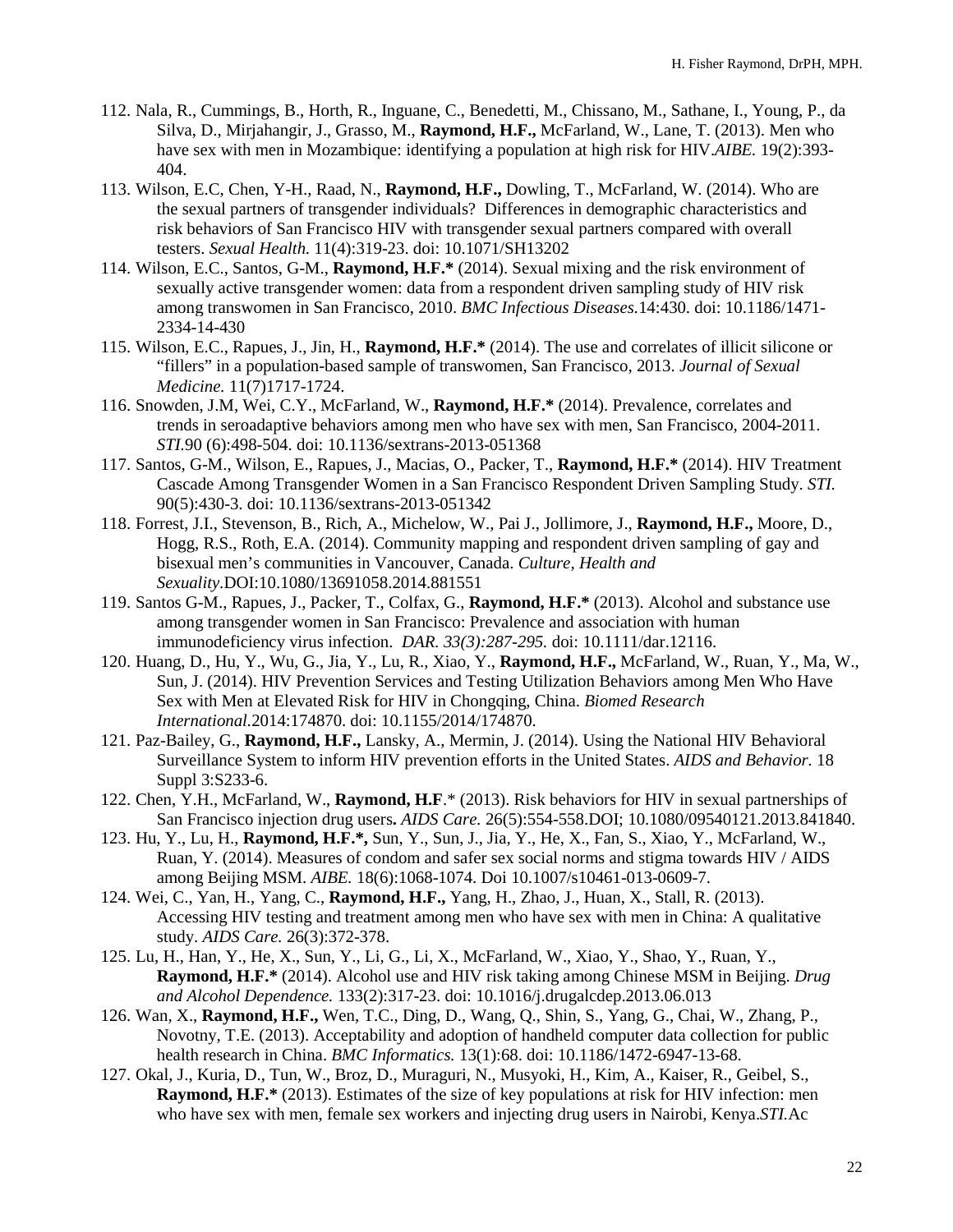89(5):366-71

- 128. **Raymond, H.F**.\*, Chen, Y.H., Syme, S.L., Catalano, R., Hutson, M.A., McFarland, W. (2013).The role of individual and neighbourhood factors: HIV acquisition risk among high-risk populations in San Francisco. *AIBE.* 18(2):346-56. doi: 10.1007/s10461-013-0508-y.
- 129. Ruan, Y., Wu, G., Lu, H., Xiao, Y., Zhao, Y., Lu, R., He, X., Leng, L., McFarland, W., Shao, Y.**, Raymond, H.F.**\* (2013). Sexual partnerships with men and women among men who have sex with men in Beijing and Chongqing, China, 2010. *AIBE.* 18(1):180-8. doi: 10.1007/s10461-013- 0505-1
- 130. Scott, H., Fuqua, V., **Raymond, H.F.\*** (2013) Utilization of HIV prevention services across racial groups among men who have sex with men in San Francisco. *AIBE.*18 Suppl 3:316-23. doi: 10.1007/s10461-013-0526-9
- 131. Kellogg, T.A., Bernstein, K., Hecht, J., Connors, A., Perlhof, L., Ick, T.O., Le, B., Mehrtens, J., Rive Jr. J., McFarland, W., **Raymond, H.F.**\* (2013). Comparison of HIV behavioral indicators among men who have sex with men across two survey methodologies, San Francisco, 2004 and 2008.*STD.* 40(9):689-94. doi: 10.1097/01.olq.0000431354.96087.50.
- 132. **Raymond, H.F.\***, Bereknyei, S., Berglas, N., Hunter, J., Ojeda, N., McFarland, W. (2013). Estimating population size, HIV prevalence and HIV incidence among men who have sex with men in San Francisco: A case example of triangulation methods. *STI.* 89(5):383-7.
- 133. Johnston, L.G., Prybylski, D., **Raymond, H.F.,** Mirzazadeh, A., Manopaiboon, C., McFarland, W. (2013). Incorporating the multiplier method to estimate the size of hidden populations into respondent driven sampling surveys: Case studies from around the world. *STD*. 40(4):304-10. doi: 10.1097/OLQ.0b013e31827fd650
- 134. Das, M., **Raymond, H.F.,** Chu, P., Nieves-Rivera, I., Pandori, M., Louie, B., Scheer, S., Vittinghoff, E., McFarland, W. (2013). Measuring the Unknown: Calculating Community Viral Load among HIV-Infected MSM Unaware of their HIV Status in San Francisco from National HIV Behavioral Surveillance 2004-2011. *JAIDS.* 63(2):e84-6. doi: 10.1097/QAI.0b013e31828ed2e4
- 135. **Raymond, H.F.\*,** Chen, Y-H., Ick, T.O., Scheer, S., Bernstein, K., Liska, S., Louie, B., Pandori, M., McFarland, W. (2013). A new trend in the HIV epidemic among men who have sex with men, San Francisco, 2004-2011. *JAIDS.* 62(5):584-9. doi: 10.1097/QAI.0b013e318285febf.
- 136. Belanger, G.†, McFarland, W., **Raymond, H.F.,** Custer, B. (2013). If the ban were lifted: Would men who have sex with men want to donate blood, and if so, who would be eligible? *Transfusion.* 53(11):2729-33. doi: 10.1111/trf.12124
- 137. Katz, K.A., **Raymond, H.F.,** Bernstein, K.T., Klausner, J.D. (2013). Knowledge, attitudes and practices regarding syphilis screening among men who have sex with men- San Francisco, 2008. *STD.* 40(4):318-22. doi: 10.1097/OLQ.0b013e3182809760.
- 138. Sudhinaraset, M.†, **Raymond, H.F.**, McFarland, W. (2012). The convergence of HIV prevalence and inter-racial sexual mixing among men who have sex with men, San Francisco, 2004-2011. *AIDS and Behavior*. 17(4):1550-6. doi: 10.1007/s10461-012-0370-3.
- 139. Wohlfeiler, D., Hecht, J.**,** Volk, J., **Raymond, H.F.,** McFarland, W. (2012). How can we improve online HIV prevention for men who have sex with me? Perspectives of hook-up website owners, website users and HIV/STD directors. *AIBE.* 17(9):3024-3033.
- 140. Lu, H., Li, X., **Raymond, H.F.,** Sun, Y., He, X., Fan, S., McFarland, W., Xiao, Y., Ruan, Y., Shao, Y. (2012). HIV prevention services use among men who have sex with men who recently migrated to Beijing. *JAHR.* 4(10):234-240. Available at [http://www.academicjournals.org/article/article1379677287\\_Lu%20et%20al.pdf](http://www.academicjournals.org/article/article1379677287_Lu%20et%20al.pdf)
- 141. Zhou, C.†, **Raymond, H.F.,** Ding, X., Lu, R., Xu, J., Wu, G., Feng, L., Fan, S., Li, X., McFarland, W., Xiao, Y., Ruan, Y., Shao, Y. (2012). Anal sex role, circumcision status and HIV infection among MSM in Chongqing, China, 2010. *Archives of Sexual Behavior.*42(7):1275-83. doi: 10.1007/s10508-012-0008-6
- 142. Johnston, L.G., Chen, Y.H., Silva-Santisteban, A., **Raymond, H.F.\*** (2012). An empirical examination of respondent driven design effects from studies conducted around the world. *AIDS and Behavior.* 17(6):2202-10. doi: 10.1007/s10461-012-0394-8.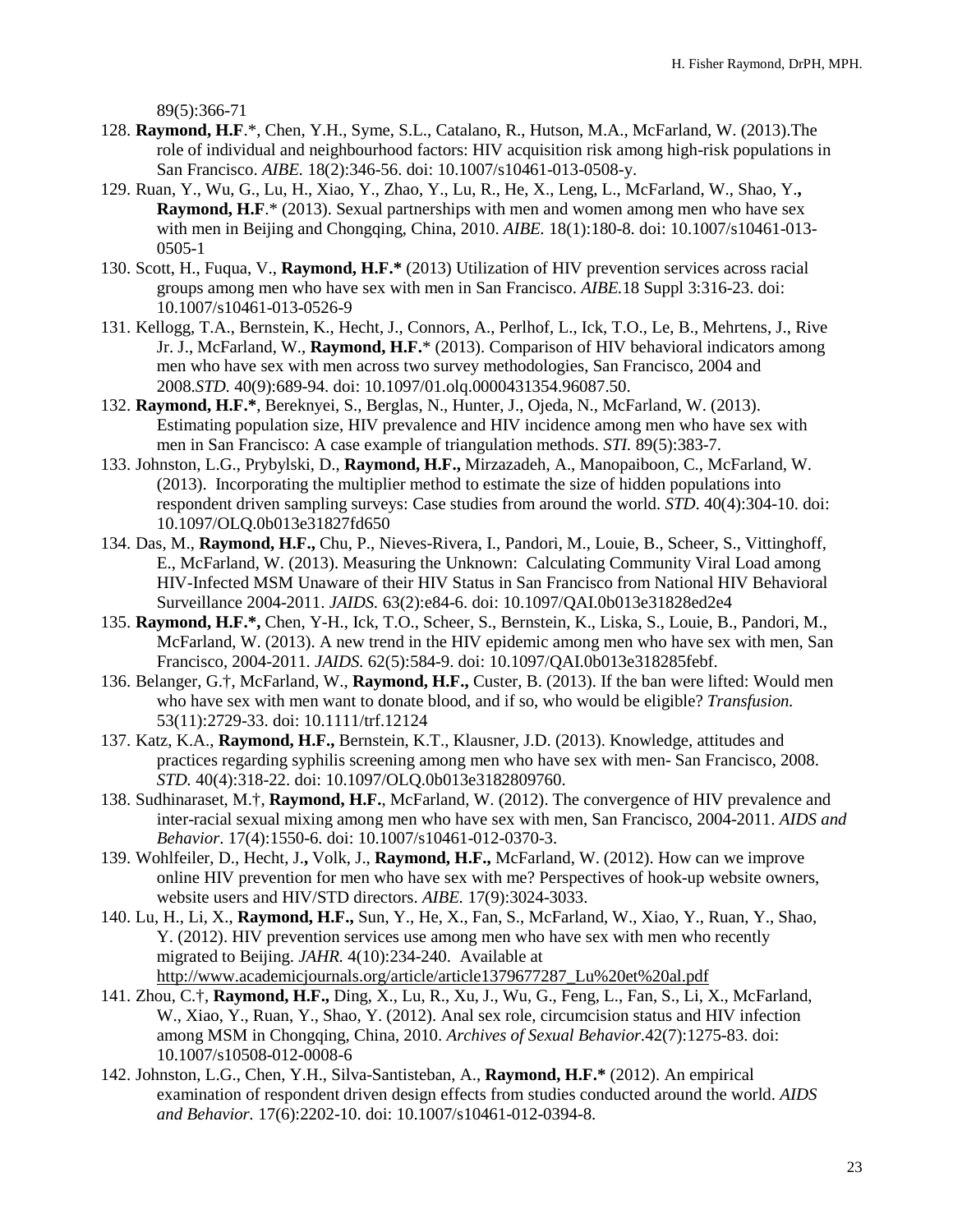- 143. Rapues, J., Wilson, E., Packer, T., Colfax, G.N., **Raymond, H.F.\*** (2012). Correlates of HIV infection among transfemales, San Francisco, 2010: Results from a respondent driven sampling study. *AJPH.* 103(8):1485-1492*.*
- 144. Ma, W., **Raymond, H.F.,** Wilson, E., McFarland, W., Lu, H., Ding, X. Lu, R., Ma, X., Xia, D., Xu, J., He, X., Feng, L., Fan, S., Li, X., Sun, J., Jia, Y., Shao, Y., Ruan, Y., Xiao, Y. (2012). Participation of HIV prevention programs among men who have sex with men in two Chinese cities- a mixed methods study. *BMC Public Health*. 12:847. doi: 10.1186/1471-2458-12-847.
- 145. **Raymond, H.F.\*,** Chu, P., Nieves-Rivera, I., Louie, B., McFarland, W., Pandori, M. (2012). Hepatitis C prevalence among men who have sex with men, San Francisco, 2011. *STD.* 39(12):985-6. doi: 10.1097/OLQ.0b013e3182716e59.
- 146. Chen, Y.H., Vallabhaneni, S., **Raymond, H.F.,** McFarland, W. (2012). Predictors of serosorting and intention to serosort among men who have sex with men in San Francisco. *AIDS Education and Prevention.* 24(6): 564-573.
- 147. Ross, M.W., Kajubi,P., Mandel, J.S., McFarland,W., **Raymond,H.F.\*** (2013). Internalized homonegativity / homophobia is associated with HIV risk behaviors among Ugandan gay and bisexual men. *IJSTDA*. 24(5):409-13.doi: 10.1177/0956462412472793.
- 148. Ma, W., Ding, X.B., Lu, H, Ma, X., Xia, D., Lu, R., Xu, J., He, X, Feng, L., Fan, S., Sun, J., Wilson, E.C., **Raymond, H.F.,** McFarland, W., Jia, Y., Shao, Y., Xiao, Y., Ruan, Y. (2012). HIV risk perception among men who have sex with men in two municipalities of China: A qualitative study. *AIDS Care.* In Press.DOI:10.1080/09540121.2012.701727.
- 149. Wei, C.†, McFarland, W., Colfax, G.N., Fuqua, V, **Raymond, H.F.**\* (2012). Reaching Black men who have sex with men: A comparison between respondent driven sampling and time-location sampling. *STI.* 88(8):622-6. doi: 10.1136/sextrans-2012-050619.
- 150. Chen, Y.H., **Raymond, H.F.**, Grasso, M.A., Nguyen, B., Robertson, T., McFarland, W.(2012). [Prevalence and predictors of conscious risk behavior among San Franciscan men who have sex](http://www.ncbi.nlm.nih.gov/pubmed/22392158)  [with men.](http://www.ncbi.nlm.nih.gov/pubmed/22392158) *AIDS and Behavior*. 17(4):1338-43. doi: 10.1007/s10461-012-0169-2
- 151. Shin, S., Wan, X., Wang, Q., **Raymond, H.F.,** Liu, H., Ding, D., Yang, G., Novotny, T.E. (2011). Perceived discrimination and smoking among rural-to-urban migrant women working as restaurant / hotel workers and sex workers in China. *Journal of Immigrant and Minority Health.*15(1):132-40. doi: 10.1007/s10903-012-9599-1
- 152. Li, X, Lu H, Ma X, Sun Y, He X, Li C, **Raymond, H.F**., McFarland W, Sun J, Pan SW, Shao Y, Vermund SH, Xiao Y, Ruan Y, Jia Y. (2011). HIV/AIDS-related stigmatizing and discriminatory attitudes and recent HIV testing among Beijing men who have sex with men. *AIDS and Behavior*. 16(3): 499-507.
- 153. Li, Q., Lu, H., Li, X., Sun, Y., He, X., Fan, S., McFarland, W., Jia, Y., **Raymond, H.F.,** Xiao, Y., Ruan, Y., Shao, Y. (2011). Mutual HIV disclosure among HIV-negative men who have sex with men in Beijing, China, 2010. *Archives of Sexual Behavior.*42(7):1267-1273.
- 154. Li, X., Lu, H., **Raymond, H.F**., Sun, Y., Jia, Y., He, X., Fan, S., Shao, Y., McFarland, W., Xiao, Y., Ruan, Y. (2011). Untested and undiagnosed: barriers to HIV testing among men who have sex with men, Beijing, China. *Sexually Transmitted Infections.* 88 (3): 187-193.
- 155. Fan, S.†, Lu, H, Ma, X, Sun, Y., He, X., Li, C., **Raymond, H.F.,** McFarland, W., Sun, J., Ma, W., Jia, Y., Xiao, Y., Shao, Y., Ruan, Y. (2011). Behavioral and serological survey of men who have sex with men in Beijing, China: Implication for HIV intervention. *AIDS Patient Care and STDs.* 26(3): 148- 155.
- 156. Yan, H., Yang, H., Wei, C.Y., Li, J., Huan, X., Hui, W., Zhang, M., **Raymond, H.F**., McFarland, W. (2011). Long-chain peer referral of men who have sex with men: A novel approach to establish and maintain a cohort to measure HIV incidence in Nanjing, China. *JAIDS.* 59(2): 177-184*.*
- 157. Wan, X., Shin, S., Wang, Q., **Raymond, H.F.,** Liu, H., Ding, D., Yang, G., Novotny, T.E. (2010). Smoking among young rural to urban migrant women in China. *PLoS One.* 6(8):e23028.
- 158. Bohl, D.†, McFarland, W., **Raymond, H.F.\*** (2010). Improved measures of racial mixing among men who have sex with men using Newman's assortivity coefficient. *STI.* 87 (7): 616-620.
- 159. Silva-Santisteban, A.†, **Raymond, H.F.,** Salazar, X., Villayzan, J., Caceres, C.F. (2010).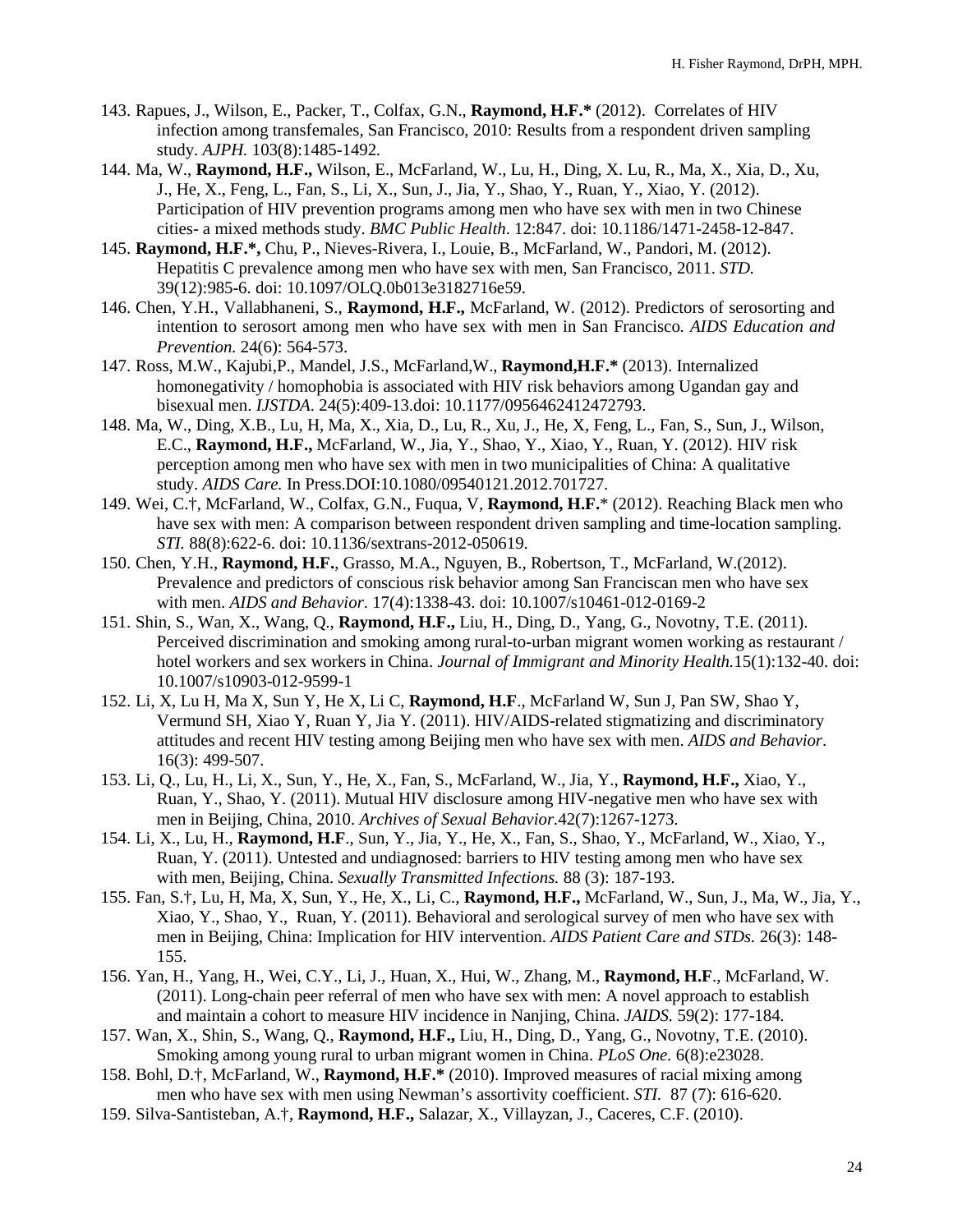Understanding the HIV/AIDS epidemic in transgender women of Lima, Peru: Results from a seroepidemiologic study using respondent driven sampling.*AIDS and Behavior.*16(4):872-881.

- 160. He, Q., Xia, Y., **Raymond, H.F**., Peng, R., Yang, F., Ling, Li. (2011). HIV trends and related risk behaviours among men who have sex with men in mainland China. *Southeast Asian Journal of Tropical Medicine and Public Health Practice*. 42(3):616-33.
- 161. Wei, C.Y., Herrick, A., **Raymond, H.F.,**Noar, S.M. (2011). Social marketing interventions for preventing HIV/STD infection among men who have sex with men. *Cochrane Database of Systematic Reviews.* (9): CDD009337.
- 162. Stall, R.D., Wei, C.Y., **Raymond, H.F.,** McFarland, W. (2011). Do rates of unprotected anal intercourse among HIV-positive MSM present a risk for HCV infection? *Sexually Transmitted Infections.* 87(5):439-41.
- 163. Malekinejad, M.†, McFarland, W., Vaudrey, J., **Raymond, H.F.\*** (2011). Accessing a diverse sample of injection drug users in San Francisco through Respondent Driven Sampling. *Drug and Alcohol Dependence.*118(2-3):83-91. doi: 10.1016.
- 164. Hecht, J., Riggs, J., Hargraves, H., Wei, C.Y., **Raymond, H.F.\*** (2010). HIV status is not binary. Enhancing frank discussion around what HIV testing really means: The "Are you iffy?" campaign. *Sexually Transmitted Diseases.*38(5): 457-458.
- 165. Taylor, K.†, **Raymond, H.F.,** Ick, T.O., Le, B., Mehrtens, J., Rive Jr., J., Truong, H.M., McFarland, W. (2011). International travel among men who have sex with men*. International Journal of STD and AIDS*.22(10):568-70.
- 166. Wei, C.Y., Ruan, S., Zhao, J., Yang, H., Zhu, Y., **Raymond, H.F.\*** (2011).Which Chinese men who have sex with men miss out on HIV testing? *STI.*87 (3): 225-228.
- 167. Fuqua, V., Chen, Y.H., Packer, T., Dowling, T., Ick, T.O., Nguyen, B.H, Colfax, G.N., **Raymond, H.F.\*** (2012). Using social networks to reach Black MSM for HIV testing and linkage to care. *AIDS and Behavior.* 16(2): 255-265.
- 168. McFarland, W., Chen, Y-H., Nguyen, B., Levine, D., Stall, R.D., Colfax, G., Robertson, T., Grasso, M.A., **Raymond, H.F.\*** (2011). Behavior, intention or chance? A longitudinal study of HIV serosorting. *AIDS and Behavior.* 16(1): 121-131.
- 169. Chen, S.P.†, Thompson, H.M., McFarland, W., **Raymond, H.F.\*** (2010). Transmen in San Francisco: What do we know from HIV test site data? *AIDS and Behavior.* 15 (3): 659-662.
- 170. Bohl, D.†, Katz, K., Bernstein, K., **Raymond, H.F.,** Klausner, J.D., McFarland, W. (2009). Prevalence and correlates of herpes simplex virus type-2 infection among men who have sex with men, San Francisco, 2008. *Sexually Transmitted Diseases.*38(7): 617-621.
- 171. Wei C.Y.†, **Raymond, H.F**., Wong, F.Y., Silvestri, A.J., Friedman, M.S., Documet, P.I., McFarland, W., Stall. R.D. (2010). Lower HIV prevalence among Asian/Pacific Islander men who have sex with men: a critical review for possible reasons. *AIDS and Behavior.* 15 (3): 535-549.
- 172. Wei, C.Y.†, **Raymond, H.F.,** McFarland, W., Buchbinder, S., Fuchs, J. (2010). What is the potential impact of adult male circumcision on the HIV epidemic among men who have sex with men in San Francisco? *Sexually Transmitted Diseases.*38(4): 353-355.
- 173. **Raymond, H.F.,**\* Hughes, A., O'Keefe, K., Stall, R.D., McFarland, W. (2010). Hepatitis C among HIV-positive men who have sex with men in San Francisco: 2004 and 2008. *Sexually Transmitted Diseases.* 38(3): 219-220.
- 174. Kral, A., Malekinejad, M., Vaudrey, J., Martinez, A., Lorvick, J., McFarland, W., **Raymond, H.F.\***  (2010). Comparing respondent-driven sampling and targeted sampling methods of recruiting injection drug users in San Francisco. *Journal of Urban Health.*87(5):839-50. doi: 10.1007/s11524-010-9486-9.
- 175. McFarland, W., Chen, Y.H., **Raymond, H.F.,** Nguyen, B., Colfax, G.N., Mehrtens, J., Robertson, T., Stall, R.D., Truong, H.M. (2010). HIV seroadaptation among individuals, within sexual dyads, and by sexual episodes, men who have sex with men, San Francisco, 2008. *AIDS Care.*23(3): 261- 268.
- 176. Snowden, J., **Raymond, H.F.,** McFarland, W.(2010).Seroadaptive behaviours among men who have sex with men in San Francisco: The situation in 2008. *Sexually Transmitted Infections.* 87 (2):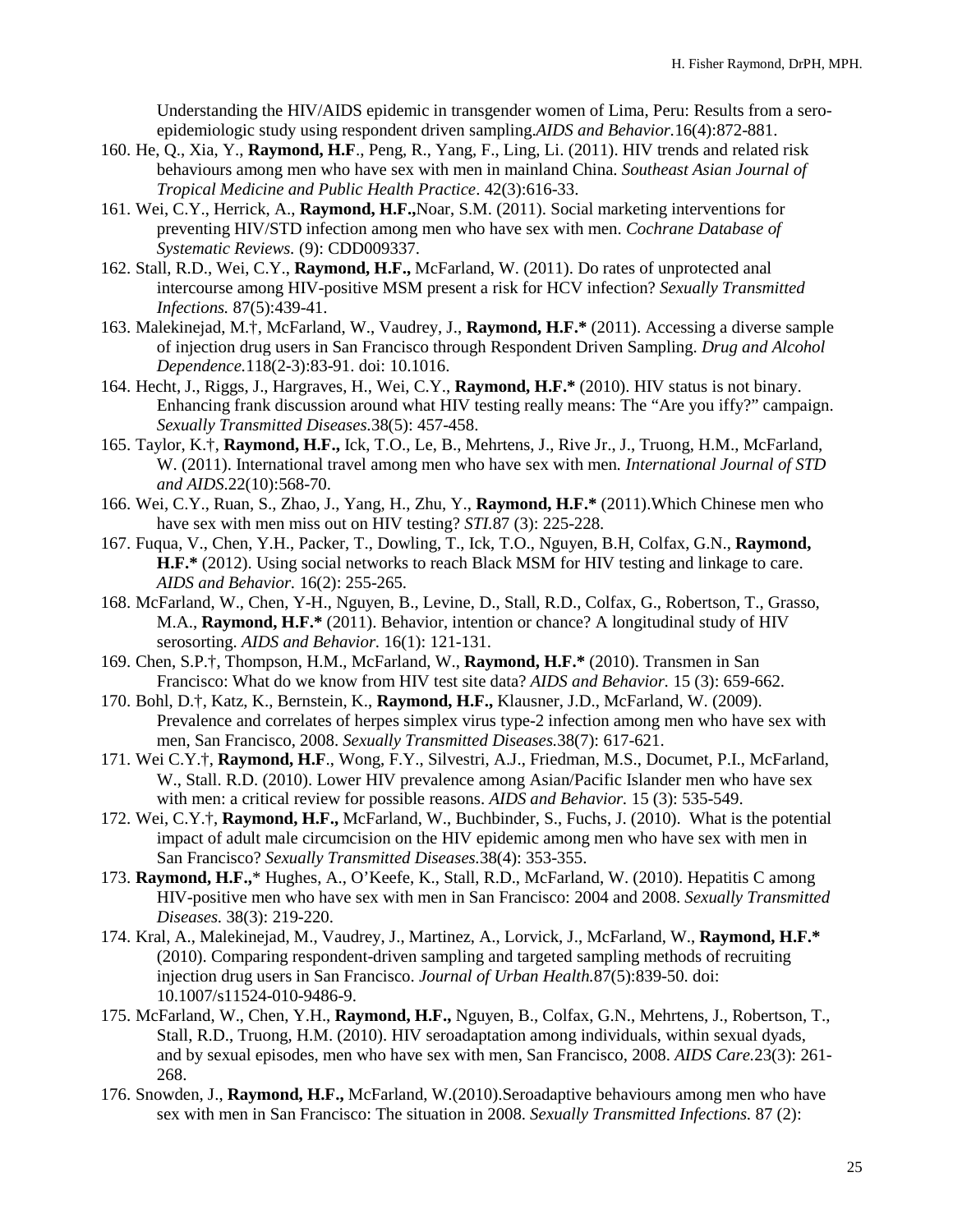162-164.

- 177. Scott, H.†, Bernstein, K., **Raymond, H.F.,** Kohn, R.,Klausner, J. (2010). Racial/Ethnic and Sexual Behavior Disparities in Rates of Sexually Transmitted Infections, San Francisco, 1999-2008.*BMC Public Health*. I10:315.
- 178. Li, Q., Luo, F, Zhou, Z., Li, S., Liu, Y., Li, D., Shi, W., **Raymond, H.F.,**Ruan, Y., Shao, Y. (2010). Willingness to participate in HIV vaccine trials among Chinese men who have sex with men. *Vaccine.*28(29):4638-4643.
- 179. Wei, C.Y.†, **Raymond H.F.\*** (2010). Preference for and maintenance of anal sex roles among men who have sex with men: Sociodemographic and behavioral correlates. *Archives of Sexual Behavior*. 40 (4): 829-834.
- 180. Chen, Y.H., McFarland, W., **Raymond, H.F.\*** (2011). Behavioral surveillance: Heterosexual exchange-sex partnerships in San Francisco: context, predictors and implications. *AIDS and Behavior.* 15(1):236-42.
- 181. **Raymond, H.F.\*,** Rebchook, G., Curotto, A., Vaudrey, J., Amsden, M., Levine, D., McFarland, W. (2010). Comparing Internet-based and venue-based methods to sample MSM in the San Francisco Bay Area. *AIDS and Behavior.* 14(1):218.
- 182. Chen, Y.H., **Raymond, H.F.\*,** McFarland, W., Truong, H.M. (2010). HIV risk behaviors in heterosexual partnerships: Female knowledge and male behavior. *AIDS and Behavior.* 14(1):87.
- 183. Wei C.Y.†, **Raymond, H.F**., Guadamuz, T.E., Stall. R.D., Colfax, G.N., Snowden J.M., McFarland, W. (2010). Racial/ethnic differences in seroadaptive and serodisclosure behaviours among men who have sex with men. *AIDS and Behavior*. 15(1):22-29.
- 184. Arnold, M.P.†, **Raymond, H.F.,** McFarland, W. (2010). Socioeconomic position and HIV riskrelevant behaviour among lower-income heterosexuals in San Francisco. *AIDS and Behavior.*15(2): 499-506.
- 185. Ross, M.W., Smolenski, D.J., Kajubi,P., Mandel, J.S., McFarland,W., and **Raymond,H.F.\*** (2010). Measurement of internalized homonegativity in gay and bisexual men in Uganda: Cross-cultural properties of the Internalized Homonegativity scale. *Psychology, Health and Medicine.*15(2):159- 65.
- 186. Pinkerton, S.D., Galletly, C.L., McAuliffe, T.L, DiFranceisco, W., **Raymond, H.F.,** Chesson, H.W. (2010). Aggregate Versus Individual-Level Sexual Behavior Assessment: How Much Detail Is Needed to Accurately Estimate HIV/STI Risk?*Evaluation Review.*34(1):19-34.
- 187. Rose, V.J., **Raymond, H.F.\*** (2010). Evaluation of non-prescription syringe sales in San Francisco. *Journal of the American Pharmacist Society.* 50(5):595-599.
- 188. **Raymond, H.F.\*,** Chen, Y.H., Stall, R.D., McFarland, W. (2009). Adolescent life experiences of discrimination, harassment connectedness to community and comfort with sexual orientation reported by adult men who have sex with men as a predictor of adult HIV status. *AIDS and Behavior.* 15(3): 550-556.
- 189. Zhong, F., Lin, P., Xu, H., Wang, Y., Wang, M., He, Q., Fan, L., Li, Y., Wen, F., Liang, Y., **Raymond, H. F**., Zhao, J. (2011). Possible increase in HIV and syphilis prevalence among men who have sex with men in Guangzhou, China: results from a respondent-driven sampling survey. *AIDS and Behavior.* 15(5):1058-66.
- 190. Cai, W.D., Zhao, J., Zhao, J.K., **Raymond, H.F.,** Feng, Y.J., Liu, J., Gan, Y.X., Yang, Z.R., Shi, X.D., He, M.L., Cheng, J.Q., Chen, Lin. (2009). HIV prevalence and related risk factors among male sex workers, results from a time-location-sampling survey in Shenzhen, China, 2008. *STI*. 86(1):15-20.
- 191. Lane, T.E., **Raymond, H.F.,** Dladla, S., Rasethe, J., Struthers, H., McFarland, W., McIntyre, J. (2009). High HIV prevalence among men who sex with men in a South African township community: Results from the Soweto Men's study. *AIDS and Behavior*. 15(3): 626-634.
- 192. Bohl, D.D.†, **Raymond, H.F.,** Arnold, M.P., McFarland, W. (2009). Concurrent sexual partnerships and racial disparities in HIV infection among men who have sex with men. *Sexually Transmitted Infections.*85(5):367-9.
- 193. Snowden, J.†, **Raymond, H.F.,** McFarland, W. (2009). Prevalence of seroadaptive behaviors of men who have sex with men: San Francisco, 2004. *Sexually Transmitted Infections.* 13(4):677-81.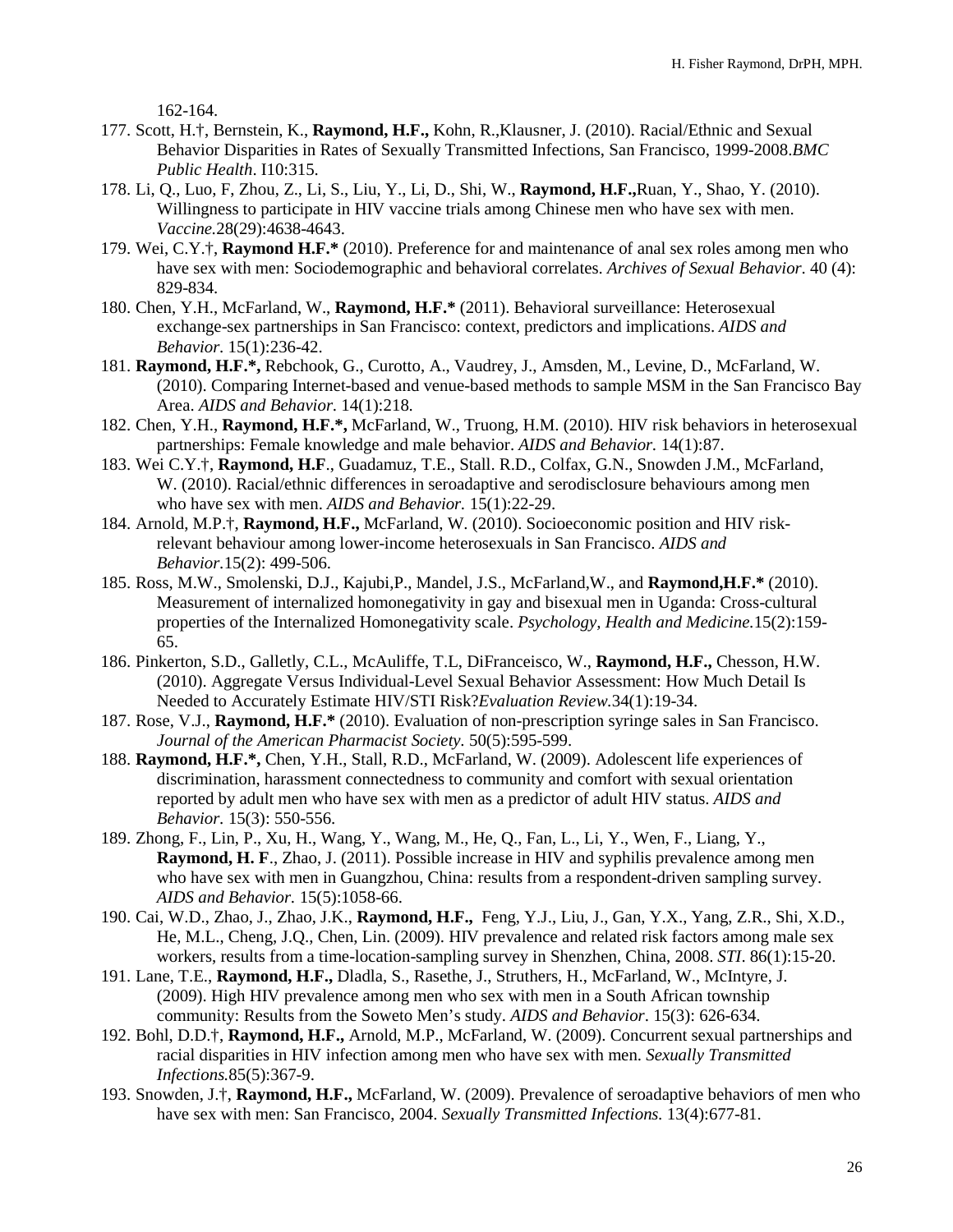- 194. **Raymond, H.F.\*,** McFarland, W. (2009). Racial mixing among men who have sex with men. *AIDS and Behavior.* 13(4):671-6.
- 195. Levy, V., Yuan, J., Ruiz, J., Morrow, S., Reardon, J., Facer, M., Molitor, F., Allen, B., Green-Ajufo, B., Bell-Sanford, G.,McFarland, W., **Raymond, H.F.,** Kellogg, T., Page, K. (2009). Hepatitis B sero-prevalence and risk behaviors among immigrant men in a population-based household survey of low-income neighborhoods of Northern California. *Journal of Immigrant Minority Health.* 12(6): 828-833.
- 196. Ruan, S., Yang, H., Zhu, Y, Wang, M., Ma, Y. Zhao, J., McFarland, W., **Raymond, H.F.\*** (2009). Rising HIV prevalence among married and unmarried men who have sex with men: Jinan, China. *AIDS and Behavior.* 13(4):671-6.
- 197. He, Q., Wang, Y., Lin, P., **Raymond, H.F.,** Li, Y., Yang, F., Li, Jie, Zhao, J. Ling, L., McFarland, W. (2009). The high prevalence of risk behavior and linkage to high risk populations: A Potentially explosive HIV epidemic among men who have sex with men in Guangzhou, China.*Sexually Transmitted Infections.* 85(5):383-90.
- 198. **Raymond, H.F.\*,** Kajubi, P., Kamya, M.R, Rutherford, G.W., Mandel, J.S., McFarland, W. (2009). Correlates of unprotected receptive anal intercourse among gay and bisexual men: Kampala, Uganda. *AIDS and Behavior.* 13(4):677-81.
- 199. He, Q.,Wang, Y., Lin, P., Zhang, Y., Yang, F., **Raymond, H.F.,** Ling, L., Zhao, J., McFarland, W. (2008). Recruiting men who have sex with men through respondent driven sampling: lessons and experiences from mainland, China. *Preventive Medicine Tribune.* 14(12): 1081-4. (Chinese language journal).
- 200. **Raymond, H.F.\*,** McFarland, W. (2008). An examination of the rates of receptive anal intercourse among Asian/Pacific Islander men who have sex with men in San Francisco. *Archives of Sexual Behavior.*38(2):168-9.
- 201. He, Q., Wang, Y., Li, Y., Zhang, Y., Lin P, Yang F., Fu, X., Li, J., **Raymond, H.F.,** Ling, L., McFarland, W. (2008). Accessing men who have sex with men through long-chain referral recruitment. Guangzhou, China. *AIDS and Behavior.*12(4 Suppl): S93-6.
- 202. **Raymond H.F.\*,** Bingham, T., McFarland, W. (2008). Locating unrecognized HIV infections among men who have sex with men: San Francisco and Los Angeles. *AIDS Education and Prevention.* 20 (5): 408-419.
- 203. Berry, M., **Raymond, H.F.,** McFarland, W. (2008). The Internet, HIV serosorting and transmission risk among men who have sex with men, San Francisco *AIDS.* 22(6):787-789.
- 204. Cardoso Ferreira, L.O., de Olivera, E.S., **Raymond, H.F.,** Chen, S.Y., McFarland, W. (2008). Use of Time-Location Sampling for routine behavioural surveillance of truck drivers in Brazil. *AIDS and Behavior.*12 (4 Suppl):S32-8.
- 205. Ruan, S., Yang, H., Zhu, Yanhui, Li J., Zhao, J., McFarland, W., **Raymond, H.F\*.** (2008). HIV prevalence and correlates of unprotected anal intercourse among men who have sex with men, Jinan, China. *AIDSand Behavior.* 12(3): 469-475.
- 206. Liu, A.Y., Kittredge, P.V., Vittinghoff, E., **Raymond, H.F.,** Ahrens, K., Matheson, T., Hecht, J., Klausner, J.D., Buchbinder, S.P. (2008). Limited knowledge and use of HIV post-and pre-exposure prophylaxis among gay and bisexual men. *JAIDS.*47(2): 241-247.
- 207. Kajubi, P.†, Kamya, M.R., **Raymond, H.F.,** Chen, S., Rutherford, G.W., Mandel, J.S., McFarland, W. (2007). Gay and bisexual men in Kampla, Uganda. *AIDS and Behavior.*12(3): 492-504
- 208. Berry, M., **Raymond, H.F.,** McFarland, W. (2007). Same race and older partner selection may explain higher HIV prevalence among black men who have sex with men. *AIDS.* 21 (17): 2349-2350.
- 209. Ma, X., Zhang, Q., He, X., Zhao, J., Sun, W., Yue, H., Chen, S., **Raymond, H.F.**, Li, Y., Xu, M., Du, H., McFarland, W. (2007). Trends in prevalence of HIV, syphilis, Hepatitis C, Hepatitis B, and sexual risk behavior among men who have sex with men: Results of three consecutive respondent-driven sampling surveys in Beijing, 2004-2006. *JAIDS.* 45(5): 581-7.
- 210. Vaudrey, J.†, **Raymond, H.F.,** Chen, S., Hecht, J., Ahrens, K., McFarland, W. (2007). Indicators of use of methamphetamine and others substances among men who have sex with men, San Francisco 2003- 2006. *Drug and Alcohol Dependence*, 90(1):97-100.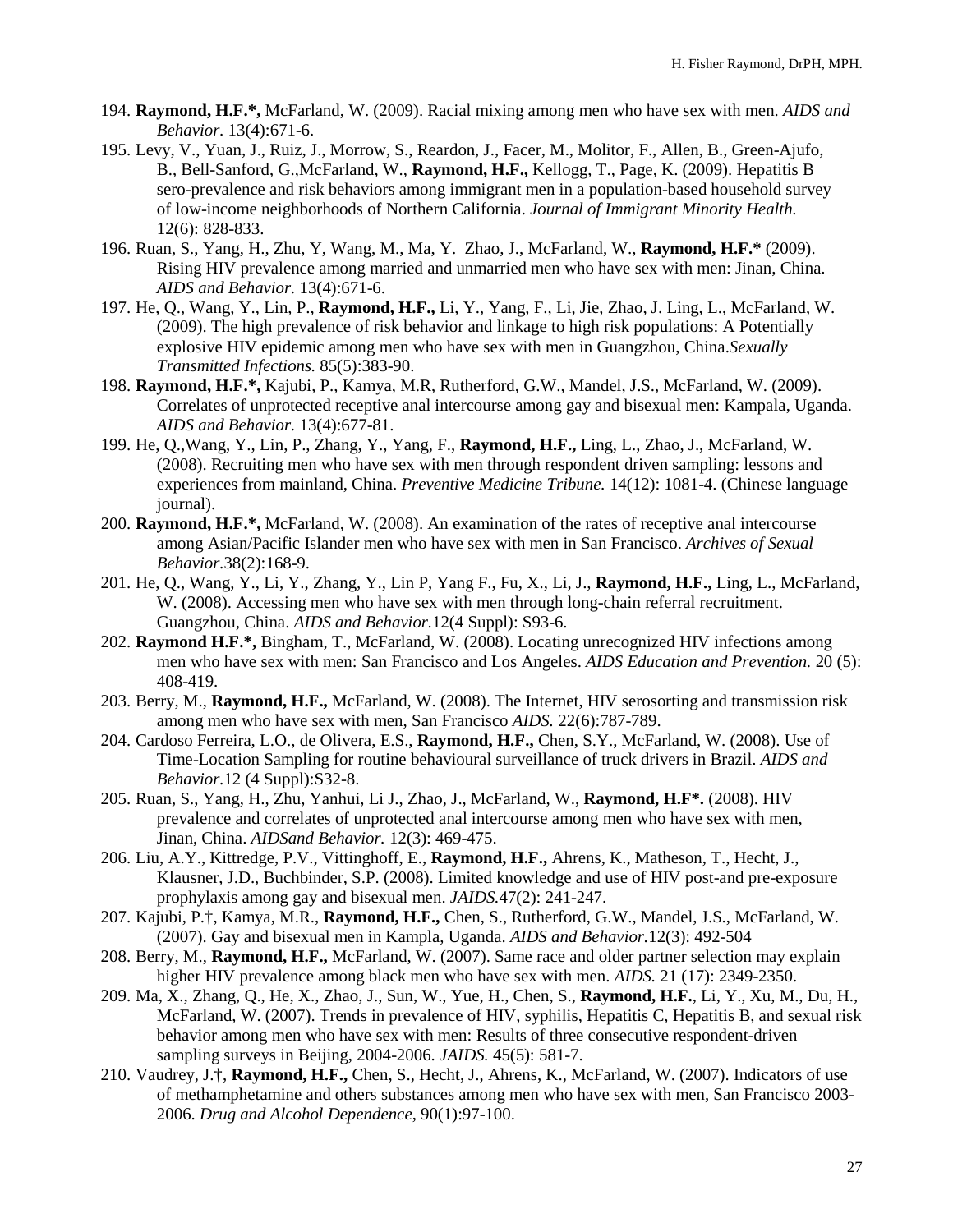- 211. Rose, V.J., **Raymond, H.F.,** Kellogg, T., McFarland, W. (2006). Assessing the feasibility of harm reduction services for MSM: the late night breakfast buffet study, *Harm Reduction Journal*, Oct; 3: 29.
- 212. **Raymond, H.F.\*,** Chen, S., Truong, H.M., Knapper, K.B., Klausner, JD., Choi, K.H., McFarland, W. (2006).Trends in Sexually Transmitted Diseases, Sexual Risk Behavior, and HIV Infection among Asian/Pacific Islander Men Who Have Sex with Men, San Francisco, 1999-2005. *Sexually Transmitted Diseases*, 34(5): 262-264.
- 213. Levy, V., Page-Shafer, K., Evans, J., Ruiz, J., Morrow, S., Reardon, J., Lynch, M., **Raymond, H.F.,** McFarland, W. (2005). HIV-related risk among Hispanic immigrant men in a population-based household survey in low-income neighborhoods of Northern California. *Sexually Transmitted Diseases.*32 (8):487-90.

#### **PRESENTATIONS (119 total, 45 as first or senior author)**

- 1. Potros, M., Packer, T, **Raymond, H.F.\*** (2019). Age of transgender identity realization, violence and adult HIV status among transwomen in San Francisco, 2013. *Poster Presentation*. APHA 2019. Philadelphia, PA.
- 2. Santos, G-M., **Raymond, H.F.\*** (2019). Condomless Sex and Sexually Transmitted Infections Independently associated with Specific Classes and Patterns of Substance use Among Men Who Have Sex with Men in San Francisco. *Poster Presentation.* AIDS Impact, 2019. London, UK.
- 3. Nguyen, T.Q., Brosnan, H., Cohen, S., Chen, Y-H., **Raymond, H.F.\*** (2019). Prevalence of extragentital gonorrhoea and chlamydia among venue-attending men who have sex with men- San Francisco, 2017. *Poster Presentation,* ISSTDR. Vancouver, Canada.
- 4. Santos, G-M., Turner, C., Lin, J., Kornbluth, W., **Raymond, H.F.,** McFarland, W., Wilson, E.C. (2019). Prevalence and correlates of hazardous alcohol consumption among trans women. *Oral Presentation.* 2019 National Transgender Health Summit. Oakland, CA.
- 5. Liang, L., Passanante, M.R., **Raymond, H.F.,** Valera, P. Wei, C.Y., Halkitis, P.N. (2019). Developing an MPH in LGBTQ Health. Association for Prevention Teaching and Research 76th Annual Meeting, Teaching Prevention 2019: Building a New Paradigm for Population Health. *Oral Presentation.* April 3, 2019. Cleveland, OH
- 6. Chapin-Bardales, J., Johnson Jones, Michelle L., Kirkcaldy, R.D., Bernstein, K.T., Phillips, C., Papp, J., R. **Raymond, H.F.,** Opoku, J., Braunstein, S., L., Spencer, E.C., Khuwaja, S., Wejnert, C. (2019). Detected extragenital STI among US MSM by PrEP status. *Poster Presentation.* CROI 2019. Seattle, WA.
- 7. Liu, A., Coleman, K., Vittinghoff, E., Turner, C., Vinson, J., Walker, N., Quinonez, C., Gardner, E.M., **Raymond, H.F.,** Buchbinder, S. P., Lightfoot, M., Scheer, S., Arayasirikul, S., Wilson, E.C. (2019). Assessing the PrEP continuum in the San Francisco Bay Area: The Quickie Mobile Survey. *Poster Presentation.* CROI 2019. Seattle, WA.
- 8. Schrager, S.M., Holloway, I.W., **Raymond, H.F.,** Goldbach, J., Mamey, M.R., Castro, C. (2018). Recruitment and data collection with active duty LGBT service members: Methods of the Military Acceptance Project. Society for Social Work and Research 23rd Annual Conference.
- 9. Liu, A., Turner, C., Araysirikul, A., Coleman, K., Gardner, E., Lightfoot, M., McFarland, W., Scheer, S., **Raymond, H.F.,** Wilson, E. (2018). Substantial gaps in the PrEP continuum among trans women compared with MSM in San Francisco. *Oral Presentation.* R4P. Madrid, Spain.
- 10. Wei, C., Shi, L-E., Li, J., Yan, H., **Raymond, H.F.\*,** (2018). Acceptability of PrEP-based HIV prevention options among men who have sex with men in China. *Poster Presentation,* IAS 2018. Amsterdam.
- 11. Kim, N., Welty, S., Reza, T., Sears, D., McFarland, W., **Raymond, H.F.\*** (2018). Undiagnosed and Untreated HIV infection among persons who inject drugs: Three NHBS Surveys, San Francisco, 2009- 2015. *Poster Presentation.* IDWeek 2018. San Francisco, CA.
- 12. **Raymond, H.F.\*** (2018). Lack of basic epidemiologic data is a structural barrier to achieving HIV elimination goals: The example of population size estimates. *Oral Presentation.* APHA 2018. San Diego.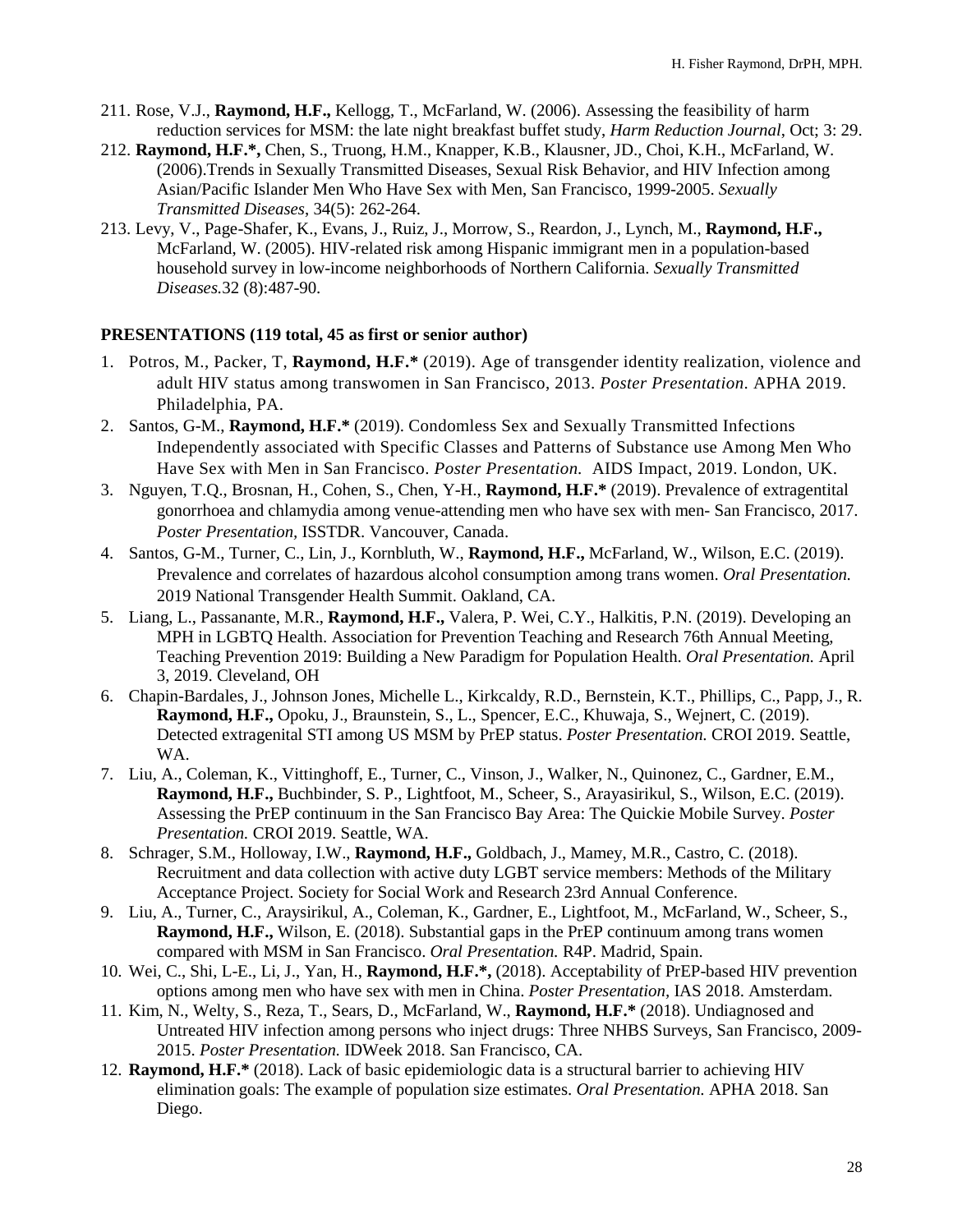- 13. **Raymond, H.F.,\*** Chen, Y-H, Guigayoma, J., McFarland, W. (2018) Differing levels of use of PrEP among MSM by race/ethnicity. *Poster Presentation.* APHA 2018. San Diego.
- 14. Gyamerah, A.O., Fletcher. M., Taylor, K.D., **Raymond, H.F.,** McFarland, W. (2018). Experiences of stigma, discrimination and violence of gay, bisexual and other men who have sex with men in Ghana. *Oral Presentation.* APHA 2018. San Diego.
- 15. Holloway, I.W., Wu, E.S.C., Schrager, S.M., Mamey, M.R., Goldbach, J., Castro, C., **Raymond, H.F..\*** (2018). Recruiting sexual and gender minority United States military personnel for research via peer networks: Successes and challenges. *Poster Presentation.* Military Health System Research Symposium. 2018.
- 16. Sathane, I., Horth, R., Boothe, M., Baltazar, C., Chicuecue, N., Young, P., **Raymond, H.F.,\***(2018). Estimating the number of men who have sex with men (MSM) and female sex workers (FSW) in Mozambique using multiple methods approach. *Poster Presentation.* IAS 2018. Amsterdam.
- 17. Armstrong, H. L., Gitelman, J., Cui, Z., Bacani, N., Sereda, P., Lachowsky, N.J., Card, K.G.., **Raymond, H.F.,** Montaner, J., Hogg, R.S., Roth, E.A., Hull, M., Howard, T., McFarland, W., Moore, D.M. (2018). Recent decreases in unsuppressed viral load among HIV-positive men who have sex with men in Vancouver, Canada from 2012-2017. *Poster Presentation.* AIDS 2018. Amsterdam.
- 18. Friedman, M.R., Bukowski, L.A., Matthews, D.A., Eaton, L.A., **Raymond, H.F.,** Chandler, C.J., Hampton, M., Stall, R.S. (2018). Syndemic health disparities and STI burden among Black MSM engaged in sex work in the United States. *Poster Presentation.* IASR 2018. Barcelona.
- 19. Friedman, M.R., Matthews, D., Egan, J., Chandler, C., Eaton, L., Bukowski, L., **Raymond, H.F.,** Stall, R. (2018). Prevalence and correlates of PrEP awareness and use among Black bisexual men in the United States. *Poster Presentation.* IAS 2018. Amsterdam.
- 20. Buchbinder, S.B., Cohen, S.E., Hecht, J., Hsu, L., Kohn, R.P., **Raymond, H.F**., Liu, A.Y., Scott, H., Bacon, O., Packer, T., Philip, S., Havlir, D.V., Scheer, S. (2018). Getting to zero new HIV diagnoses in San Francisco: What will it take? *Oral Presentation.* CROI 2018. Boston, MA.
- 21. Prescott, M., Rowe, C., Hern, J., **Raymond, H.F.,** Santos, G.M. (2017). Demographic, social, and behavioral correlates of current PrEP use among alcohol-using MSM in San Francisco, CA. *Oral Presentation.* 11th Annual Health Disparities Research Symposium, UCSF. October 2017.
- 22. Facente, S., **Raymond, H.F.,** Burk, K., Murphy, E.L., Mirzazadeh, A., Morris, M.D., Smith, A.A., Sanchez, M.A., Evans, J.L., Nishimura, A., Grebe, E. (2017). Estimated hepatitis C prevalence and key population sizes in San Francisco: a foundation for elimination. *Poster Presentation*. 9<sup>th</sup> IAS Conference on HIV Science (IAS 2017). Paris, July 2017.
- 23. Grebe E, Facente SN, Burk K, Murphy EL, Mirzazadeh A, Morris MD, Smith AA, Sanchez MA, Evans JL, Nishimura A, **Raymond, H.,** on behalf of *End Hep C SF.* ESTIMATING HEPATITIS C BURDEN IN SAN FRANCISCO: QUANTIFYING THE DISPROPORTIONATE IMPACT ON PEOPLE WHO INJECT DRUGS. 6th international Symposium on Hepatitis Care in Substance Users. Jersey City, New Jersey, September, 2017.
- 24. Pilgrim, N., Musheke, M., **Raymond, H.F.,** Keating, R., Witola, H., Banda, L. Mulenga, D., Phiri, L., Geible, S., Tun, W. (2017). Sexual violence against vulnerable populations at high risk for HIV in Zambia. Poster Presentation. SVRI 2017. Rio de Janeiro, Brazil, September, 2017.
- 25. Fraser H, Hoerger TJ, Evans J, Kral A, Havens J, Young A, Handanagic S, Hariri S, Barbosa C, Hickman M, Leib A, Martin NK, Nerlander L, **Raymond HF,** Vellozzi C, Page K, Zibbell J, Vickerman P. (2017). Scaling up Hepatitis C interventions and treatment in the United States- A rural vs. urban comparison. 6th International Symposium on Hepatitis Care in Substance Users. Jersey City, September, 2017.
- 26. Keating, R., **Raymond, H.F.,** Musheke, M., Pilgrim, S., Witola, H., Mulwanda J., Banda, L., Mulenga, D., Phiri, L., Geibel, S., Tun, W. (2017). Population size estimates of key populations at risk for HIV infection: men who have sex with men, female sex workers and people who inject drugs in multiple districts of Zambia. *Poster Presentation*. 9<sup>th</sup> IAS Conference on HIV Science (IAS 2017). Paris, July 2017.
- 27. Klemmer, C., Arayasirikul, S., **Raymond, H.F**. (2017). Gender Identity-based Violence and Depression in Transgender Women: The Role of Psychological Self-Appraisal. National LGBTQ Health Conference,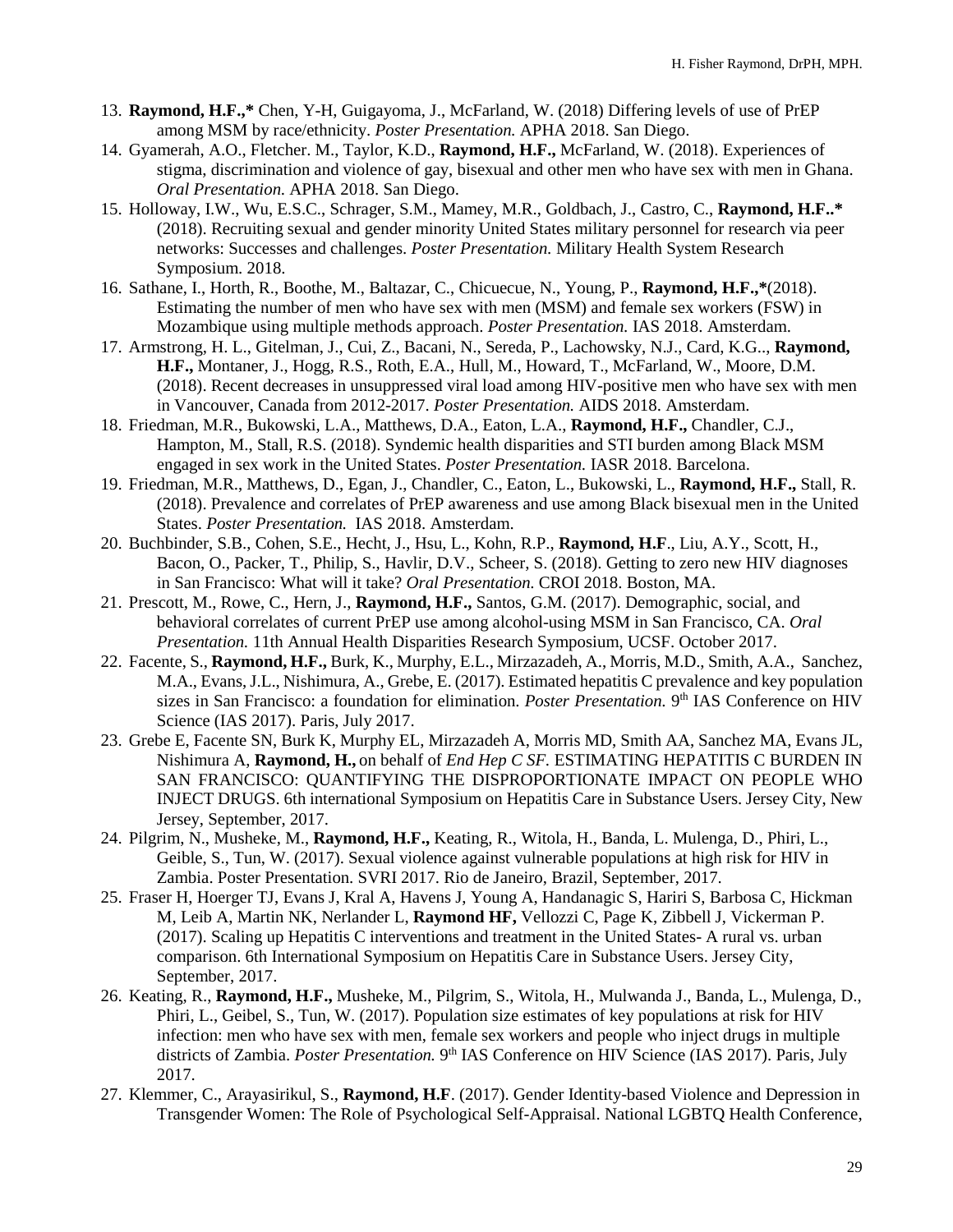2017.

- 28. Mulenga, D., Tun, W., Musheke, M., Keating, R., **Raymond, H.F.,** (2016). Challenges faced by health care providers in providing services to key populations at risk for HIV in Zambia. Poster Exhibition. 21th International AIDS Conference [\(AIDS 2016\)](http://www.aids2016.org/). Durban, South Africa, 18-22 July 2016.
- 29. Moore, D., Cui, Z., Lachowsky, N., **Raymond, H.F.,** Roth, E.A., Rich, A., Sereda, P., Hall, D., Montaner, J., McFarland, W., Howard, T., Hogg, R.S. Temporal trends in HAART optimism and risky sexual behaviour among HIV-positive and HIV-negative men who have sex with men (MSM) in Vancouver, 25th Annual Canadian Conference on HIV/AIDS Research. May 12 - 15, 2016
- 30. Baguso, G., Wilson, E.C., **Raymond, H.F.** (2016). HIV care and cross-sex hormone therapy: Not all transgender women living with HIV take hormones. *Poster Presentation.* APHA. 2016.
- 31. Pope, Z., McFarland, W., **Raymond, H.F.** (2016). San Francisco MSM have similar types and numbers of partnerships with men inside San Francisco and outside San Francisco, 2011. AJPH. 2016.
- 32. Moore, D., Cui, Z., Lachowsky, N., **Raymond, H.F.,** Roth, E.A., Rich, A., Sereda, P., Hall, D., Montaner, J., McFarland, W., Howard, T., Hogg, R.S. (2016). Recent increases in virologic suppression among HIV-positive MSM in Vancouver, Canada CROI 2016.
- 33. Lachowsky, N., **Raymond, H.F.,** Cui, Z., Sereda, P., Rich, A., Roth, E.A., Hogg, R.S., Moore, D.M. (2016). Does size really matter? Sensitivity Analysis of Number of Seeds in an RDS Study CROI 2016.
- 34. Arayasirikul, S., Chen, Y-H., Wilson, E.C., **Raymond, H.F.,** McFarland, W. (2015). Gender and racial discrimination significantly increases risk for mental health problems among trans\*female youth. APHA 2015.
- 35. Santos GM, **Raymond HF.\*** (2015). Moderating Effects of HIV Status on Correlates of Smoking and Vaping among Men who have Sex with Men. College on Problems of Drug Dependence 77th Annual Scientific Meeting. Phoenix, AZ. June 16, 2015.
- 36. Santos GM, Jin H, **Raymond HF.\***(2015). Alcohol use associated with HIV-related sexual risk behaviors among transgender women in a Respondent Driven Sampling Study. Research Society on Alcoholism 2015 Annual Meeting. San Antonio, TX. June 24, 2015.
- 37. Grant, R., Hecht, J., **Raymond, H.F.,** Liu, A., Buchbinder, S., Webser, S., Cohen, S., Gibson, S., Crouch, P., Glidden, D. (2015). Scale up of pre-exposure prophylaxis in San Francisco to impact HIV incidence. Oral Presentation. CROI. 2015.
- 38. Lal, A., Lachowsky, N.J., Cui, Z., Rich, A., Sereda, P., **Raymond, H.F.,** McFarland, W., Forrest, J.I., Roth, E., Hogg, S.R., Moore, D. (2015). What is the effect of including online-recruited seeds within an in-person bio-behavioural study of men who have sex with men employing respondent-driven sampling? IAS 2015.
- 39. Sathane, I., Horth, R., Boothe, M., Baltazar, C., Young, P., **Raymond, H.F.,** Teodoro, E., Gouveia, M.L., Lane, T., McFarland, W. (2015). Estimating the number of people who inject drugs (PWID) in two urban areas in Mozambique using four different methods, 2014. CROI 2015.
- 40. Sankey, R.I., Lal, A., Lachowsky, N., Cui, Z., Rich, A., Sereda, P., **Raymond, H.F.,** McFarland, W., Forrest, J.I., Roth, E., Hogg, R.S., Moore, D.M. (2015). Implementing Electronic Coupons Within Respondent-Driven Sampling to Improve Recruitment of Men Who Have Sex With Men in Vancouver, British Columbia. IAS. 2015.
- 41. Moore, D., Cui, Z., Lachowsky, N., **Raymond, H.F.,** Roth, E., Rich, A., Sereda, P., Montaner, J., Hogg, R. (2015). HIV positive MSM with unsuppressed viral load are more likely to engage in risk sex in Vancouver, Canada. *Poster Presentation.*CROI 2015.
- 42. Lachoswsky, N., Lal, A., Cui, Z., Rich, A., Sereda, P., **Raymond, H.F.,** Forrest, J., Roth, E., Hogg, R., Moore, D. (2015). Electronic and online innovations in Respondent-Driven Sampling Methodology. *Poster Presentation.* CROI 2015.
- 43. Paz-Bailey, G., Mendoza, M., Le, B., Rose, C., Finlayson, T., Wejnert, C., **Raymond, H.F.,** Prejean, J. (2015). Trends in sexual behaviors among men who have sex with men in the United States, the role of antiretroviral therapy and sero-adaptive strategies. *Poster Presentation*. CROI. 2015.
- 44. Lama, T.T.S, Sudhinaraset, M., McFarland, W., **Raymond, H.F**.\* (2015). Migration and HIV risk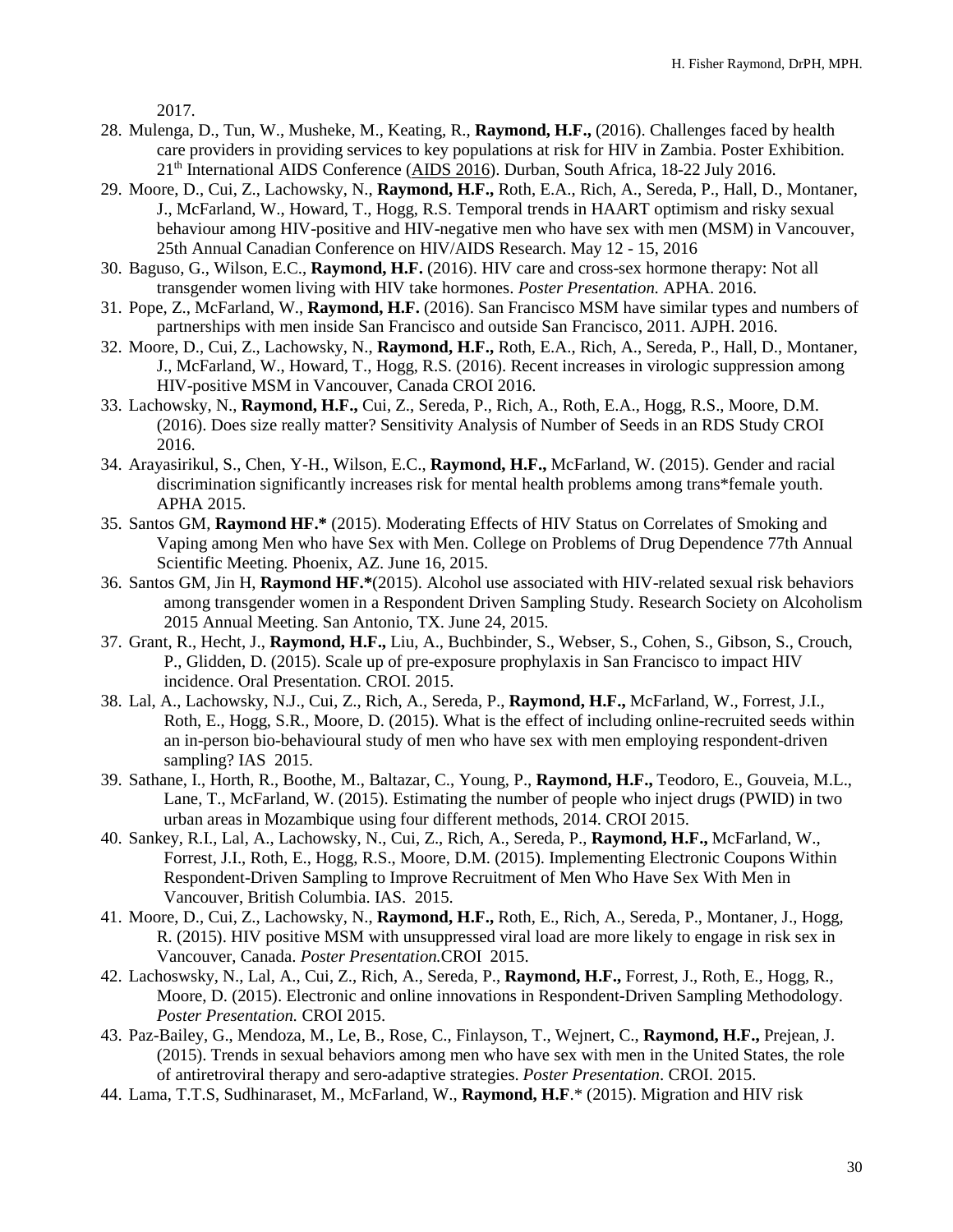among men who have sex with men, San Francisco, 2011. *Poster Presentation.* 2015 Annual PAA Meeting, San Diego.

- 45. Klems, J., Pham, J., **Raymond, H.F.\*** (2014). Hepatitis C Status' Influence on the Decision To Receptively Share Injection Equipment: Injectors in San Francisco, 2012. 10<sup>th</sup> National Harm Reduction Conference. Baltimore, MD. October, 2104.
- 46. Araysirikul, S., Jin, H., **Raymond, H.F.\*,** (2014). Two Sides of One Coin: Examining passing privilege vis a vis transgender oppression. Poster Presentation.142ndAPHA Meeting, New Orleans, Louisiana. 2014.
- 47. Jin, H., Araysirikul, S., Santos, G.M., Ick, T., **Raymond, H.F.\***(2014). Evaluating the utilization of HIV testing by populations disproportionately affected by HIV/AIDS in high risk San Francisco neighborhoods. Poster Presentation. 142<sup>nd</sup>APHA Meeting, New Orleans, Louisiana. 2014.
- 48. Wesson, P., Handcock, M., McFarland, W., **Raymond, H.F.\*** (2014). If you are not counted, you don't count: Estimating the number of African American men who have sex with men in San Francisco. 20th IEA World Congress of Epidemiology. "Global Epidemiology in a Changing Environment." Anchorage, Alaska. 19 August, 2014.
- 49. Wesson, P., Handcock, M., McFarland, W., **Raymond, H.F.\*** (2014). If you are not counted, you don't count: Estimating the number of African American men who have sex with men in San Francisco. 47th Annual Meeting of the Society for Epidemiologic Research. Seattle, Washington. 26 June, 2014.
- 50. Truong, H.M., Fatch, R., Grasso, M., Robertson, T., Tao. L., Kellogg, T.A., Chen, Y-H., Curotto, A., McFarland, W., Grant, R., Reznick, O., **Raymond, H.F.,** Steward, W.T. (2014). Gay and bisexual men engage in less risky sexual behaviors during international travel. Poster. IAS 2014. Melbourne, Australia.
- 51. Horth,R., Frank, H., Sathane, E., **Raymond, H.F.\*** (2014). Recent HIV Testing and Undiagnosed HIV Infection among Key Populations at Higher Risk for HIV inMozambique: Results from Seven Integrated Biological and Behavioral Surveys. E-Poster. IAS 2014. Melbourne, Australia.
- 52. Santos, GM., Wilson, E., Rapues, J., Macias, O., Packer, T.,**Raymond, H.F.\*** (2014). HIV care continuum among transgender women in a respondent driven sampling study in San Francisco, 2013. Poster. AIDS 2014. Melbourne, Australia.
- 53. Coffin, P.O., Jin, H., Huriaux, E., **Raymond, H.F\*.**(2014). Trends in healthcare for persons who inject drugs in San Francisco: results from National HIV Behavioral Surveillance, 2005-2012. *Poster Presentation.* 76<sup>th</sup> Annual CPDD Conference. San Juan, Puerto Rico. July 2014.
- 54. Moore, D., Chan, K., **Raymond, H.F.,** Roth, E., Forrest, J., Rich, A., Shurgold, S., Montaner, J., Gilbert, M., McFarland, W., Corniel, T., Hogg, R.S. (2014). The HIV cascade of care in a community sample of men who have sex with men Vancouver, Canada. XXXX. 2014 Conference on Retroviruses and Opportunistic Infections. Boston. March 2014.
- 55. Fuqua, V., Scott, H., Snowden, J., Stevens, S., Bernstein, K., Scheer, S., Hecht, J., Raad, N., **Raymond, H.F.\*** (2014). Trends in the HIV epidemic among Black MSM in San Francisco, 2004- 2012: A synthesis of multiple data sources. *Oral Presentation.* 2014 African American MSMLeadership Conference. Orlando, Florida January, 2014.
- 56. Santos, GM., Wilson, E., Rapues, J., Macias, O, Packer, T., **Raymond, H.F.\*** (2013). HIV treatment cascade for transgender women in a Respondent Driven Sampling study in San Francisco. *Oral Presentation.* ID Week, 2013. San Francisco, October 2013
- 57. Nguyen, T., Ick, T., Cohen, S., Phillip, S., Bernstein, K., **Raymond, H.F.\*** (2013). Can MSM attendees of a municipal STD clinic serve as a representative sample for behavioral surveillance of HIV practices and risks?*Poster Presentation*.20<sup>th</sup> ISSTDR. Vienna, Austria, July 2013.
- 58. Frank, H., Botao, C., Young, P., Cummings, B., Inguane, C., Sathane, I., Horth, R., Ngale, K., McFarland, W., **Raymond, H.F.\***(2013). HIV prevalence and prevention behaviour among long distance truck drivers passing through Inchope, Mozambique in 2012. *Poster Presentation.*7th IAS Conference on HIV Pathogenesis, Treatment and Prevention. Kulala Lumpur, Malaysia, June 2013.
- 59. Sema-Baltazar, C., Young, P., Inguane, C., Cesar, F., Horth, R., **Raymond H.F.\*** (2013). HIV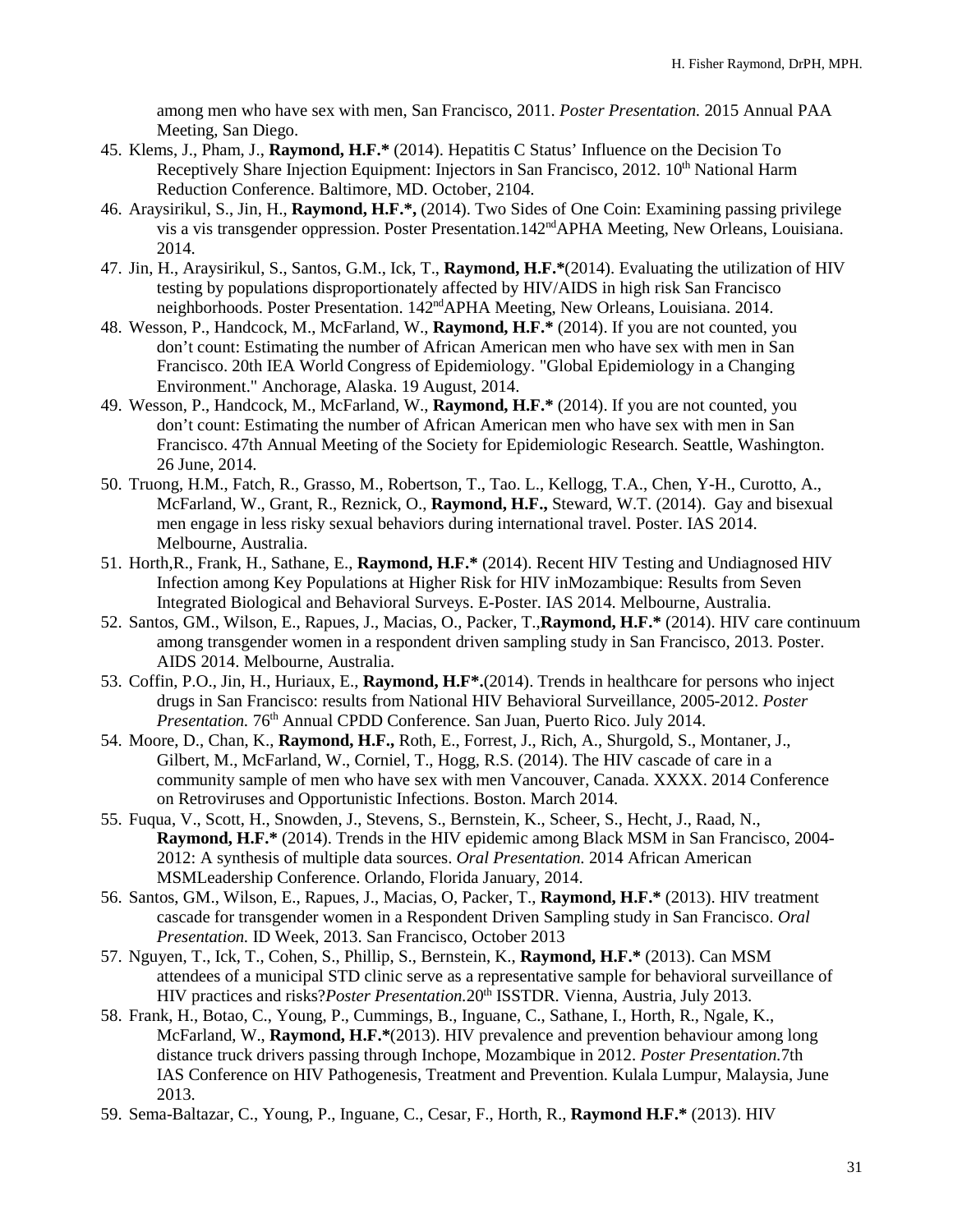prevalence and risk factors aomng Mozambican mineworkers working in South Africa, 2012. *Poster Presentation.* 7th IAS Conference on HIV Pathogenesis, Treatment and Prevention. Kulala Lumpur, Malaysia, June 2013

- 60. Inguane, C. Young, P., Frank, H., Horth, R., Nglae, K., Sathane, I., Benedetti, M., Cummings, B., McFarland, W., **Raymond, H.F.\*** (2013). Estimating the population size of female sex workers in the three main urban areas of Mozambique, 2011-2012. *Poster Presentation.* 7th IAS Conference on HIV Pathogenesis, Treatment and Prevention. Kulala Lumpur, Malaysia, June 2013.
- 61. Lal, A., Forrest, J.I., Chan, K., Rich, A., **Raymond, H.F.,** Moore D., Hogg, R.S. (2013). Exploring the use of mobile dating apps and electronic vouchers for recruitment in Respondent Driven Sampling. *Poster Presentation.* 22<sup>nd</sup> Annual Canadian Conference on HIV/AIDS. Vancouver, Canada, April, 2013.
- 62. Aberle-Grasse, J., El-Adas, A., McFarland, W., Quaye, S., Atuahene, K., Adanu, R., Ampofo, R., Chaturvedi, S., **Raymond, H.F**., Harrison, E., Amenyah, R., Kahn, F. (2013). HIV prevalence and correlates of infection among men who have sex with men (MSM) in four areas in Ghana: results from the first round of Integrated Biological-Behavioral Surveillance (The Ghana Men's Health Study), 2010-2011. *Poster Presentation*, 20<sup>th</sup> Conference on Retroviruses and Opportunistic Infections. Atlanta, Georgia. March 2013.
- 63. Ngale, K.M.A, Benedetti, M., Sathane, I., Young, P., Cummings, B., Horth, R.Z., Augusto, A., **Raymond, H.F.\*** (2012). HIV prevalence among female sexworkers: Results from the integrated bio-behavioral survey in Mozambique. *Panel Presentation*. 5th Africa Conference on Sexual Health and Right. Windhoek, Namibia, September, 2012.
- 64. Reid, N., Moss, N., Santos, G.M., Chu, P., **Raymond, H.F.,** Scheer, S. (2012) Fostering community engagement using technology for easier access to and better understand of public health HIV data.*Poster Presentation*.APHA 140<sup>th</sup> Annual Meeting and Expo. San Francisco, October, 2012.
- 65. Ding D., Wan, X., Shin, S.S., **Raymond, H.F.,** Liu, H., Yang, G., Novotny, T.E. (2012). Preventing smoking initiation among rural-to-urban migrant women in China: Connecting a behavioral epidemiological study with policy discussions. Presented at the 12th International Congress of Behavioral Medicine. Budapest, Hungary. August, 2012.
- 66. Wei, C., Fuqua, V., Colfax, G.N., McFarland, W., **Raymond, H.F.\*** (2012). Reaching black men who have sex with men (MSM) in San Francisco: a comparison between time-location sampling and respondent-driven sampling. *Poster Presentation.*XIX International AIDS Conference. Washington DC, July 2012.
- 67. Sudhinaraset, M., **Raymond, H.F.,** McFarland, W. (2012). The end of racial disparity? Tracking racial mixing and HIV prevalence trends among men who have sex with men in San Francisco. 2004- 2011. *Poster Presentation.* Overcoming Health Disparities in the Bay Area- Using HIV/AIDS as a model. San Francisco. May 2012.
- 68. Forrest, J.I., Stevenson, B., Pai, J., Michelow, W., Roth, E.A., Rich, A., **Raymond, H.F.,** Moore, D., Hogg, R. (2012).Mapping a Respondent Driven Sampling (RDS) strategy on the population of men who have sex with men (MSM) in Vancouver, B.C., Canada.*Poster Presentation*. XIX International AIDS Conference. Washington DC, July, 2012.
- 69. Wilson, E., Chu, P., Rapues J., Colfax, G., **Raymond, H.F.\*** (2012). Transwomen in San Francsisco and their sexual partners.*Poster Presentation*. MSM Global Forum Satellite. XIX International AIDS ConferenceWashington DC, July, 2012.
- 70. Muraguri, N.,Tun, W., Okal, J., Broz, D., **Raymond, H.F.,** Kellogg, T., Dadabhai, S.,Mutua, H., Sheehy, M., Kuria,D., Kaiser,R.,Geibel, S. (2012). Burden of HIV and sexual behavior among men who have sex with men and male sex workers in Nairobi, Kenya. *Poster Presentation*. XIX International AIDS Conference. Washington DC, July, 2012.
- 71. Xia, W., **Raymond, H.F.,** Wen, T., Ding, D., Wang, Q., Shin, S.S., Yang, G., Chai W., Zhang, P., Novotny, T.E. (2012). Acceptability and adoption of handheld computer data collection for public health research in China. 15<sup>th</sup> World Conference on Tobacco or Health. Singapore, March 2012.
- 72. Vallabhaneni, S., Chen, Y.H., **Raymond, H.F.,** McFarland, W. (2011). Methamphetamine and alcohol use predict intent and failure to serosort. *Poster Presentation.* 19th Conference on Retroviruses and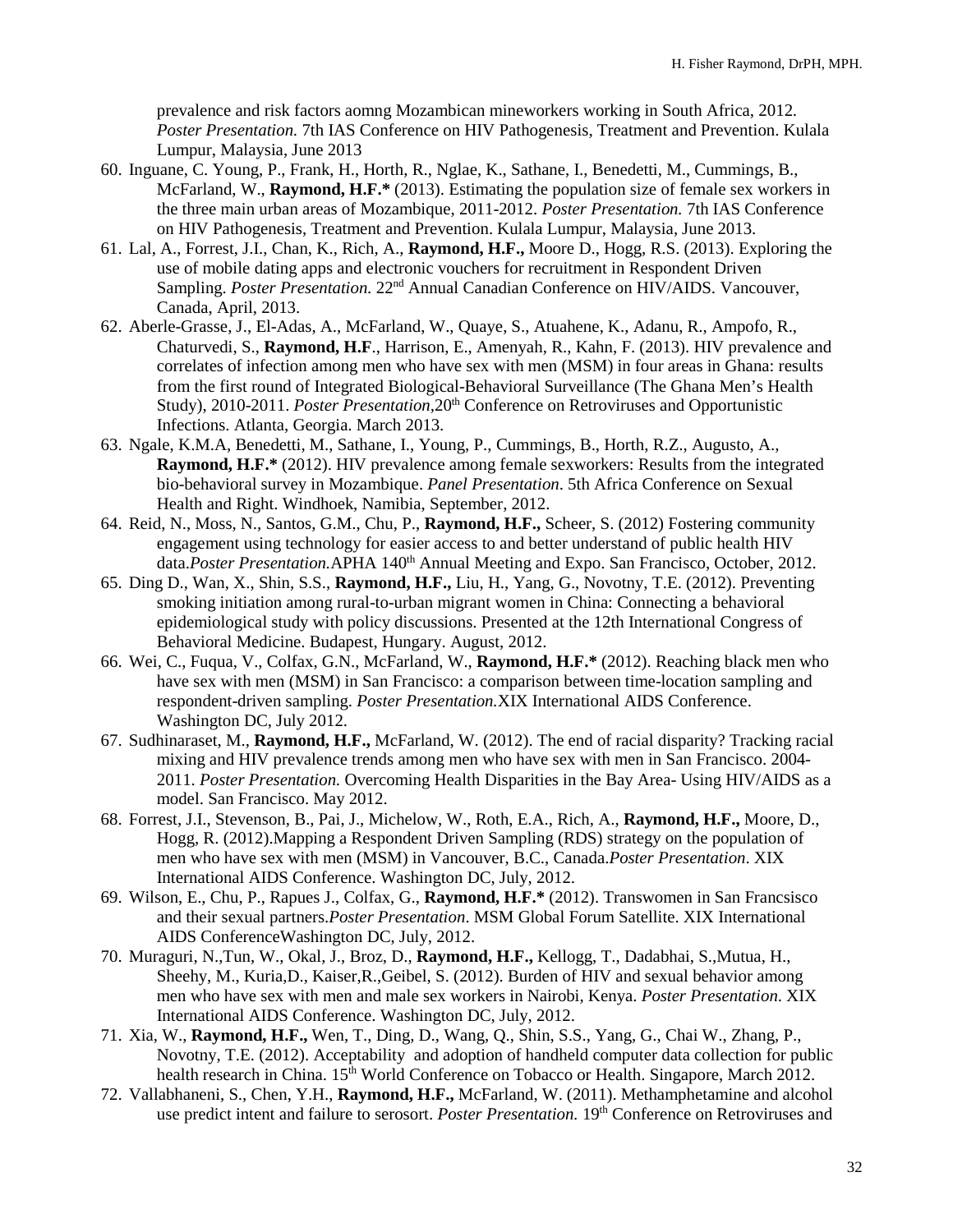Opportunistic Infections. Seattle, Washington, March, 2012.

- 73. Rapues, J., Packer, T., Grasso, M. Colfax, G., **Raymond, H.F**.\* (2011). TEACH: Transfemales and incarceration. *Oral Presentation*. 2011 United States Conference on AIDS. Chicago, Illinois, November 2011.
- 74. Geibel, S., Okal, J., Tun, W., Sheehy, W., Broz, D., Mutua, H., Muraguri, N., Kuria, D., **Raymond, H.F.,**Mundia, B., Kim, A., Dadabhai, S., Kaiser, R. (2011). HIV and STI prevalence among men who have sex with men in Nairobi: results from a 2010 respondent-driven sampling study. *Poster Presentation.* ICASA. Addis Ababa, November, 2011.
- 75. Geibel, S., Okal, J., Tun, W., Sheehy, M., Broz, D., Mutua, N., Muraguri, N., **Raymond, H.F.,**Mundia, B., Kim, A., Dadabhai, S., Oluoch, T., Kaiser, R. (2011). HIV and STI prevalence among female sex workers in Nairobi: results from a respondent-driven sampling study. *Poster Presentation.* ICASA. Addis Ababa, November, 2011.
- 76. Shin, S.S., Wan, X., Wang, Q., **Raymond, H.F**., Liu, H., Ding, D., Yang, G., Novotny, T.E. (2011). Perceived discrimination and smoking among rural-to-urban migrant women in China. Poster Presentation. APHA 139<sup>th</sup> Meeting and Exposition, Washington D.C. October, 2011.
- 77. Tun, W., Okal, J., Sheehy, M., Broz, D., Muraguri, N., **Raymond, H.F.,**Mundia, B., Kim, A., Dadabhai, S., Kaiser, R., Geibel, S. (2011). HIV prevalence and injection behaviours among injecting drug users in Nairobi: results from a 2011 bio-behavioral study using respondent-driven sampling. *Poster Presentation.* 6<sup>th</sup> International Conference on HIV Pathogenesis, Treatment and Prevention . Rome, Italy. July, 2011.
- 78. Broz, D., Okal, J., Tun. W., Sheehy, M., Mutua, H., Muraguri, N., Mundia, B., Kuria, D., Kim, A., Kaiser, R., Dadabhai, S., **Raymond, H.F**., Geibel, S. (2011). High level of bisexual behaviour among men who have sex with men in Nairobi, Kenya. Poster Presentation .6<sup>th</sup> International Conference on HIV Pathogenesis, Treatment and Prevention . Rome, Italy. July, 2011.
- 79. Rapues, J., Packer, T., Wilson, E., Colfax, G.N., **Raymond, H.F.\*** (2011). Correlates of HIV infection among transfemales: San Francisco, 2010. Oral Presentation.2011 National HIV Prevention Conference. Atlanta, Georgia. August 2011.
- 80. Wei, C., **Raymond, H.F.,** Stall, R., McFarland, W.(2011). Reasons for unprotected sex at event-level among men who have sex with men (MSM). Oral Presentation. 2011 National HIV Prevention Conference. Atlanta, Georgia. August 2011.
- 81. Lee Chu, P. Wilson, E., Rapues, J., Packer, T., Colfax, G.N., **Raymond, H.F.\*** (2011) Quality of life, HIV status, and HIV risk among transwomen in San Francisco.Poster Presentation.2011 National HIV Prevention Conference. Atlanta, Georgia. August, 2011.
- 82. Okal, J., Geibel, S., Tun, W., Sheehy, M., Mutua, H., Muraguri, N., Munida, B., Kuria, D., Daddabhai, S., **Raymond, H.F.\*** (2011). Lessons learned from Respondent-Driven Sampling implementation: The Nairobi Hope Study. Poster Presentation. 6<sup>th</sup> International Conference on HIV Pathogenesis, Treatment and Prevention .Rome, Italy. July, 2011.
- 83. Levy.M., Macias, O., Rapues, J., **Raymond, H.F.\*** (2011). The Golden Years? Aging transfemales and quality of life in San Francisco. Presentation. National Transgender Health Summit. San Francisco, California, April, 2011.
- 84. Chen, Y-H., **Raymond, H.F**.,McFarland, W. (2010) Serodiscordant UAI: basic predictors.Poster Presentation. XVIII International AIDS Conference. Vienna, Austria. July, 2010.
- 85. Truong, H.M., Kellogg, T., Grasso, M., Robertson, T., McFarland, W., Grant, R.M., Reznick, O., Curotto, A., **Raymond, H.F.,** Steward, W.T. (2010). Sexual risk behaviour during international travel associated with partnership type and HIV status. Poster Presentation.XVIII International AIDS Conference. Vienna, Austria. July, 2010.
- 86. Das-Douglas, M., Chu, P.,Santos, G-M., Scheer, S., Vittinghoff, E.,**Raymond, H.F.,**McFarland, W., Colfax, G.N. (2010). How close are we to "test and treat" in San Francisco?Poster Presentation.XVIII International AIDS Conference. Vienna, Austria. July, 2010.
- 87. Auerswald, C., Kwena, Z.,Ochieng, J., **Raymond, H.F.,** Bukusi, E. (2010). Feasibility of employing respondent driven sampling for HIV/STI testing of street children: Experience from the VijanaWetu pilot study in Kisumu, Kenya. Poster Presentation.XVIII International AIDS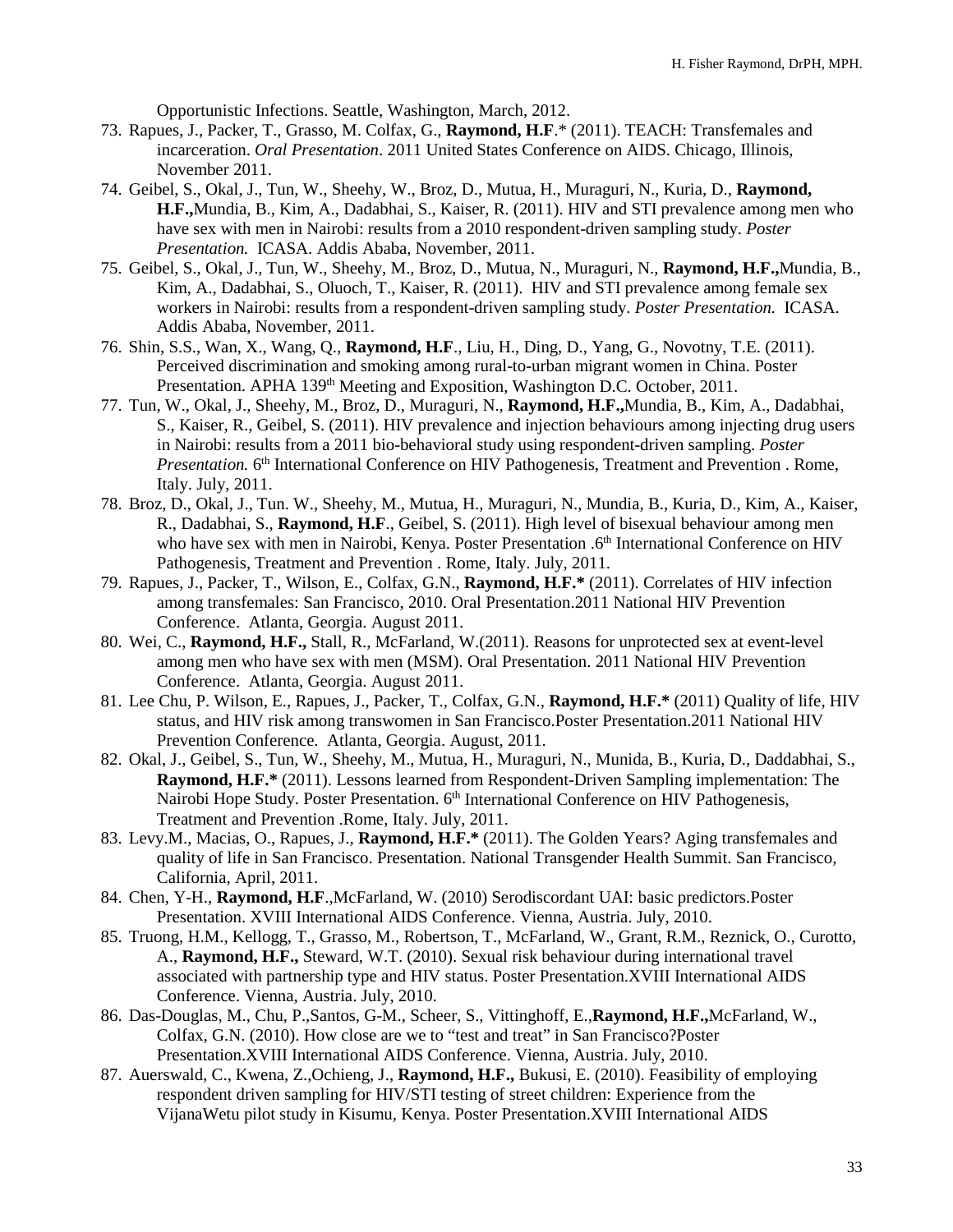Conference. Vienna, Austria. July, 2010.

- 88. Chen, Y.H., McFarland, W., **Raymond, H.F.\*(**2010). IDU-IDU sexual partnerships: prevalence and behaviours. Poster Presentation. XVIII International AIDS Conference. Vienna, Austria. July, 2010.
- 89. Wei C., **Raymond, H.F.,** McFarland, W., Buchbinder, S., Fuchs, J. (2010). What is the potential impact of adult male circumcision on the HIV epidemic among men who have sex with men in San Francisco? Oral Presentation. XVIII International AIDS Conference. Vienna, Austria. July, 2010.
- 90. Stall, R., Wei, C., McFarland, W., **Raymond, H.F.,** Colfax, G., Truong, H.M. (2010). Do risk behaviours of HIV-positive MSM present a risk for Hepatitis C transmission? Poster Presentation.XVIII International AIDS Conference. Vienna, Austria. July, 2010
- 91. Hecht, J.,Wohlfeiler, D., Auerswald, C.,**Raymond, H.F.** (2010). Preferences for interventions to reduce HIV and STD transmission online among San Francisco MSM: results from one study. *Panel Presentation*. SxTech 2010, San Francisco, California, February 2010.
- 92. **Raymond, H.F.\*** (2010). Gay and bisexual men in the developing world: A tale of two countries. *Panel Presentation.* Global Health Week, San Jose State University, San Jose California, April 2010.
- 93. **Raymond, H.F.\*** (2010). MSM Research in Uganda and China. *Panel Presentation.* 2010 CAPS Conference, San Francisco, California, April 2010.
- 94. Fuqua, V., Chen, Y.H., Packer, T., Dowling, T., Ick, T.O., Nguyen, B.H, Colfax, G.N., **Raymond, H.F.\*** (2010). Using social networks to reach African American MSM for HIV testing and linkage to care. *Panel Presentation*. 2010 Black Gay Research Group Summit. Atlanta, Georgia, January 2010.
- 95. **Raymond, H.F.\*** (2009). MSM: Experiences and lessons learned from San Francisco. *Plenary*  Address. The 5<sup>th</sup> Conference of International Cooperation Programmes on HIV/AIDS in China. Shanghai, China, November 2009.
- 96. Lane, T.E., **Raymond, H.F.,** Dladla, S., Rasethe, J., Struthers, H., McFarland, W., McIntyre, J. 2009). Lower risk of HIV infection among circumcised MSM: Results from the Soweto Men's Study. *Oral Presentation.*5th Annual IAS Conference on HIV pathogenesis, treatment and prevention. Cape Town, South Africa, July 2009.
- 97. Arnold, M.P., **Raymond, H.F.,** McFarland, W. (2009). Assessing economic factors relevant to HIV risk behaviour among low-income heterosexuals in San Francisco. *Oral Presentation.* 2009 National HIV Prevention Conference. Atlanta, Georgia, August 2009.
- 98. Scott, H., Bernstein, K., **Raymond, H.F.,** Klausner, J. (2009). Racial Disparities of Trends in Sexually Transmitted Infections in Men Who Have Sex With Men in San Francisco, 1999-2007. *Poster Presentation*.2009 National HIV Prevention Conference. Atlanta, Georgia, August 2009.
- 99. Katz, K., **Raymond, H.F.,** Bernstein, K., Klausner, J. (2009). Knowledge, attitudes and practices regarding syphilis screening among men who have sex with men- San Francisco, 2008. *Poster Presentation*.18th ISSTDR. London, England, June 2009.
- 100. Lane, T.E., **Raymond, H.F.,** Dladla, S., Rasethe, J., Struthers, H., McFarland, W., McIntyre, J. (2009). High HIV prevalence among men who sex with men in a South African township community: Results from the Soweto Men's study.*Oral Presentation*, 4th South African AIDS Conference, Durban, South Africa, March, 2009.
- 101. Lane, T.E., **Raymond, H.F.,** Dladla, S., Rasethe, J., Struthers, H., McFarland, W., McIntyre, J. (2008). High HIV prevalence among men who sex with men in a South African township community: Preliminary results from the Soweto Men's study.*Oral Presentation,*15th International Conference on AIDS and STIs in Africa, Dakar, Senegal, December 2008.
- 102. Hecht, J., Hargraves, H., Riggs, J., **Raymond, H.F.** (2008). Smartersorting: Improving the strategy of seroadaptation among HIV negative MSM. *Poster Presentation,*United States Conference on AIDS 2008, Miami, Florida, United States, September 2008.
- 103. He, Q., **Raymond, H.F.,** McFarland, W. (2008). New challenges in the response to HIV among MSM, China. *Poster Presentation*, XVII International AIDS Conference, Mexico City, Mexico,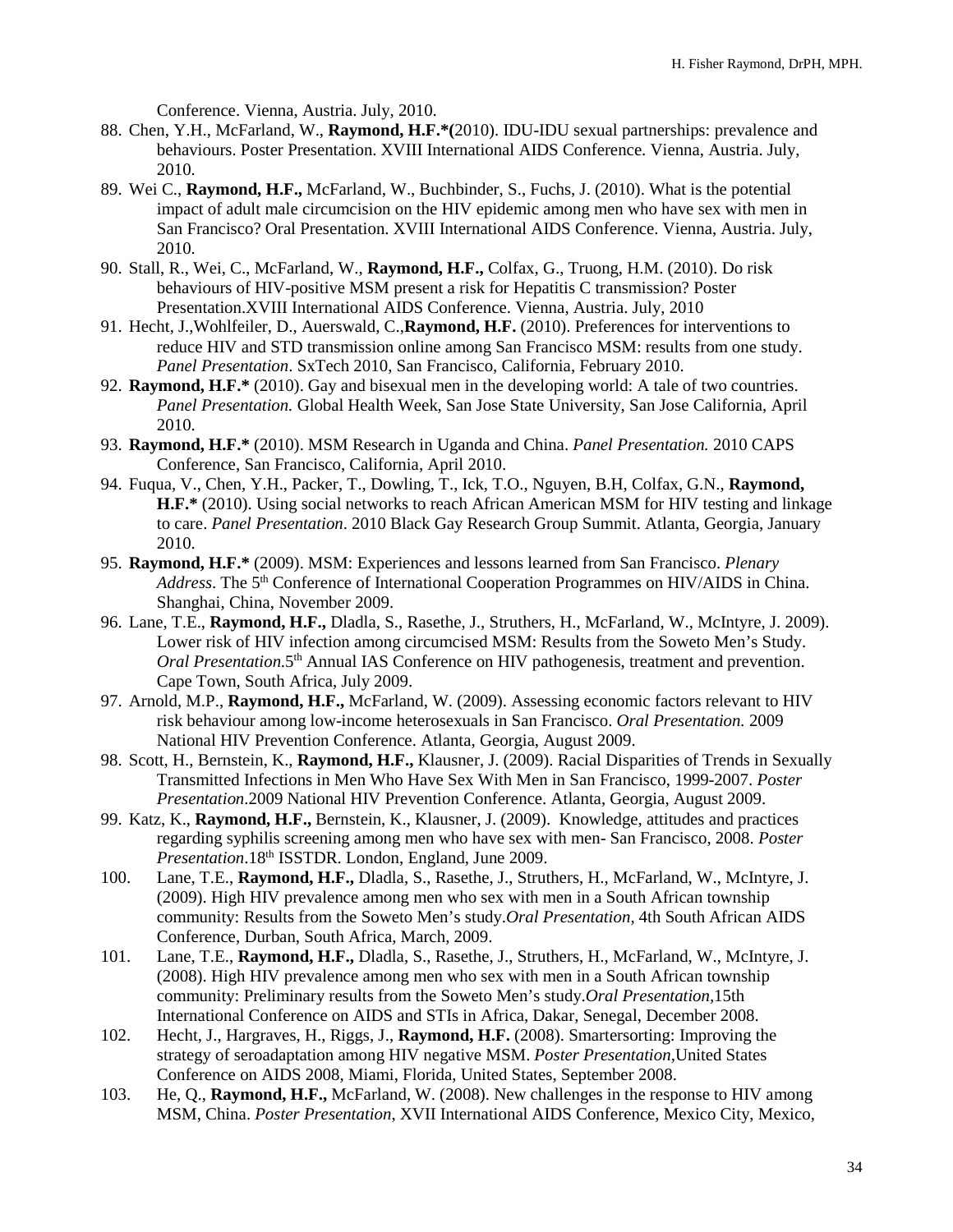August 2008.

- 104. He, Q., Zhang, Y., Wang, Y., Lin P, **Raymond, H.F.,** Ling, L., McFarland, W. (2008). Reaching men who have sex with men through long-chain referral recruitment. Guangzhou, China. *Poster Discussion,* XVII International AIDS Conference, Mexico City, Mexico, August 2008.
- 105. Kajubi, P., Kamya, M.R., Rutherford, G.W., Mandel, J.S., McFarland, W., **Raymond, H.F.\*** Correlates of unprotected receptive anal intercourse among gay and bisexual men: Kampala, Uganda. *Oral Presentation,* XVII International AIDS Conference, Mexico City, Mexico, August 2008.
- 106. Stall, R., **Raymond, H.F.,** Grasso, M.A., Kellogg, T.A., Colfax, G.N., McFarland, W., (2008). Prevalence of HIV serosorting strategies among men who have sex with men, San Francisco, California, USA. *Poster Presentation,* XVII International AIDS Conference, Mexico City, Mexico, August 2008.
- 107. Liu, A.Y., Kittredge, P.V., Vittinghoff, E., **Raymond, H.F**., Buchbinder, S. HIV serosorting practices among HIV-uninfected gay and bisexual men in California: San Francisco Bay Area residents vs. circuit party attendees. *Poster Presentation*. 15<sup>th</sup> Conference on Retroviruses and Opportunistic Infections. Boston, Massachusetts, February 2008.
- 108. Hecht, J.,Kellogg, T., **Raymond, H.,** Auerswald, C.L., Wohlfeiler, D., McFarland, W. Identifying Venues Where High-Risk and Low-Risk MSM Meet and Mix. *Poster Presentation.* National HIV Prevention Conference. Atlanta, Georgia. December 2007.
- 109. Berry, M., **Raymond, H.F**., Behel, S., Sanchez, T., McFarland, W., Effect of the internet on serosorting and risky sexual behavior among men who have sex with men, *Poster Presentation,* XVI International AIDS Conference, Toronto Canada, August 2006.
- 110. Berry, M., **Raymond, H.F**., Behel, S., Sanchez, T., McFarland, W., Sexual networks and risk behaviors among racial/ethnic groups of men who have sex with men, *Poster Presentation,* XVI International AIDS Conference, Toronto Canada, August 2006.
- 111. Ma, X., Chen, S., Zhang, Q., Zhao, J., **Raymond, H.F**., Sun, W., Du, H., He, X., Li, Y., Xu,M., Zhang, Q., Guo, F., Zhao, Y., Xia, D., Liu, G., Guo, Y., Lu, H., Pang, Y., McFarland, W., Possible rise in HIV prevalence among men who have sex with men (MSM) in Beijing, *Poster Presentation,* XVI International AIDS Conference, Toronto Canada, August 2006.
- 112. Ma, X., Chen, S., Zhao, J., **Raymond, H.F**., He, X., Li, Y., Xu,M., Zhao, Y., Xia, D., Lu, H., Pang, Y., McFarland, W., Predictors of HIV infection among MSM in Beijing, *Poster Presentation,* XVI International AIDS Conference, Toronto Canada, August 2006.
- 113. Liu, A., Wheeler, S. Vittinghoff, E., **Raymond, H.F.,** Ahrens K., Klausner, JD., Buchbinder, S., Low levels of pre-exposure prophylaxis awareness and use among HIV-negative/unknown gay and bisexual men: San Francisco Bay Area residents, circuit party attendees, and clients of an urban STD clinic., *Oral Presentation*, XVI International AIDS Conference, Toronto Canada, August 2006.
- 114. **Raymond H.F.\*,** Chen, S., Truong, HH., Knapper, K.B., Klausner, JD., Choi, KH, McFarland, W., Trends in Sexually Transmitted Diseases, Sexual Risk Behavior, and HIV Infection among Asian/Pacific Islander Men Who Have Sex with Men, San Francisco, 1999-2005. *Poster Presentation,* XVI International AIDS Conference, Toronto Canada, August 2006.
- 115. Rose, V., **Raymond, H.F.,** Kellogg, T., Bachrach, A., McFarland, W. Methods and innovation in harm reduction: the Late Night Breakfast Buffett (LNBB). *Poster Presentation,* XVI International AIDS Conference, Toronto Canada, August 2006.
- 116. Nolde-Mello, L., Sander, M., Pati-Pascom, A., Barbosa, A., Westman, S., Landmann, C., **Raymond, H.F.,** Ferreira, J., Ramos, C., McFarland, W., HIV serosorting among men who have sex with men, Porto Alegre, Brazil, 2005. *Poster Presentation*, XVI International AIDS Conference, Toronto Canada, August 2006.
- 117. Vaudrey, J., **Raymond H.F.,** Jain S., McFarland W.,Methamphetamine Use Among Men who have Sex with Men (MSM) in San Francisco: Who is at Risk for HIV Acquisition?, *Poster Presentation,* 1st National Conference on Methamphetamine, HIV, and Hepatitis., Salt Lake City, Utah, August 2005
- 118. Page-Shafer, K., Dilley, J., Stall, R., McFarland, W., Shiboski, C., **Raymond, H.F.,** Sabatino, J., Adler, B., Greenspan, D., Men Who Practice Exclusively Oral Sex: Demographics, Sexual Behaviors,